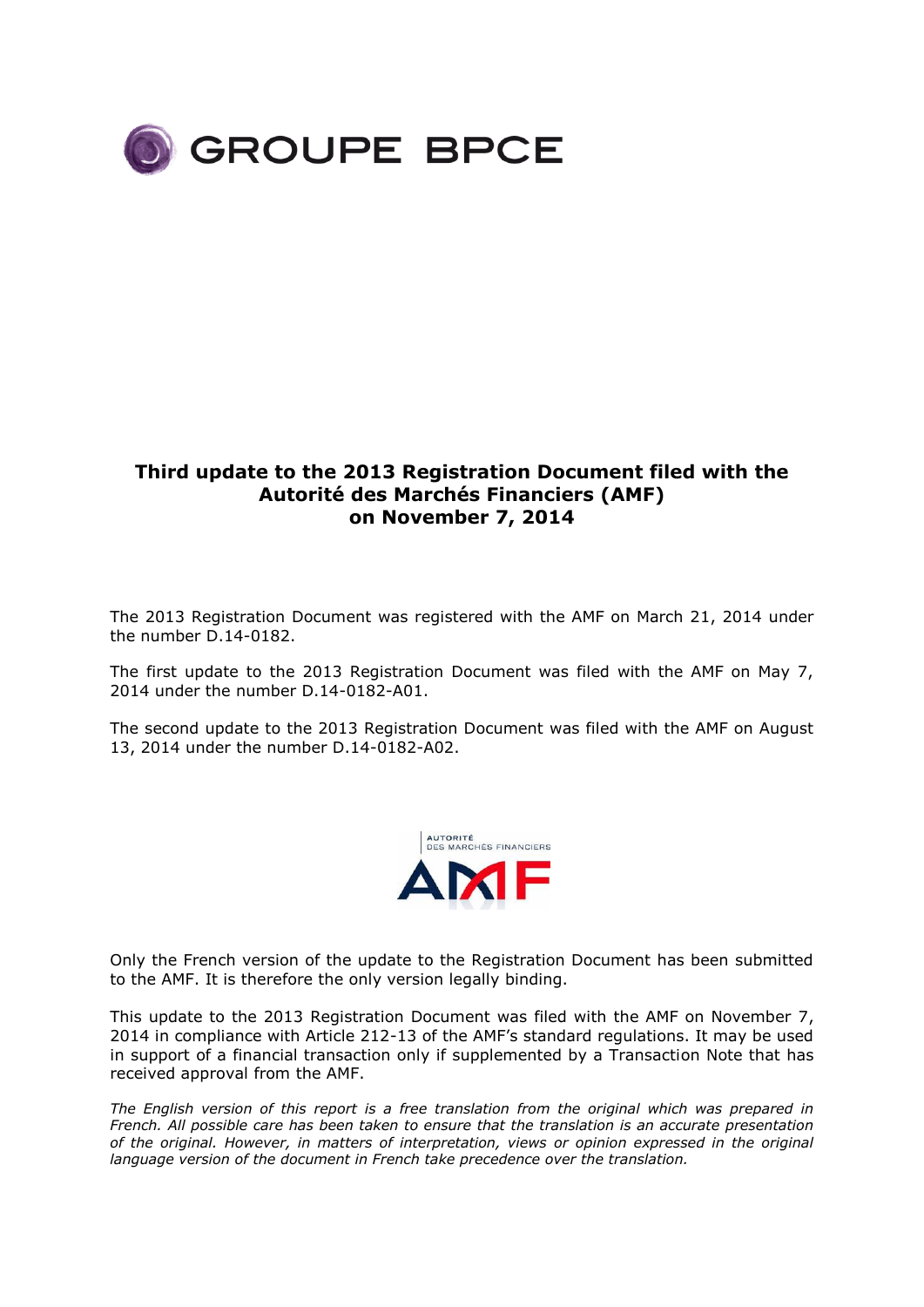## **Summary**

| 1.  | Press release and subsequent events to the August 13, 2014 (registration<br>date of the second update to the 2013 Registration Document) 2 |  |
|-----|--------------------------------------------------------------------------------------------------------------------------------------------|--|
| 1.1 |                                                                                                                                            |  |
| 1.2 |                                                                                                                                            |  |
| 1.3 |                                                                                                                                            |  |
| 2.  | Results for the 3rd quarter and first 9 months of 2014 6                                                                                   |  |
| 2.1 |                                                                                                                                            |  |
| 2.2 |                                                                                                                                            |  |
| 3.  |                                                                                                                                            |  |
| 3.1 |                                                                                                                                            |  |
| 3.2 |                                                                                                                                            |  |
| 3.3 |                                                                                                                                            |  |
| 3.4 |                                                                                                                                            |  |
| 4.  |                                                                                                                                            |  |
| 4.1 |                                                                                                                                            |  |
| 4.2 |                                                                                                                                            |  |
| 5.  |                                                                                                                                            |  |
| 5.1 |                                                                                                                                            |  |
| 6.  | Person responsible for the update to the Registration Document  56                                                                         |  |
| 6.1 |                                                                                                                                            |  |
|     |                                                                                                                                            |  |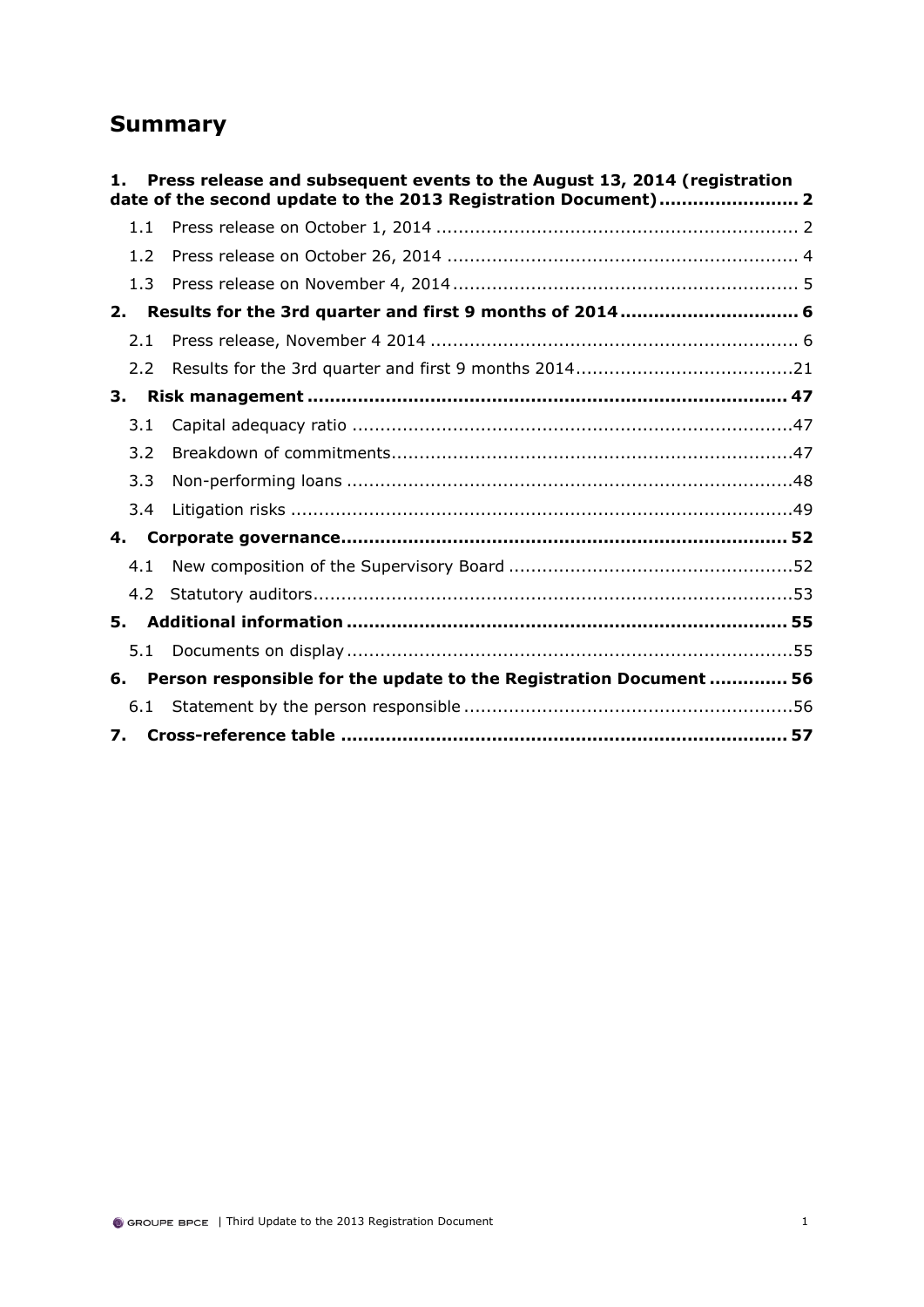## <span id="page-2-0"></span>**1. Press release and subsequent events to the August 13, 2014 (registration date of the second update to the 2013 Registration Document)**

## <span id="page-2-1"></span>**1.1 Press release on October 1, 2014**

Changes in Groupe BPCE's overseas network

Paris, October 1st, 2014

**In pursuit of the goals announced in its strategic plan "***Growing differently"***, Groupe BPCE has announced plans to modify the structure of its overseas euro zone holdings with the potential disposal of all the equity interests held by BPCE International et Outre-Mer (BPCE IOM) in Banque de la Réunion, Banque des Antilles Françaises and Banque de Saint-Pierre-et-Miquelon<sup>10</sup> to Caisse d'Epargne Provence-Alpes-Corse (CEPAC), which has already expressed its interest in this transaction.**

This disposal project would allow the following in particular:

- To organize the Group's presence in the overseas euro zone around its two large retail networks: the Banques Populaires and the Caisses d'Epargne,
- To take full advantage of the strong complementarities between CEPAC and the overseas banks involved in this transaction in terms of customer base, business assets and geographical footprint,
- To give these entities the resources they need to continue investing in their organizational and technological structures with a view to facing the future digital challenges,
- To refocus BPCE IOM on worldwide local banking activities.

François Pérol, Chairman of the Management Board of Groupe BPCE said: *"this operation would create value for Groupe BPCE by allowing it to enhance the readability of its activities in the overseas euro zone and promote their future development. Ultimately, it would make CEPAC, which has been present in these regions since 1996, a top-ranking player focused on providing its cooperative shareholders and customers with long-term support."*

Alain Lacroix, Chairman of the CEPAC Management Board, said: *"Over the past five years, CEPAC has been implementing ambitious development plans in the French West Indies and Reunion Island. By combining its own strengths and expertise with the knowhow of the teams working for Banque de la Réunion, Banque des Antilles Françaises and Banque de Saint-Pierre-et-Miquelon, CEPAC will be able to pursue a future long-term growth strategy for the benefit of the men and women living in this part of the world."*

<sup>&</sup>lt;sup>1</sup> Groupe BPCE reminds that, at the time of the present press release, BPCE IOM holds:

100% of the capital and voting rights of Banque des Antilles Françaises,

88.9% of the capital and voting rights of Banque de la Réunion (a company listed on the Euronext Paris stock exchange – Compartment C), and

86.2% of the capital and voting rights of Banque de Saint-Pierre-et-Miquelon.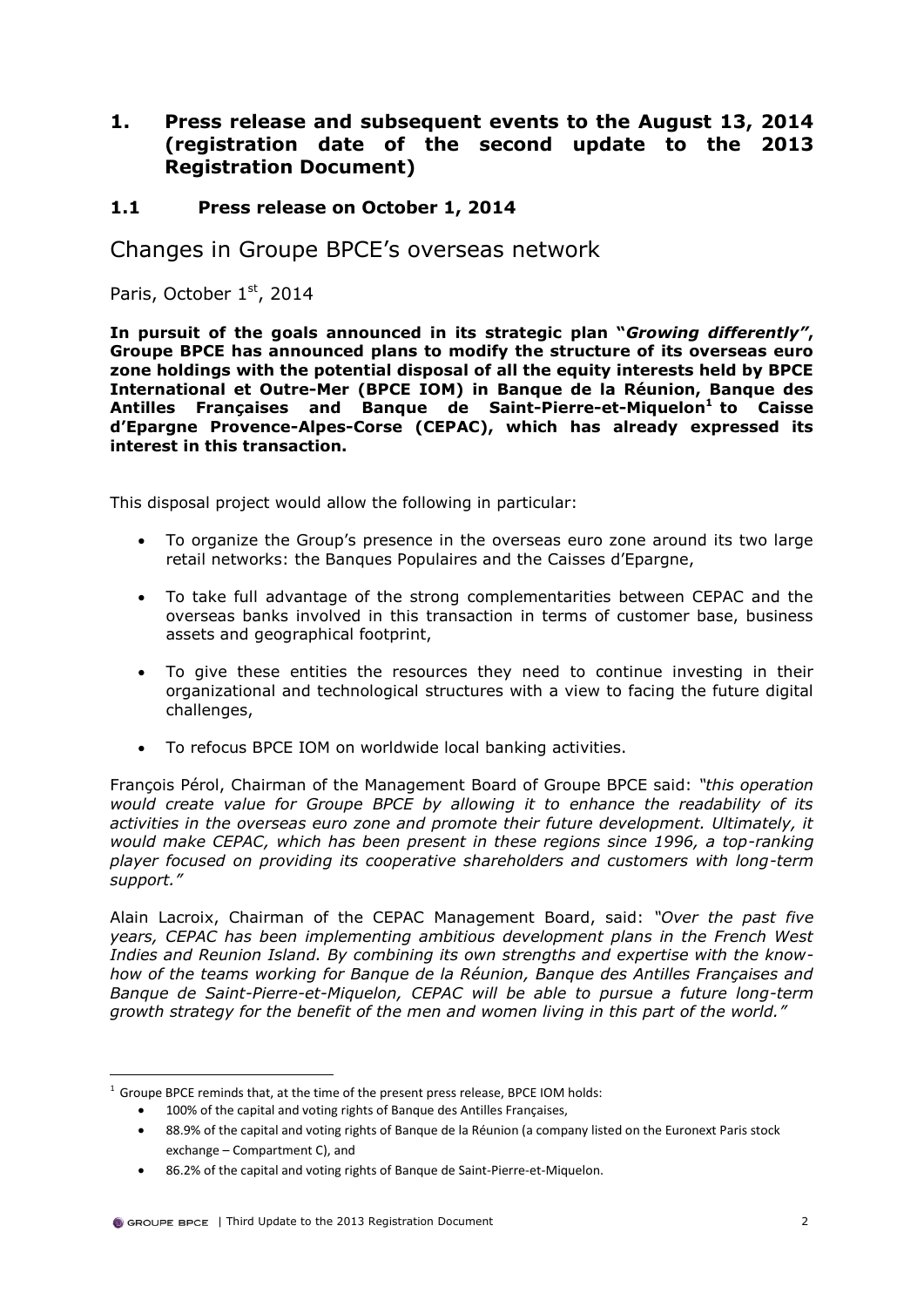The project was presented to the respective works councils of BPCE IOM, CEPAC and of the entities concerned by this project on October  $1<sup>st</sup>$ , 2014.

When the information/consultation procedures involving the different works councils shall have been completed, and provided that the different parties reach agreement about the terms and conditions of the project, BPCE IOM will file a simplified public tender offer – followed, in the event of success, by a squeeze-out procedure – on the listed shares of Banque de la Réunion. Assuming that these plans go ahead, the price offered by the bidder, BPCE IOM – on the basis of information currently in its possession – would be 142.6 euros per share, representing a premium of 34% above the closing share price as of October  $1<sup>st</sup>$ , 2014. Compared to the 1 and 3 months volume-weighted average prices (VWAP) before this date, the premiums would amount to 35% and 46% respectively.

In compliance with the regulations of the AMF (the French financial markets authority), the fairness of the offer to the Banque de la Réunion shareholders from a financial standpoint – including in the perspective of a potential squeeze-out – will be examined by an independent expert appointed by the Board of Directors of Banque de la Réunion.

Should the parties reach an agreement, the operation could be finalized within the first half of 2015 provided that all the necessary authorizations are obtained and the information/consultation procedures involving the employees' representative bodies of the entities concerned have been completed.

### **About Groupe BPCE**

*Groupe BPCE, the 2nd-largest banking group in France, includes two independent and complementary commercial banking networks: the network of 19 Banques Populaires and the network of 17 Caisses d'Epargne. It also works through Crédit Foncier in the area of real estate financing. It is a major player in wholesale banking, asset management and financial services with Natixis. Groupe BPCE serves more than 36 million customers and enjoys a strong presence in France with 8,000 branches, 115,000 employees and more than 8.8 million cooperative shareholders.*

### **About CEPAC**

*The Caisse d'Epargne Provence-Alpes-Corse pursues its activities in 9 French departments: Bouches du Rhône, Vaucluse, Alpes de Haute Provence, Hautes Alpes, Haute Corse, Corse du Sud, Réunion, Guadeloupe and Martinique. Its 2 million customers are served by the bank's 2,750 employees, 268 branches and 10 business centers. Apart from providing local banking services, CEPAC offers a wide range of specialized services to corporate entities and local authorities, to companies active in the social economy, social housing bodies, mixed-economy companies and real-estate professionals.*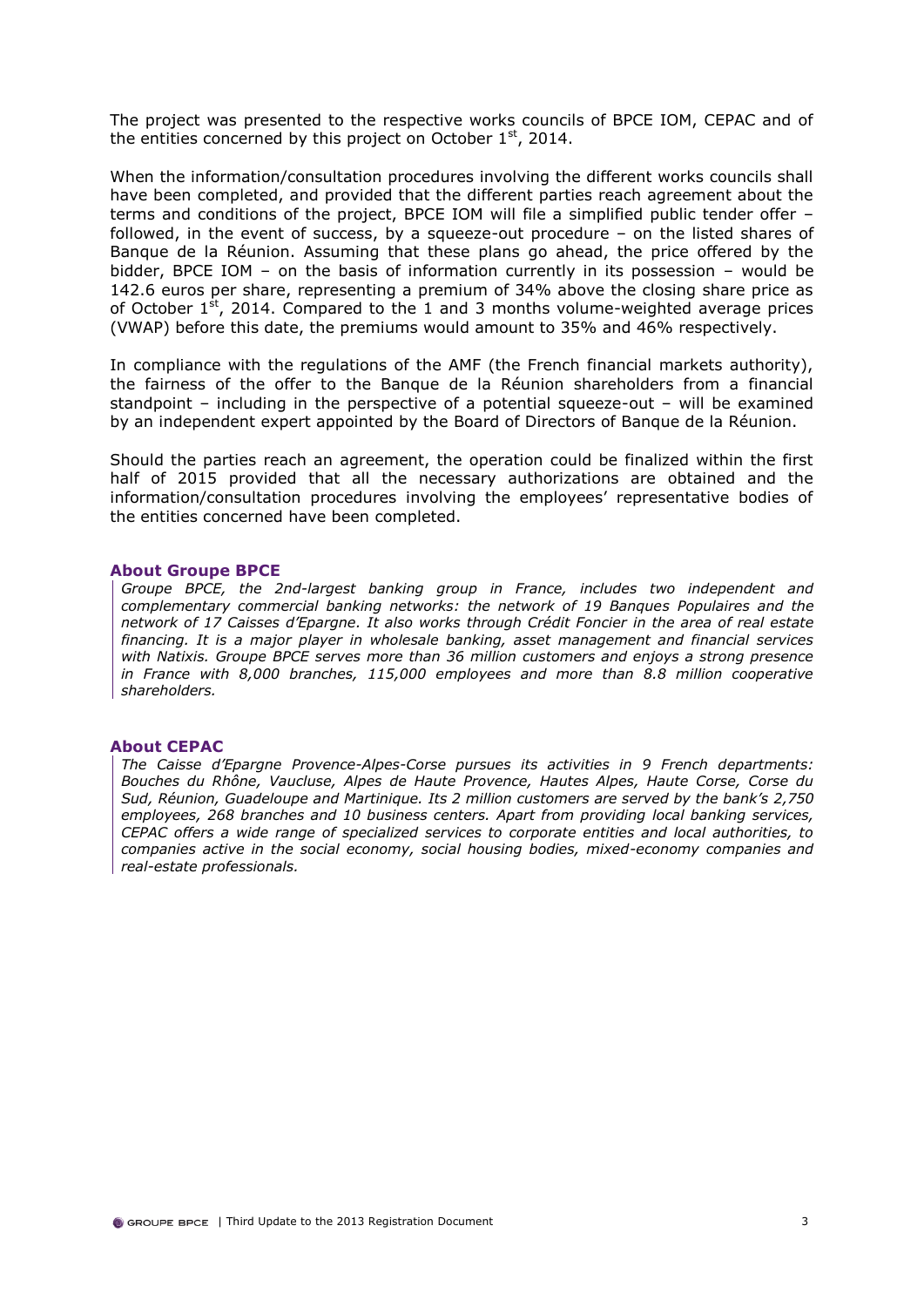## <span id="page-4-0"></span>**1.2 Press release on October 26, 2014**

The ECB stress tests confirm the financial strength of Groupe BPCE

## Paris, October 26, 2014

**The asset quality review and stress test exercise carried out by the ECB and EBA<sup>1</sup> confirm the financial strength of Groupe BPCE. The impact of the asset quality review is very limited (-29bp<sup>1</sup> ) and leaves the pre-stress test Common Equity Tier 1 ratio at 10.0% at the end of 2013. ECB projections for end-2016 put this ratio at 7.0% under the adverse stress scenario<sup>3</sup> , leaving a comfortable margin of 150bp<sup>2</sup> above the 5.5% threshold required by the ECB and EBA<sup>1</sup>**

- $\bullet$  The impact of the asset quality review amounting to  $\text{-}29bp^2$  is very limited and represents less than 0.1% of the Group's total assets, thereby confirming the adequate level of accounting provisions set by BPCE. The nature of this impact is mainly prudential. The Group's cautious provisioning policy has been applied since the beginning of 2014 and coincides with the conclusions of the asset quality review exercise. No accounting adjustments are expected in the forthcoming quarters.
- This prudential exercise demonstrates the Group's financial resilience under a very severe stress scenario having a very significant impact on the French economy, assuming, in particular, a sharp decline in real-estate prices (28% over 3 years).

Groupe BPCE also emphasizes the fact that, since the end of 2013, its capital adequacy has been further improved by more than 70bp<sup>2,4</sup> to reach the high level of 11.1% at the end of June 2014. The 2014-2017 strategic plan "Growing differently" targets further enhancement of the Group's capital adequacy.

The conclusion of this extremely far-reaching exercise – which involved considerable human resources both within the supervisory bodies working under the aegis of the ECB and within the Group itself – represents a major step forward in the creation of a European Banking Union.

The full results may be consulted on our website: [www.GroupeBPCE.fr.](http://www.groupebpce.fr/)

### **About Groupe BPCE**

*Groupe BPCE, the 2nd-largest banking group in France, includes two independent and complementary commercial banking networks: the network of 19 Banque Populaire banks and the network of 17 Caisses d'Epargne. It also works through Crédit Foncier in the area of real estate financing. It is a major player in wholesale banking, asset management and financial services with Natixis. Groupe BPCE serves more than 36 million customers and enjoys a strong presence in France with 8,000 branches, 115,000 employees and more than 8.8 million cooperative shareholders.*

<sup>&</sup>lt;sup>1</sup> European Banking Authority

 $2$  Basis points (1 basis point =  $0.01\%$ )

<sup>&</sup>lt;sup>3</sup> Assumptions made by the ECB and EBA

<sup>4</sup> Increase in the Common Equity Tier 1 ratio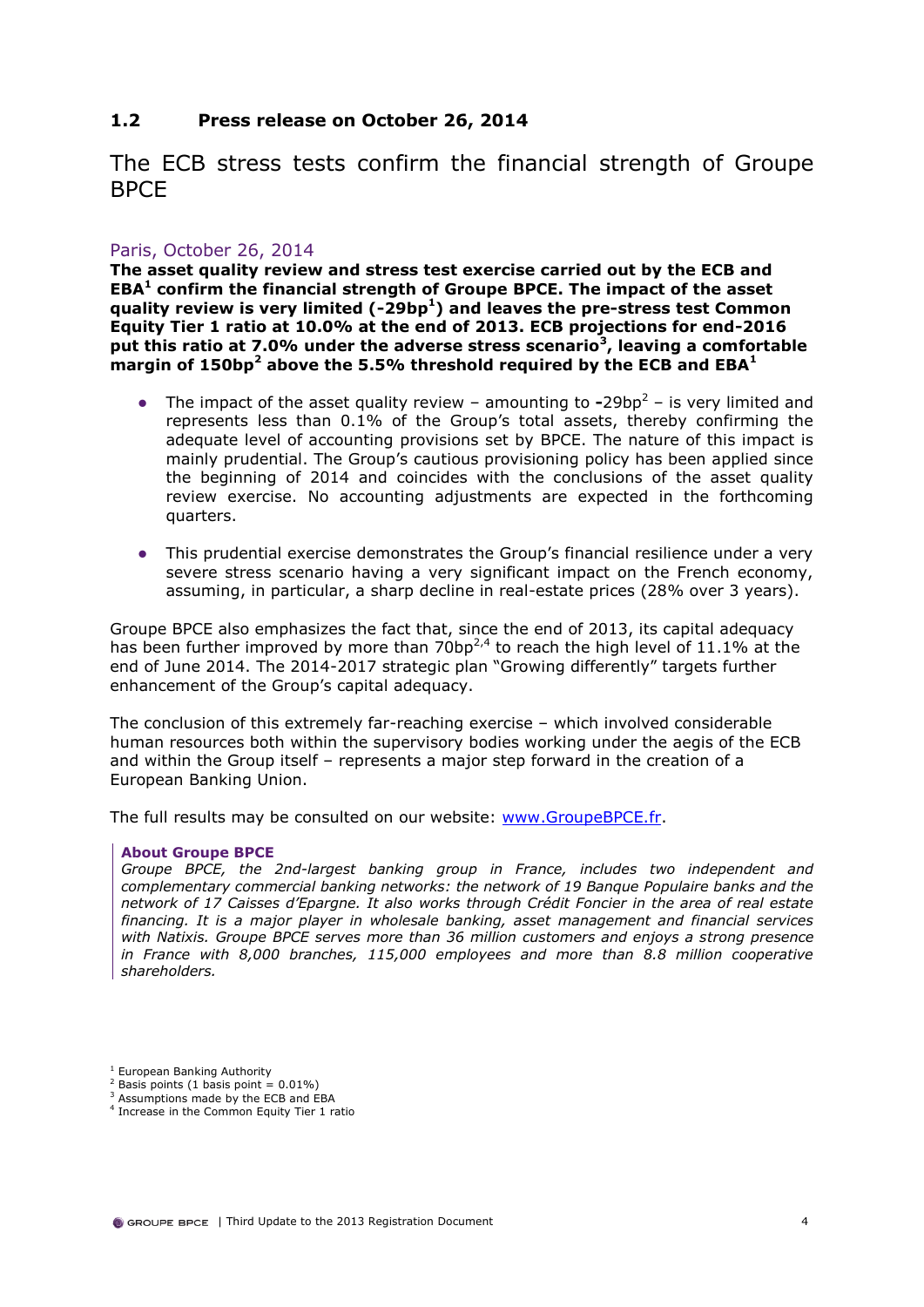## <span id="page-5-0"></span>**1.3 Press release on November 4, 2014**

Memorandum of understanding regarding plans to renew the partnership between Groupe BPCE and CNP Assurances

## Paris, November 4, 2014

**Following its press release dated July 31, 2014, Groupe BPCE announces that it signed today a memorandum of understanding specifying how plans for a renewed partnership between CNP Assurance and Groupe BPCE could be implemented as of January 1st, 2016.**

These plans for a renewed partnership correspond to Groupe BPCE's strategic plan "Growing differently" in which insurance is defined as a key priority for BPCE's development in France. This is why the Group's insurance activities – in the area of both property & casualty and health & life insurance – have been grouped together within Natixis. Natixis Assurances will produce, as of January 1st, 2016, the savings and retirement policies (life insurance and capitalization) distributed by the Caisses d'Epargne, as is already the case for the Banque Populaire banks.

At the same time, the renewed partnership with CNP Assurances to be implemented  $-$  if these plans go ahead – as of January 1st, 2016 for a period of 7 years, will be based on the following components:

- The creation of an exclusive group creditor insurance partnership set up between CNP Assurances and Natixis Assurances on the one hand, and Groupe BPCE's different retail banking networks on the other. This partnership will be based on a co-insurance agreement underwritten by CNP Assurances for 66% and by Natixis Assurances for 34%,

- The creation of specific partnerships specializing in personal protection with (i) in the area of group protection policies, the development by CNP Assurances of a range of solutions covering the principal risks facing Groupe BPCE's professional and corporate customers, complemented by long-term care solutions, and (ii) in the area of individual protection policies, a partnership focused on long-term care and tenant insurance products,

- The introduction of mechanisms designed to align the interests of CNP Assurances and Groupe BPCE regarding the management of insurance assets remaining within CNP Assurances related to contracts taken out by Caisses d'Epargne customers up until December 31, 2015. These assets will continue to be managed by CNP Assurances according to the terms and conditions currently in force. Provisions exist, however, for Natixis Assurances to reinsure a 10% share of these assets.

Plans for this renewed partnership between Groupe BPCE and CNP Assurance will shortly be submitted to the relevant employee representative bodies with a view to concluding the final agreements due to be signed in the  $1<sup>st</sup>$  quarter of 2015.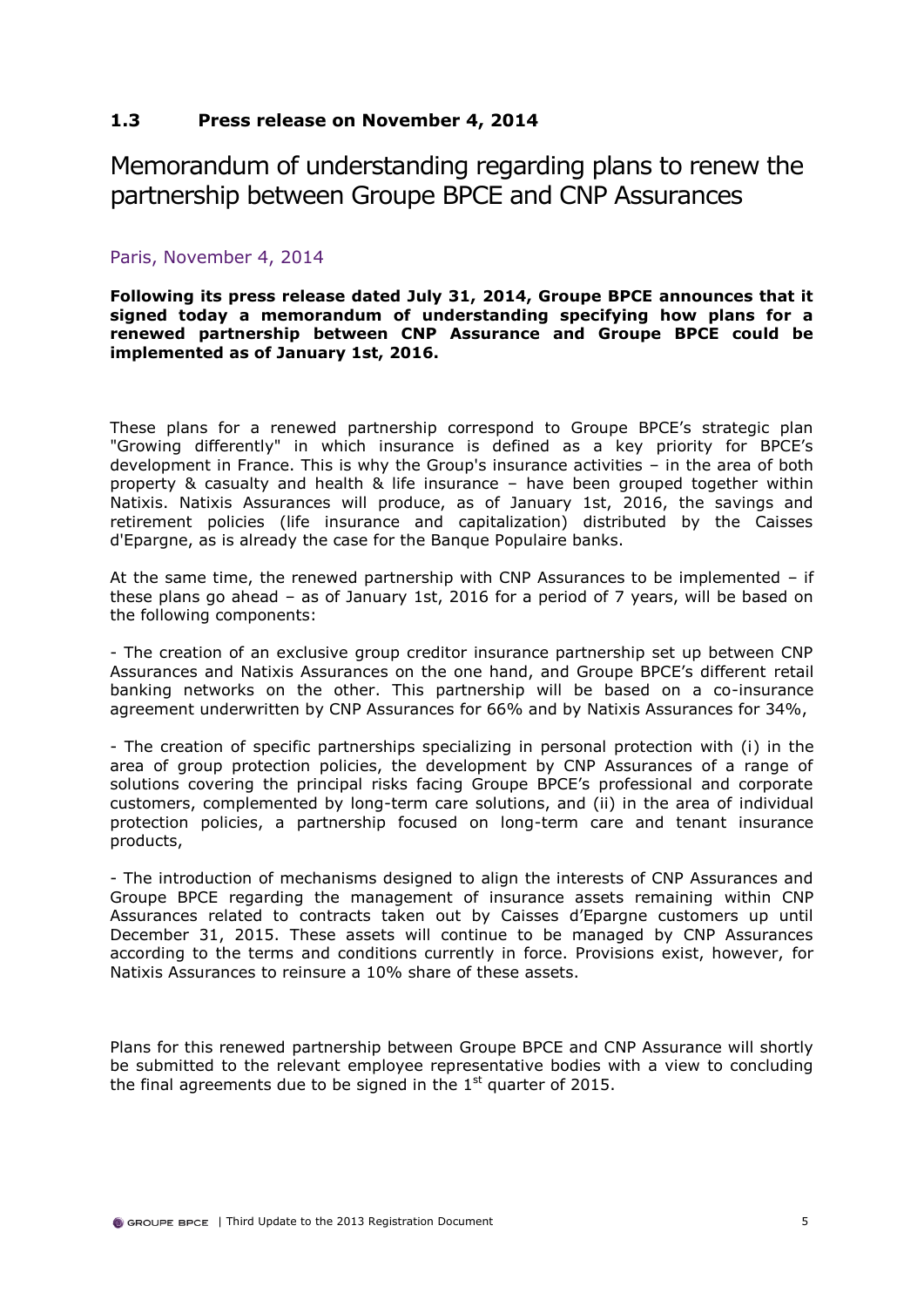## <span id="page-6-0"></span>**2. Results for the 3rd quarter and first 9 months of 2014**

## <span id="page-6-1"></span>**2.1 Press release, November 4 2014**

**Paris, November 4, 2014** 

**Results<sup>1</sup> for the 3rd quarter and first 9 months of 2014: robust net income attributable to equity holders of the parent<sup>2</sup> of €2.5bn in 9M-14 (+8.2%) and of €810m in Q3-14 (+4.0%), leading to a CET1 ratio<sup>3</sup> of 11.5% (+110bp in 9 months)**

### **Bouyant commercial activity**

### **Banque Populaire and Caisse d'Epargne retail banking networks**

- <span id="page-6-3"></span><span id="page-6-2"></span>On-balance sheet deposits & savings<sup>4</sup> up by 5.3% year-on-year versus 9M-13
	- Loan outstandings increased by **3.7%** year-on-year versus 9M-13

### **Core business lines of Natixis**

- Wholesale Banking: **2.4%** growth in net banking income in 9M-14 and new loan production of €20bn in the Structured financing business at end-September 2014
- Investment Solutions: record net inflows of **€24bn** in 9M-14 for the asset management business, with 15.9% revenue growth during the period
- Specialized Financial Services: 2% growth in Specialized financing revenues in 9M-14
- <span id="page-6-4"></span> **A base of recurring income for Groupe BPCE founded on the strong performance of the core business lines**
	- Growth in revenues: +3.5% à €**17.7bn** in 9M-14 and +3.2% to €5.8bn in Q3-14
	- Decline in the cost of risk<sup>5</sup>: 27bp in Q3-14 vs. 31bp in Q3-13
	- Net income generated by the core business lines: +9.6%, reaching **€2.7bn** in 9M-14, and +15.1% in Q3-14, rising to €975m

**> Net income attributable to equity holders of the parent<sup>[2](#page-6-2)</sup> of €2.5bn in 9M-14, +8.2% vs. 9M-13, and of €810m in Q3-14, +4.0% vs. Q3-13**

### **A strong balance sheet with capital adequacy reinforced still further**

- High level of capital adequacy: Common Equity Tier-1 ratio<sup>[3](#page-6-3)</sup> of 11.5% (+110bp  $\overline{p}$  **in**  $\overline{p}$  **months**) and a total capital adequacy ratio<sup>[3](#page-6-3)</sup> of **15.0% (+190bp in 9 months)**
- Leverage ratio<sup>6</sup> of **4.5%** as at Sept. 30, 2014
- Liquidity reserves: €**168bn** as at Sept. 30, 2014, covering 161% of short-term funding

 $1$  Q3-13 and 9M-13 results are presented pro forma to account for the transfer of BPCE Assurances to Natixis Assurances and to reflect the buyback (and subsequent cancellation) by the Banque Populaire banks and Caisses d'Epargne of the Cooperative Investment Certificates (CICs) held by Natixis

<sup>&</sup>lt;sup>2</sup> Excluding revaluation of own debt

 $3$  Estimate as at Sept. 30, 2014 – CRR/CRD 4 without transitional measures and after restatement to account for deferred tax assets.

<sup>&</sup>lt;sup>4</sup> Excluding centralized savings products

<sup>5</sup> Cost of risk expressed in annualized basis points on gross customer outstandings at the beginning of the period.

Estimate at Sept. 30, 2014 in accordance with the rules of the Delegated Act published by the European Commission on October 10, 2014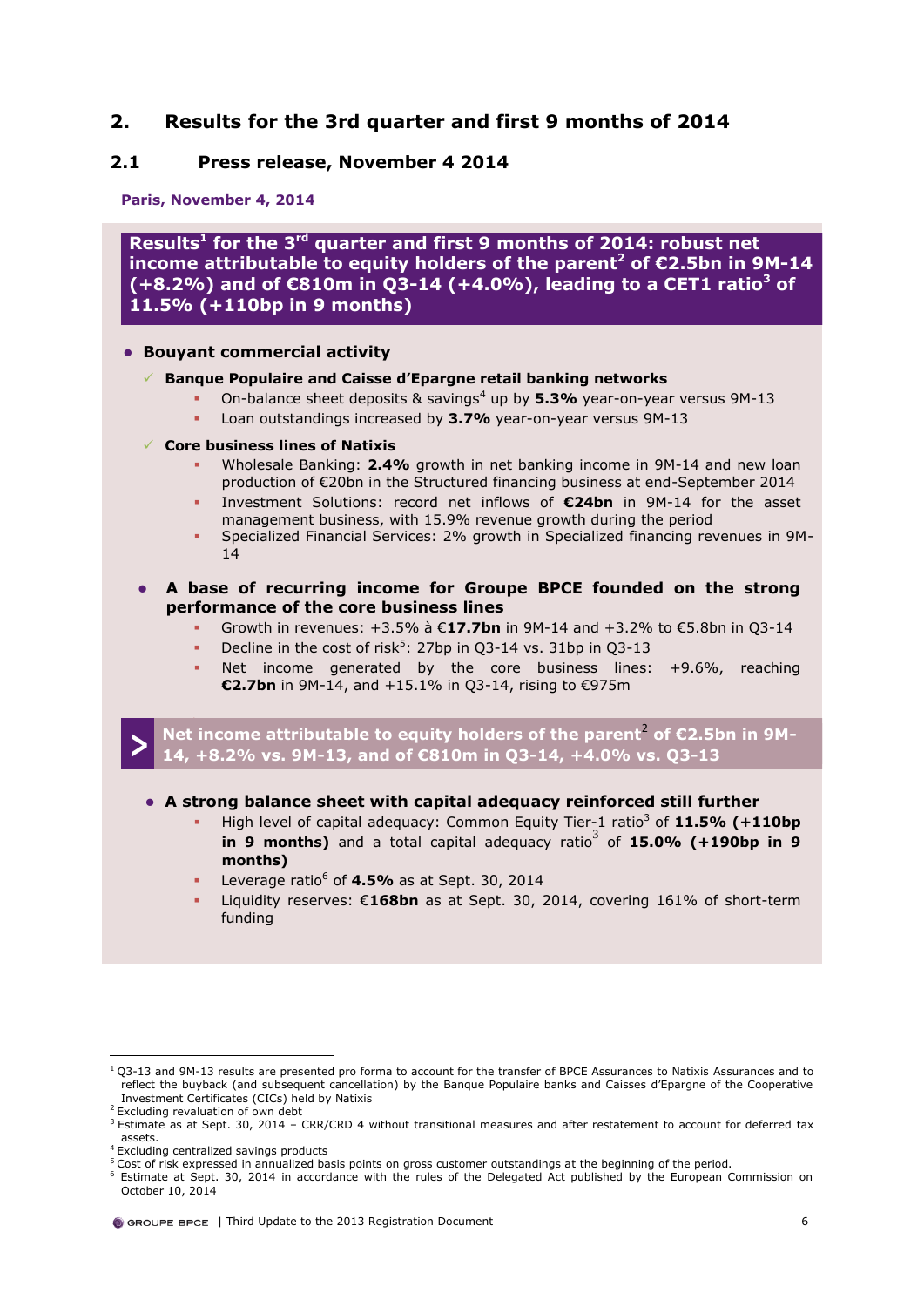On November 4, 2014, the Supervisory Board of BPCE convened a meeting chaired by Stève Gentili to examine the Group's financial statements for the 3<sup>rd</sup> quarter and first 9 months of 2014.

François Pérol, Chairman of the Management Board of Groupe BPCE, said*:* 

*"These results posted by Groupe BPCE for the 3rd quarter and first 9 months of 2014, which clearly underscore the Group's positive trajectory and robust good health, come in recognition of the strategy followed for the past five years. Our Banque Populaire and Caisse d'Epargne retail banking networks are continuing their active policy of lending to their customers and recorded 3.7% year-on-year growth in loan outstandings despite the sluggish economic environment. Natixis has also put up a fine performance, achieving a new record in its asset management activities with net inflows of €24 billion in the first 9 months of the year. With 3.5% growth in consolidated net banking income – which stands at €17.7 billion for the 9-month period – and net income attributable to equity holders of the parent – which has risen to €2.5 billion – this commercial dynamism has gone hand-in-hand with a significant strengthening of our balance sheet. This was recently confirmed by the results of the stress tests carried out by the European Central Bank that ranked us, with respect to our 2013 figures, among Europe's most resilient banking institutions. But we have further enhanced our financial strength since then: at September 30, the Common Equity Tier-1 ratio had improved by 110bp to 11.5%, and our total capital adequacy ratio had risen by 190bp to 15.0%. These scores allow us to look to the future with a degree of cautious serenity."*

## <span id="page-7-0"></span>**1. CONSOLIDATED RESULTS OF GROUPE BPCE FOR THE 3RD QUARTER AND 1ST NINE MONTHS OF 2014 <sup>7</sup>**

Groupe BPCE generated strong results in the  $3<sup>rd</sup>$  quarter of the year, driven by the dynamism of its core business lines: Commercial Banking & Insurance, Wholesale Banking, Investment Solutions, and Specialized Financial Services. Aggregate revenues achieved growth of 3.2% in the 3rd quarter of 2014 and rose by 3.5% over the first 9 months of the year. At the same time, the cost of risk<sup>[5](#page-6-4)</sup> of the core business lines continued to decline and only represented – when compared to loan outstandings – 27 basis points in the  $3^{rd}$  quarter of 2014 against 31 basis points in the  $3^{rd}$  quarter of 2013.

The Group boasts a robust income base, with net income attributable to equity holders of the parent (excluding revaluation of own debt) of **€810 million** in the 3<sup>rd</sup> quarter of 2014 (+4.0% year-on-year), and of **€2.5 billion** in the first nine months of 2014 (+8.2% year-on-year).

Capital adequacy and liquidity have been substantially improved, with a Common Equity Tier-1 ratio<sup>[3](#page-6-3)</sup> of 11.5%, up by 110 basis points during the 9-month period, and a total capital adequacy ratio<sup>[3](#page-6-3)</sup> of 15.0%, up by 190 basis points during the first 9 months of the year. Liquidity reserves, which stood at €168 billion at September 30, 2014, cover shortterm funding by a wide margin (161%).

Once again, Groupe BPCE has confirmed its active contribution to financing the French economy with a 3.7% year-on-year increase in its customer loan outstandings (Banque Populaire and Caisse d'Epargne retail banking networks).

 $7$  Q3-13 and 9M-13 results are presented pro forma to account for the transfer of BPCE Assurances to Natixis Assurances and to reflect the buyback (and subsequent cancellation) by the Banque Populaire banks and Caisses d'Epargne of the Cooperative Investment Certificates (CICs) held by Natixis.

**O** GROUPE BPCE | Third Update to the 2013 Registration Document 7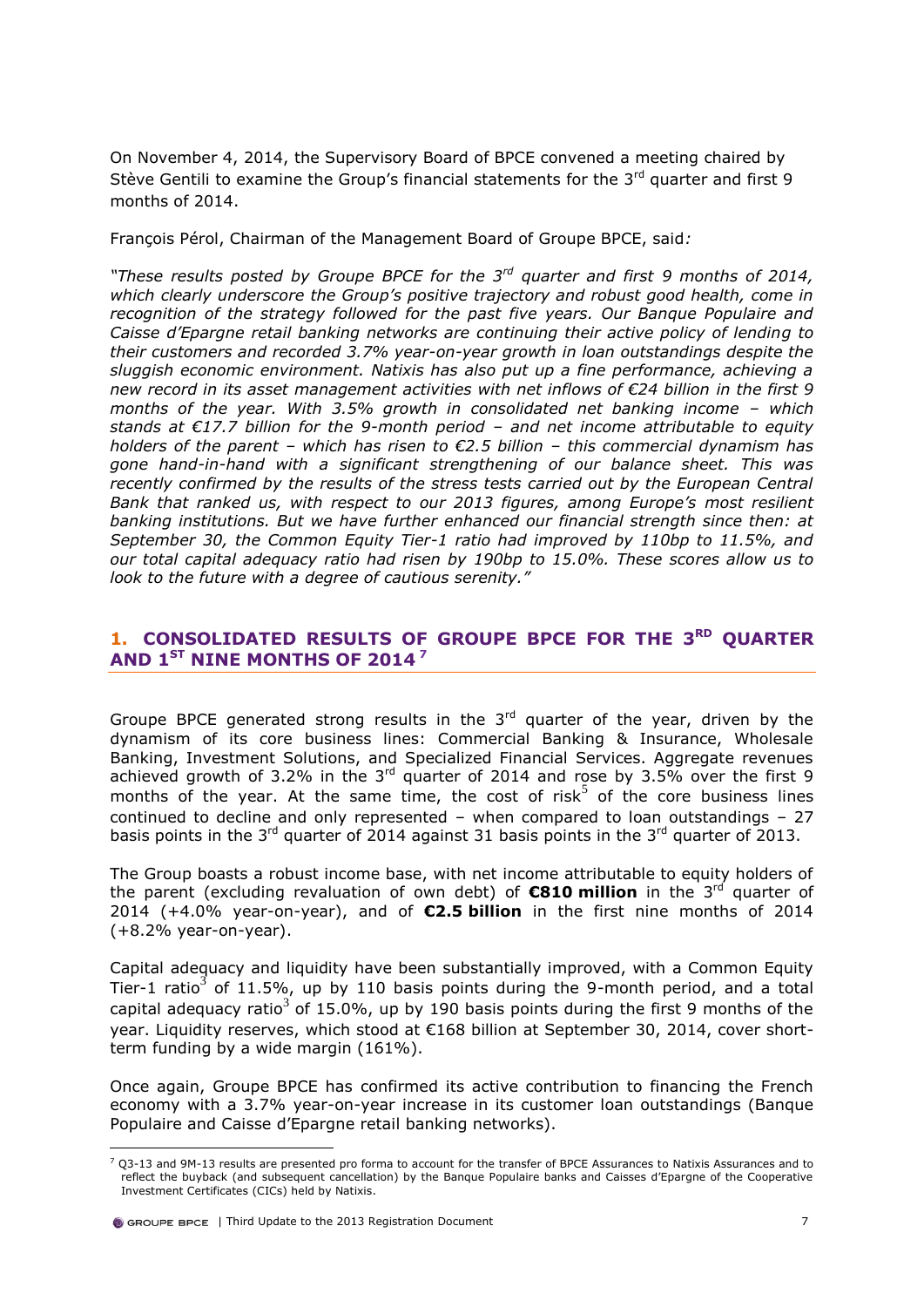### **1.1 Consolidated results for the 3rd quarter of 2014**[7](#page-7-0)**: strong 15.6% growth in the Group's Q3-14 income before tax, driven by the core business lines**

Groupe BPCE's **net banking income**[8](#page-8-0) for the period stood at €5,839 million, equal to 3.2% growth compared with the  $3<sup>rd</sup>$  quarter of 2013. The core business lines posted net banking income<sup>8</sup> of  $\epsilon$ 5,449 million, up 2.4% over the same period last year. The Group's **operating expenses** amounted to €3,921 million. The operating expenses incurred by the core business lines remain stable at €3,498 million.

The **cost/income ratio** has improved by 2 percentage points and now stands at 67.1% for the Group. The ratio stands at 64.2% for the core business lines, down 1.5 percentage point versus the 3rd quarter of 2013.

<span id="page-8-0"></span>Gross operating income<sup>8</sup> stands at €1,918 million, up 10.0% compared with the same period in 2013. The contribution of the Group's core business lines rose 7.1% year-onyear to reach a total of €1,950 million.

The **cost of risk** stands at  $\epsilon$ 412 million, down 10.1% compared with the 3<sup>rd</sup> quarter of 2013. The cost of risk of the core business lines has decreased by 8.9%, to €385 million; it is equal to 27 basis points<sup>9</sup> against 31 basis points in the 3<sup>rd</sup> quarter of 2013.

**Income before tax**<sup>[8](#page-8-0)</sup> has increased by 15.6% to reach €1,543 million in the 3<sup>rd</sup> quarter of 2014. The income before tax of the core business lines rose by 13.3% to reach  $\epsilon$ 1,642 million euros in the  $3<sup>rd</sup>$  quarter of 2014.

**Net income attributable to equity holders of the parent, excluding revaluation of** own debt, has risen 4.0% and now stands at **€810 million**. If account is taken of the revaluation of the Group's own debt, attributable net income stands at €720 million for the Group and at  $\epsilon$ 975 million for the core business lines, representing a 15.1% improvement over the  $3<sup>rd</sup>$  quarter of 2013.

The **ROE** of the core business lines stands at 11%, up 1 percentage point.

### **1.2 Consolidated results for the first 9 months of 201[47:](#page-7-0) net income attributable to equity holders of the parent**[8](#page-8-0) **increased by 8.2% during the 9-month period**

The **net banking income**<sup>[8](#page-8-0)</sup> of Groupe BPCE rose to €17,707 million, up 3.5% compared with the first 9 months of 2013. The net banking income of the core business lines rose 2.9% to €16,454 million.

The Group's **operating expenses** during the period stand at €12,006 million, up by 1.1% compared with the first 9 months of 2013. The operating expenses of the core business lines increased by 1.3%, to €10,704 million.

The **cost/income ratio** has improved and now stands at 67.8% for the Group as a whole, representing a 1.6 percentage point reduction versus the first 9 months of 2013. The ratio is 65.1% for the core business lines (representing a 1.0-point improvement compared with the first 9 months of 2013).

Gross operating income<sup>[8](#page-8-0)</sup> comes to €5,702 million, up 9.0% versus the first 9 months of 2013. The contribution of the core business lines stands at  $\epsilon$ 5.750 million, up 6.1% compared with the first 9 months of 2013.

<sup>&</sup>lt;sup>8</sup> Excluding revaluation of own debt.

<sup>9</sup> Cost of risk expressed in annualized basis points on gross customer outstandings at the beginning of the period.

G GROUPE BPCE | Third Update to the 2013 Registration Document 8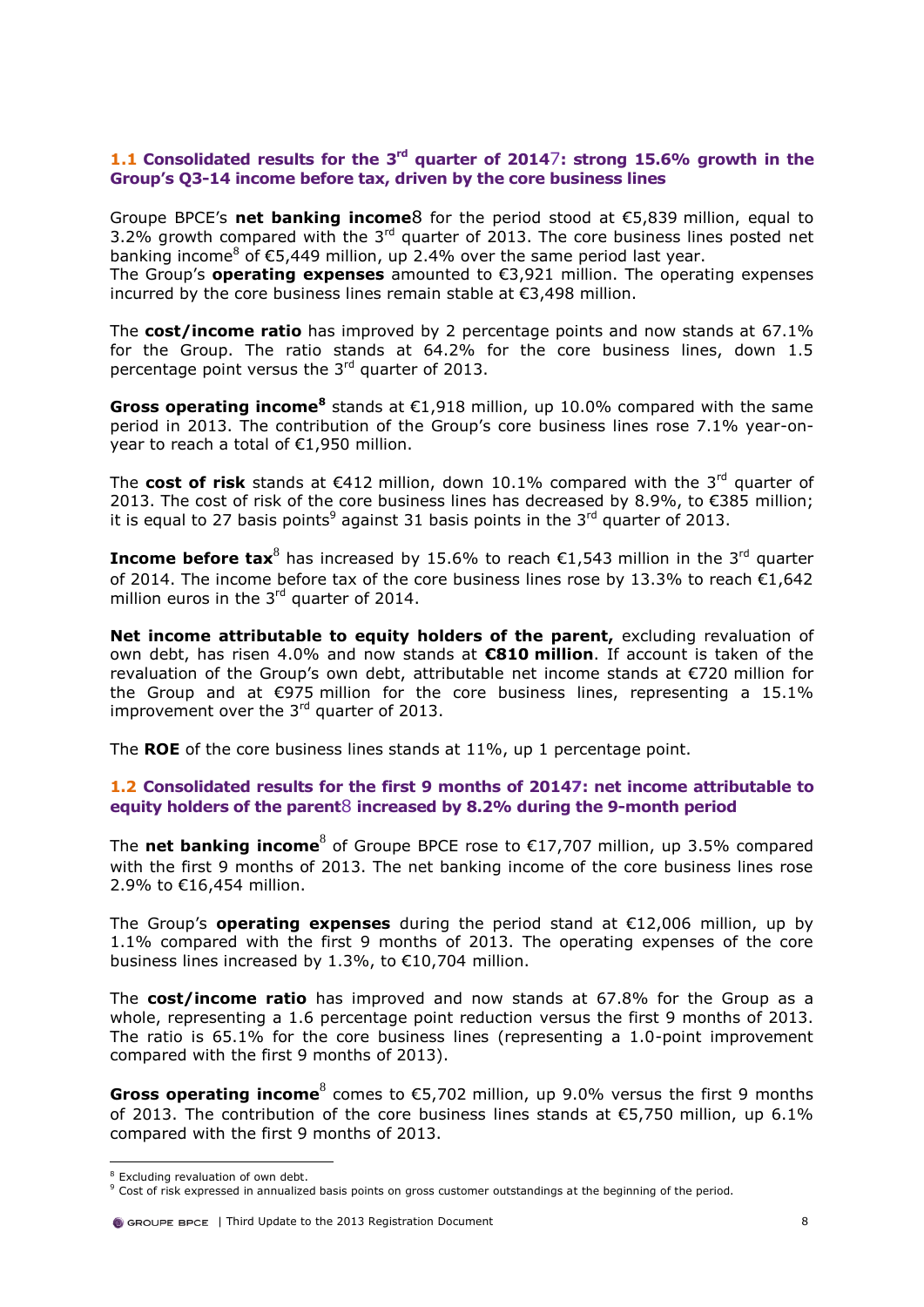The **cost of risk** amounts to €1,337 million, down 9.4% compared with the first 9 months of 2013. For the core business lines, this item has declined by a total of 10.6%, to reach  $E1,249$  million. It now represents 29 basis points<sup>9</sup> versus 34 basis point in the first 9 months of 2013.

**Income before tax**<sup>[8](#page-8-0)</sup> is up 13.8% and stands at €4,500 million for the first 9 months of 2014. For the core business lines, income before tax stands at  $\epsilon$ 4,703 million, equal to growth of 12.3%.

**Net income attributable to equity holders of the parent, excluding revaluation of** the Group's own debt, rose 8.2% during the period to reach a total of **€2,504 million**. If account is taken of the revaluation of the Group's own debt, net income attributable to equity holders of the parent shows growth of 5.7% to stand at €2,384 million. The **net income of the core business lines**<sup>[8](#page-8-0)</sup> grew by 9.6% to reach €2,736 million for the first 9 months of 2014.

The **ROE** of the core business lines remains stable at 10%; it stands at 6.1% for the Group, down 0.1 percentage point.

## **2. CAPITAL ADEQUACY AND LIQUIDITY<sup>10</sup>: SHARP IMPROVEMENT IN CAPITAL ADEQUACY IN 2014**

### **2.1 Enhanced capital adequacy**

<span id="page-9-0"></span>The capital adequacy of Groupe BPCE improved significantly in the  $3<sup>rd</sup>$  quarter of 2014, with a Common Equity Tier-1 ratio (CET1) under Basel  $3^{11}$  of 11.5% as at September 30, 2014, equal to a 40bp improvement versus June 30, 2014. At December 31, 2013, this ratio stood at 10.4% and has consequently improved by 110 basis points during the 9 month period.

The Group now boasts a total capital adequacy ratio<sup>[11](#page-9-0)</sup> of 15.0%, up 50 basis points since June 30, 2014. At December 31, 2013, this ratio was 13.1% and has therefore improved by 190 basis points during the 9-month period.

The Group enjoyed a Basel  $3^{12}$  leverage ratio of 4.5% as at Sept. 30, 2014.

### **2.2 Continuous strengthening of the balance sheet structure**

Liquidity reserves cover 161% of short-term refunding and totaled €168 billion at end-September 2014, divided into €119 billion of available assets eligible for central bank funding and €49 billion of liquid assets placed with central banks.

The customer loan/deposit ratio of Groupe BPCE<sup>13</sup> stood at 125% at September 30, 2014.

The liquidity coverage ratio (LCR) has remained above  $100\%$ <sup>14</sup> since June 30, 2014.

## **2.3 Medium-/long-term resources**

 $\overline{a}$ 

Groupe BPCE has demonstrated its ability to raise substantial funds thanks to the increased diversification of its investor base.

 $10$  Retained earnings taking into account the projected distribution of dividends.

<sup>&</sup>lt;sup>11</sup> Estimate at Sept. 30, 2014 – CRR/CRD 4, without transitional measures and after restatement to account for deferred tax

assets.<br><sup>12</sup> Estimate at Sept. 30, 2014 in accordance with the rules of the Delegated Act published by the EU Commission on Oct. 10, 2014.

<sup>13</sup> Excl. SCF (*Compagnie de Financement Foncier*, the Group's *société de crédit foncier –* a French legal covered bonds issuer*).* <sup>14</sup> Based on Groupe BPCE's understanding of the latest Basel 3 standards available.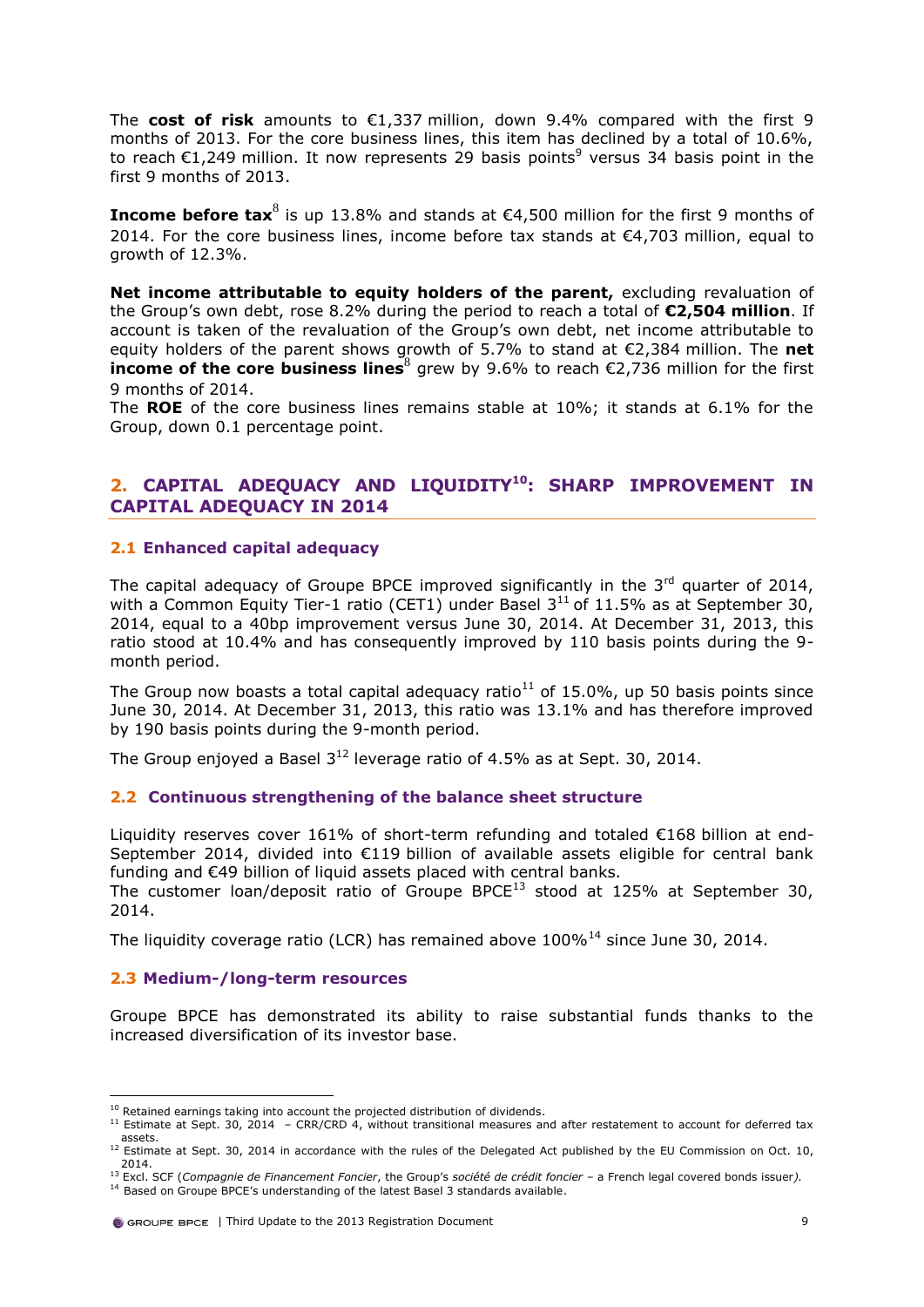The Group's ability to access major debt markets enabled it to raise medium-/long-term (MLT) resources for a total of  $\epsilon$ 35.1 billion as at September 30, 2014 (i.e. 117% of the 2014 program for €30 billion).

The average maturity at issue is 6.8 years while the average rate is mid-swap +51 basis points.

At September 30, 2014, €30.5 billion had been raised in BPCE's MLT funding pool. At the same date, €4.6 billion had been raised in CFF's funding pool.

At September 30, 2014, 74% of the funding is based on unsecured bond issues with the remaining 26% comprised of issues of covered bonds. 52% of the total was raised from public issues and 48% in the form of private placements.

Groupe BPCE is continuing to diversify its investor base regarding unsecured bond issues raised in the institutional market. Issues denominated in currencies other than the euro accounted for 49% of the total against 30% in 2013 to the effect that, at September 30, 2014, issues denominated in US dollars accounted for 34% of the total, issues denominated in pounds sterling represented 7% and those denominated in yen accounted for 3%.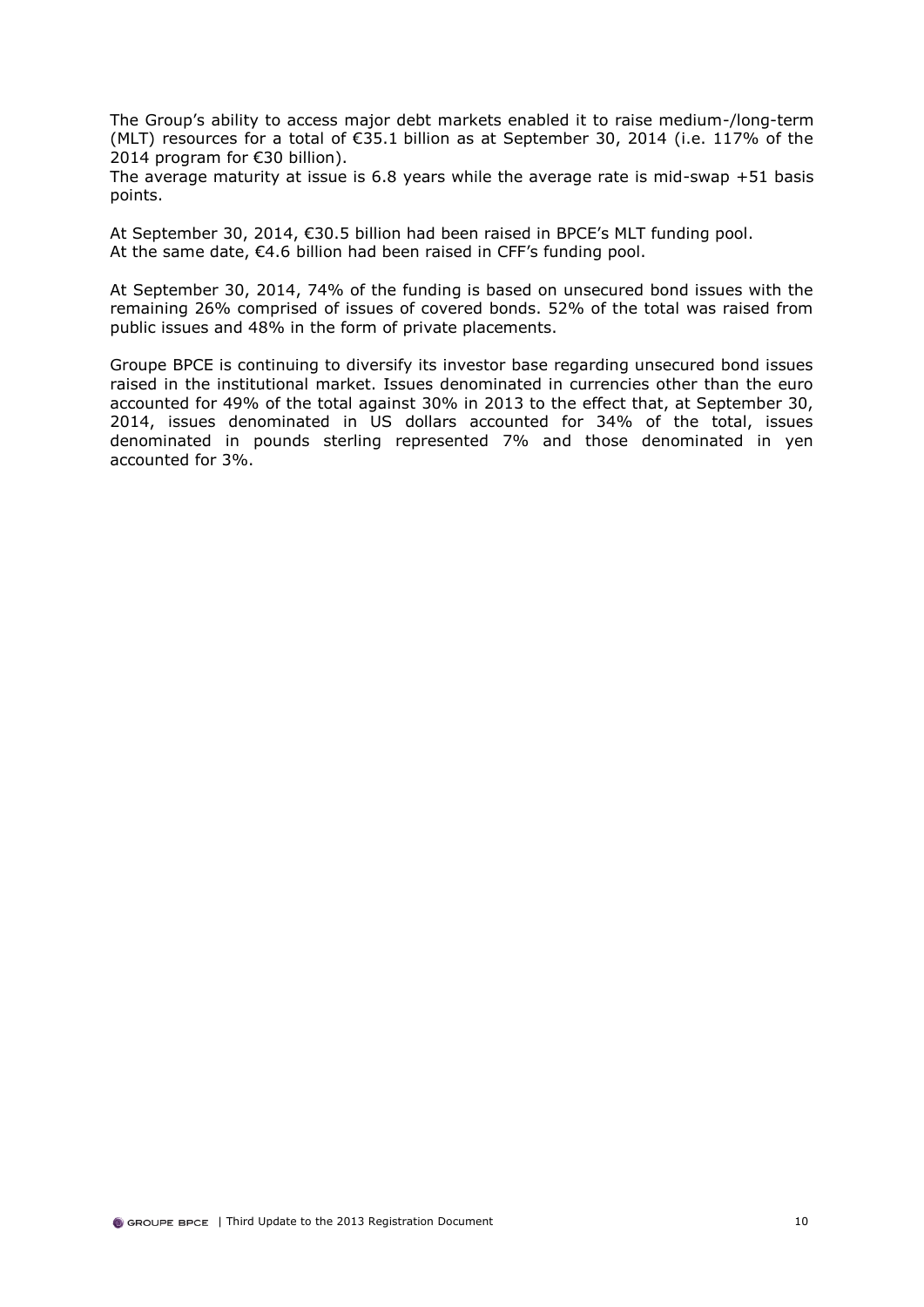## **CONSOLIDATED RESULTS OF GROUPE BPCE FOR THE 3 RD QUARTER OF 2014**

| in $\epsilon$ m<br>Pro forma results ***                                                                            | $Q3 - 14$      | $Q3 - 14/$<br>$Q3 - 13$ | <b>CORE</b><br><b>BUSINESS</b><br>LINES <sup>*</sup><br>$Q3 - 14$ | $Q3 - 14/$<br>$Q3 - 13$ |
|---------------------------------------------------------------------------------------------------------------------|----------------|-------------------------|-------------------------------------------------------------------|-------------------------|
| Net banking income**                                                                                                | 5,839          | $+3.2%$                 | 5,449                                                             | $+2.4%$                 |
| Operating expenses                                                                                                  | $-3,921$       | $+0.2%$                 | $-3,498$                                                          | $+0.0%$                 |
| <b>Gross operating income **</b><br>Cost/income ratio                                                               | 1,918<br>67.1% | $+10.0%$<br>$-2.0$ pts  | 1,950<br>64.2%                                                    | $+7.1%$<br>$-1.5$ pt    |
| Cost of risk                                                                                                        | $-412$         | $-10.1%$                | -385                                                              | $-8.9\%$                |
| Income before tax**                                                                                                 | 1,543          | $+15.6%$                | 1,642                                                             | $+13.3%$                |
| Net income attributable to equity<br>holders of the parent**<br>Impact of the revaluation of own debt on net income | 810<br>$-89$   | $+4.0%$<br>ns           |                                                                   |                         |
| Net income attributable to equity<br>holders of the parent                                                          | 720            | $-3.5%$                 | 975                                                               | $+15.1%$                |
| <b>ROE</b>                                                                                                          | 5.4%           | $-0.6$ pt               | <b>11%</b>                                                        | $+1$ pt                 |

\* The core business lines are Commercial Banking & Insurance (with, in particular, the Banque Populaire banks and Caisse d'Epargne retail networks in addition to Crédit Foncier, Banque Palatine and BPCE International et Outre-mer) and the Wholesale Banking, Investment Solutions, and Specialized Financial Services divisions of Natixis. \*\* Excluding revaluation of BPCE's own debt for the Group's results.

\*\*\* Presented pro forma to the buyback (and subsequent cancellation) by the Banque Populaire banks and Caisses d'Epargne of the Cooperative Investment Certificates (CICs) held by Natixis.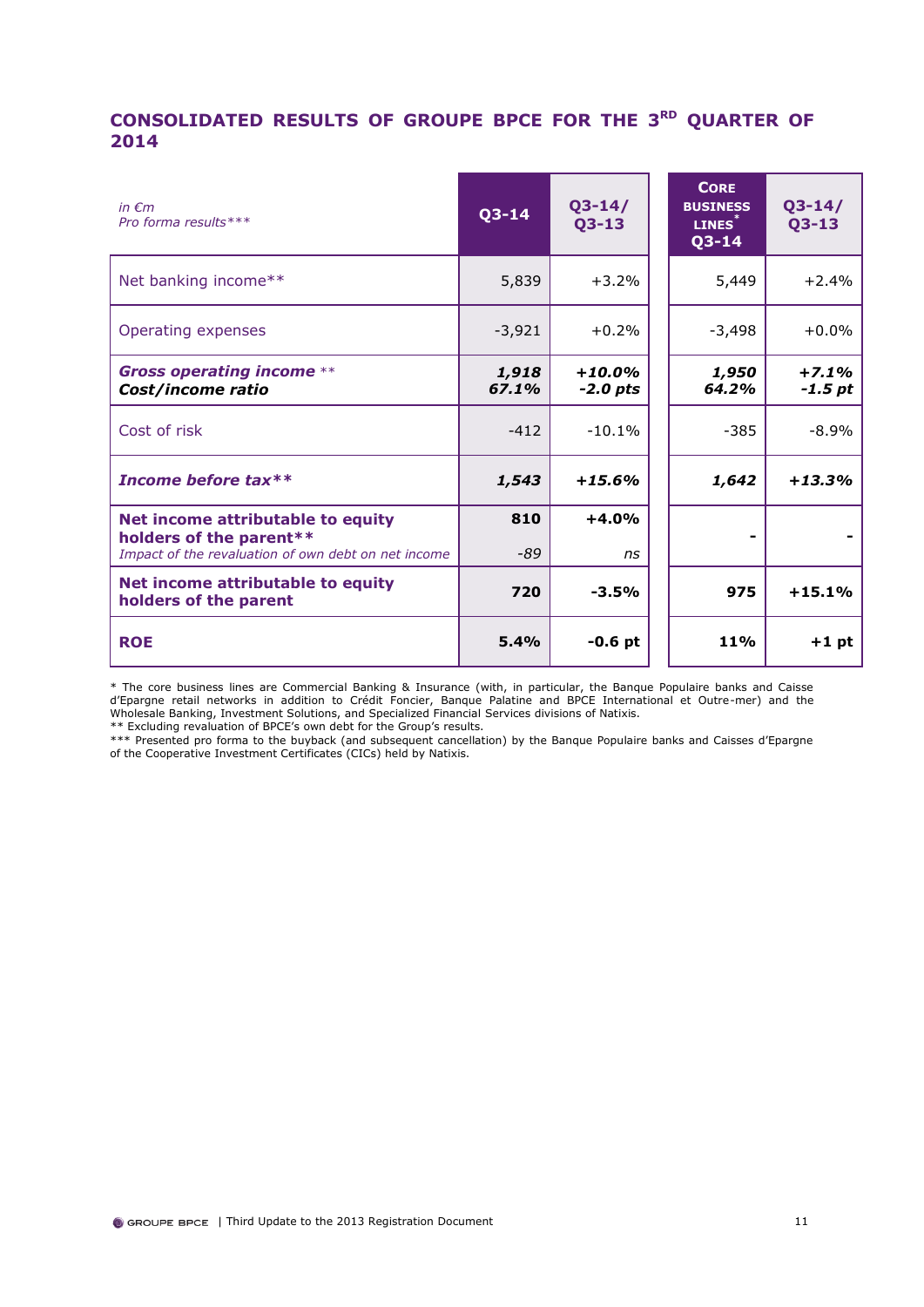## **CONSOLIDATED RESULTS OF GROUPE BPCE FOR THE 1ST NINE MONTHS OF 2014**

| in $\epsilon$ m<br>Pro forma results ***                                                                                                             | $9M-14$         | $9M-14/$<br>$9M-13$ | <b>CORE</b><br><b>BUSINESS</b><br>$LINES*$ | $9M-14/$<br>$9M-13$ |
|------------------------------------------------------------------------------------------------------------------------------------------------------|-----------------|---------------------|--------------------------------------------|---------------------|
| Net banking income**                                                                                                                                 | 17,707          | $+3.5%$             | 16,454                                     | $+2.9%$             |
| Operating expenses                                                                                                                                   | $-12,006$       | $+1.1%$             | $-10,704$                                  | $+1.3%$             |
| <b>Gross operating income**</b><br><b>Cost/income ratio</b>                                                                                          | 5,702<br>67.8%  | $+9.0%$<br>$-1.6pt$ | 5,750<br>65.1%                             | $+6.1%$<br>$-1.0pt$ |
| Cost of risk                                                                                                                                         | $-1,337$        | $-9.4\%$            | $-1,249$                                   | $-10.6\%$           |
| Income before tax**                                                                                                                                  | 4,500           | $+13.8%$            | 4,703                                      | $+12.3%$            |
| <b>attributable</b><br>equity<br><b>Net</b><br><i>income</i><br>to<br>holders of the parent**<br>Impact of the revaluation of own debt on net income | 2,504<br>$-120$ | $+8.2%$<br>ns       |                                            |                     |
| income attributable<br>equity<br><b>Net</b><br>to<br>holders of the parent                                                                           | 2,384           | $+5.7%$             | 2,736                                      | $+9.6%$             |
| <b>ROE</b>                                                                                                                                           | 6.1%            | $-0.1$ pt           | <b>10%</b>                                 |                     |

\* The core business lines are Commercial Banking & Insurance (with, in particular, the Banque Populaire banks and Caisse d'Epargne retail networks in addition to Crédit Foncier, Banque Palatine and BPCE International et Outre-mer) and the Wholesale Banking, Investment Solutions, and Specialized Financial Services divisions of Natixis.

\*\* Excluding revaluation of BPCE's own debt for the Group's results.

\*\*\* Presented pro forma to the buyback (and subsequent cancellation) by the Banque Populaire banks and Caisses d'Epargne of the Cooperative Investment Certificates (CICs) held by Natixis.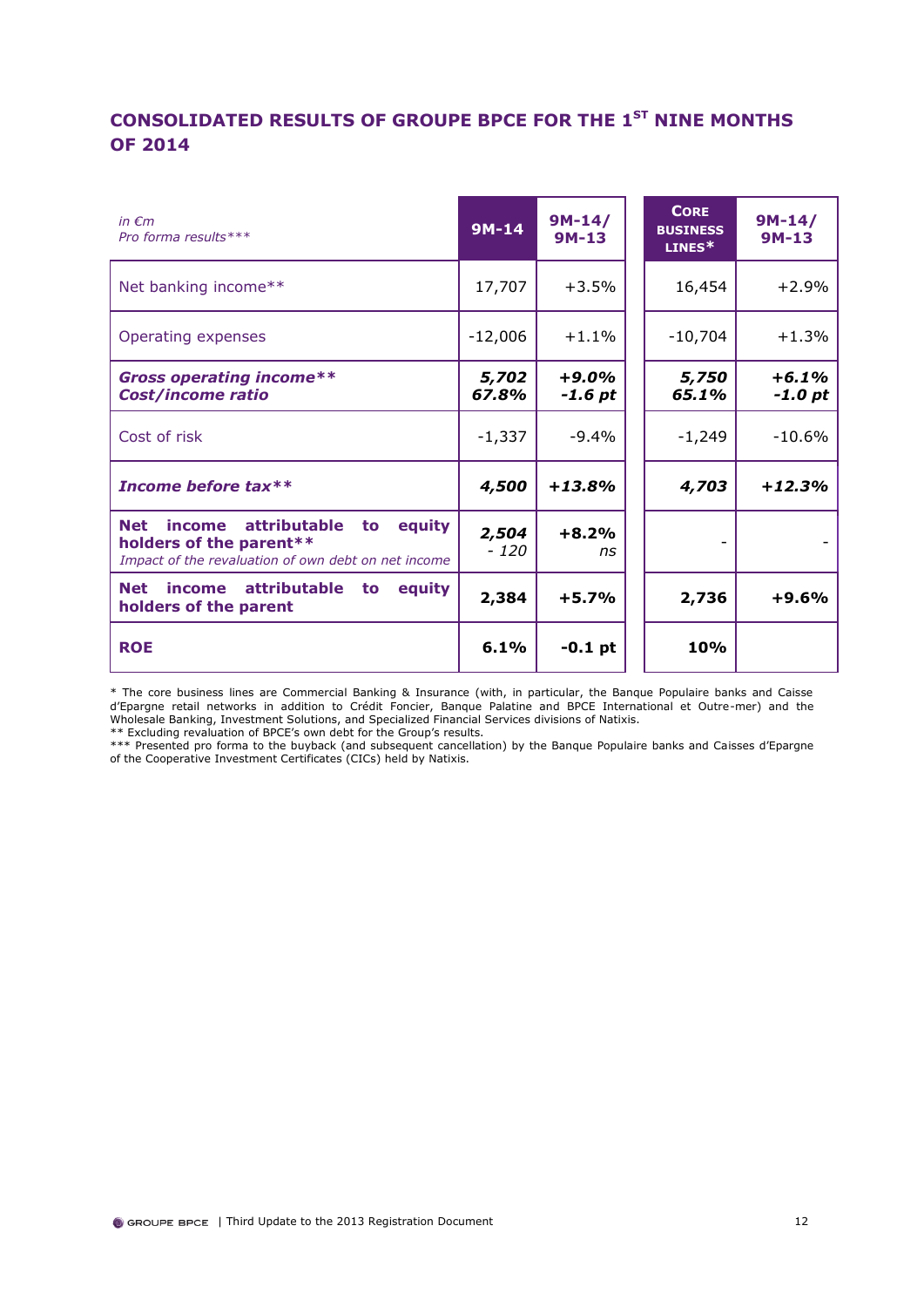## <span id="page-13-0"></span>**3. RESULTS<sup>15</sup> OF THE BUSINESS LINES: WELL-ORIENTED COMMERCIAL ACTIVITY**

### **3.1 Commercial Banking & Insurance: good commercial performance**

*The Commercial Banking & Insurance business line groups together the activities of the Banque Populaire and Caisse d'Epargne retail banking networks, Insurance and Other networks including BPCE IOM, Banque Palatine and Real-estate Financing.*

The Banque Populaire banks and Caisses d'Epargne continued to deliver a solid commercial performance over the first 9 months of 2014 with significant growth in onbalance sheet deposits & savings<sup>16</sup> (+5.3%) and loan outstandings (+3.7%) and strong development in all the segments of the Group's insurance business (life, P&C, health and personal risk).

The two retail banking networks confirm their active commitment to financing the French economy and its different regions. Over a rolling 12-month period, the Banque Populaire banks granted investment loans for almost €9 billion to business customers (SMEs and micro-companies) and €900 million in loans granted to micro-companies underwritten by small-business mutual guarantee companies (SOCAMA). During the same period, the Caisses d'Epargne financed the activities of professional and corporate customers, local authorities and associations for a total of €11.2 billion.

In pursuit of its ambition to innovate for the benefit of its customers, the Group was the first banking institution to offer individuals a payment solution enabling them to transfer money with a simple tweet using the S-Money electronic wallet. The CNOUS and CROUS student restaurants and support organizations have also chosen Groupe BPCE to implement *Izly*, their new electronic payments solution, starting in 2015. This solution will allow students to make their on-campus payments using their student ID card or mobile phone.

### **Financial results[15](#page-13-0) of the Commercial Banking & Insurance business line for the 3rd quarter of 2014**

The **revenues** generated by the Commercial Banking & Insurance business line reached €3,779 million<sup>17</sup> in the 3<sup>rd</sup> quarter of 2014, representing growth of 2.2% compared with the same period in 2013. The net interest margin continued to improve, buoyed up by the rise in loan outstandings and the decline in the cost of regulated resources. With regard to commissions, the marked impact of regulatory measures – decline in the commissioning rate on regulated savings products and the cap on agency commissions – was mitigated by the good performance achieved by life insurance commissions.

**Gross operating income** amounted to  $\epsilon$ 1.381 million, up 11.0% compared with the 3<sup>rd</sup> quarter of 2013.

The **cost/income ratio** stands at 63.5%, down by 2.7 percentage points year-on-year.

The **cost of risk**, which came to €342 million, has risen by 3.2%.

The **contribution of the Commercial Banking & Insurance business line to the Group's income before tax** stands at  $\epsilon$ 1,092 million for the 3<sup>rd</sup> quarter of 2014, up 14.0% compared with the  $3<sup>rd</sup>$  quarter of 2013. During the first 9 months of 2014, the Group's income before tax came to  $\epsilon$ 3,053 million (48% of which generated by the Caisses d'Epargne, 39% by the Banque Populaire banks, and 13% by the Insurance and Other networks business line). Income before tax is up by 11.6% compared with the first 9 months of 2013.

<sup>&</sup>lt;sup>15</sup> Q3-13 and 9M-13 results are presented pro forma to account for the transfer of BPCE Assurances to Natixis Assurances and to reflect the buyback (and subsequent cancellation) by the Banque Populaire banks and Caisses d'Epargne of the Cooperative Investment Certificates (CICs) held by Natixis.

<sup>&</sup>lt;sup>16</sup> Excluding centralized savings products.

<sup>&</sup>lt;sup>17</sup> Excluding provisions for home purchase savings schemes.

G GROUPE BPCE I Third Undate to the 2013 Registration Document 13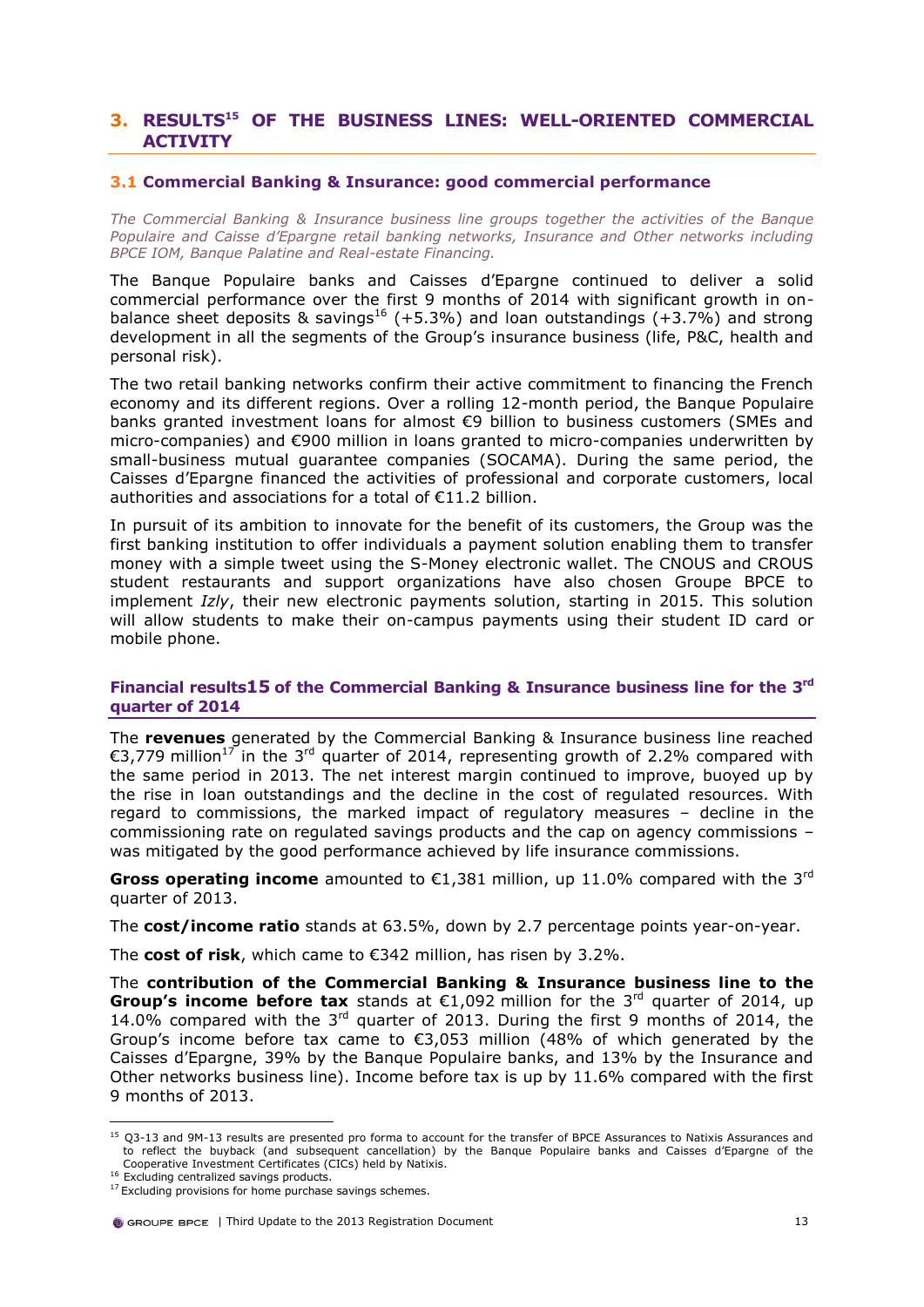### **3.1.1 Banque Populaire: good contribution from the Insurance business to the network's commercial dynamism**

*The Banque Populaire network comprises the 19 Banque Populaire banks, including CASDEN Banque Populaire and Crédit Coopératif and their subsidiaries, Crédit Maritime Mutuel and the Mutual Guarantee Companies.*

### **Customer base**

The Banque Populaire is pursuing its strategy of expanding its delivery of banking services, to the effect that the number of active individual customers using banking facilities and insurance products rose by 6.2% year-on-year while the number of professional customers (banking in both a private and professional capacity) rose by 2.5%.

### **Deposits & savings**

At September 30, 2014, total deposits & savings amounted to €213 billion. On-balance sheet deposits & savings (excluding centralized savings products) rose by 3.8% year-onyear. On-balance sheet deposits & savings (including centralized savings products) enjoyed 4.2% growth with, in particular an increase in demand deposits (+8.3%), home purchase savings schemes (+5.6%), and term deposit accounts (+8.2%). At the same time, off-balance sheet savings deposits grew by 5.4% year-on-year, buoyed up by the contribution from the life insurance business  $(+10.0\%$  of gross new inflows).

## **Loan outstandings**

Customer loan outstandings came to  $E167$  billion at end-September 2014, up 1.6% yearon-year. Home loan outstandings grew 4.4% year-on-year against 6.4% year-on-year from June 30, 2014 owing to a slower rate of new loan production compared to the exceptional performance in 2013. The momentum developed by consumer loans is continuing with new loan production up 10.6% compared with end-September 2013. Lastly, despite the sluggish economic environment, loans granted to corporate customers stood up well.

### **Bancassurance**

The portfolio of property & casualty, personal risk and health insurance contracts enjoyed year-on-year growth of 6.9%.

## **Financial results<sup>18</sup>**

**Net banking income** for the quarter came to €1,588 million (excluding changes in provisions for home purchase savings schemes), up 2.2% compared with the  $3<sup>rd</sup>$  quarter of 2013. This growth is based on a 1.1% increase in the net interest margin (excluding changes in provisions for home purchase savings schemes) offset by a 2.5% decline in commissions as a result of changes in the regulations (cap on agency fees) and a high basis of comparison considering that the  $3<sup>rd</sup>$  quarter of 2013 benefitted from a large proportion of loan buybacks and early redemptions.

**Operating expenses**, which stood at  $\epsilon$ 1,046 million in the 3<sup>rd</sup> quarter of 2014, have risen by  $1.4\%$  compared with the  $3<sup>rd</sup>$  quarter of 2013.

**Gross operating income** stands at €540 million, up 5%.

The **cost/income ratio** has declined by a marginal 0.7 percentage point to 66.0%.

 $\overline{a}$  $^{18}$  Contributions and variations expressed after restating to account for the impact of IFRS 10 and IFRS 11 on the scope of consolidation of the Crédit Coopératif group.

 $\bullet$  GROUPE BPCE | Third Update to the 2013 Registration Document 14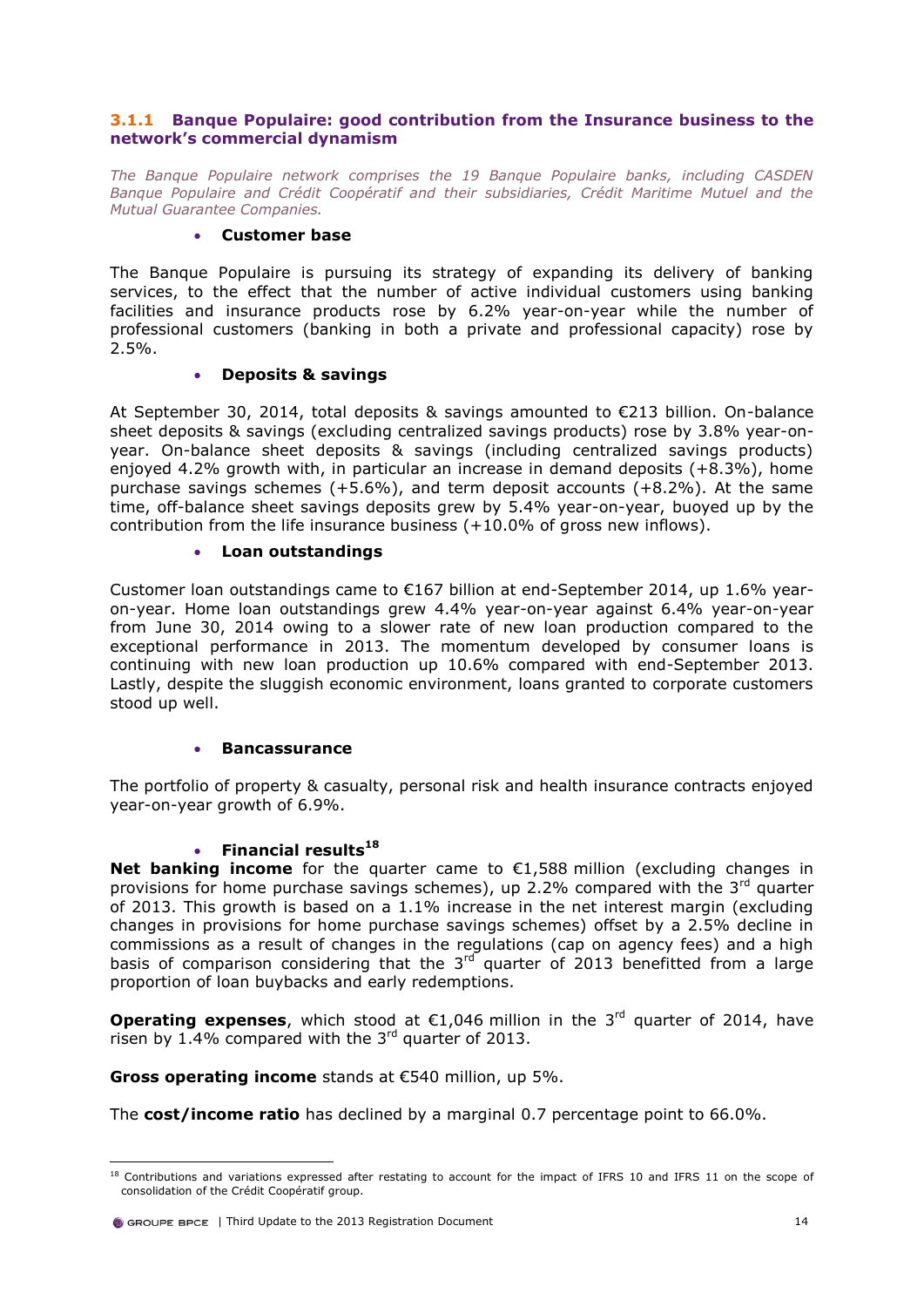The **cost of risk**, which stands at €153 million, has declined by 3.5% (34 basis points in the  $3^{rd}$  quarter of 2014 against 38 basis points in the  $3^{rd}$  quarter of 2013).

The Banque Populaire retail banking network contributed €397 milllion to the **income before tax of Groupe BPCE** in the 3<sup>rd</sup> quarter of 2014, equal to 9.7% growth compared with the  $3<sup>rd</sup>$  quarter of 2013. During the first 9 months of 2014, the network's contribution to the Group's income before tax rose 13.1% to  $\epsilon$ 1,182 million.

## **3.1.2 Caisse d'Epargne: strong momentum in specialized markets**

*The Caisse d'Epargne network comprises the 17 individual Caisses d'Epargne along with their subsidiaries.*

### **Customer base**

In the 3<sup>rd</sup> quarter of the year, the Caisses d'Epargne continued to pursue their strategy of extending the use of banking services and facilities with a 3.0% increase in the number of individual customers using their services, a 5.2% rise in active professional customers, and 8.6% growth in the number of corporate customers.

### **Deposits & savings**

At September 30, 2014, aggregate customer deposits & savings stood at €379 billion. On-balance sheet deposits & savings (excluding centralized savings products) had risen 6.4% year-on-year. Demand deposits were up 14.0% thanks to the positive momentum in the customer base. At the same time, the prevailing low short-term interest rates have stimulated interest in long-term savings products, notably home purchase savings schemes and life insurance products whose volumes increased by 9.8% and 2.9% respectively. New gross inflows from life insurance products enjoyed substantial 41.0% growth versus the first 9 months of 2013. Term deposit accounts also saw strong growth (+34.8%), driven by the specialized markets.

### **Loan outstandings**

Customer loan outstandings stood at €208 billion at end-September 2014, up 5.5% yearon-year. Home loan outstandings continued to enjoy buoyant growth (+7.0% at September 30, 2014 versus September 30, 2013) albeit at a slower pace than the annual rate of growth recorded at June 30, 2014 (+8.5%). Consumer loan outstandings also enjoyed positive growth  $(+2.3%)$ , with new loan production remaining stable at a high level. Equipment loan outstandings reported strong growth in the corporate customer segment (+8.7%).

### **Bancassurance**

The portfolio of personal risk, property & casualty, and health insurance contracts increased by 11.5%.

### **Financial results**

**Net banking income** came to  $\epsilon$ 1,794 million in the 3<sup>rd</sup> quarter of 2014 (excluding changes in provisions for home purchase savings schemes), up 2.4% year-on-year.

The net interest margin (excluding changes in provisions for home purchase savings schemes), enjoyed strong growth (+9.9%), buoyed up by a volume effect regarding loans and the decline in interest rates on regulated resources. Commissions fell by 8.2% during the period, impacted by the reduction in agency fees, commissions paid on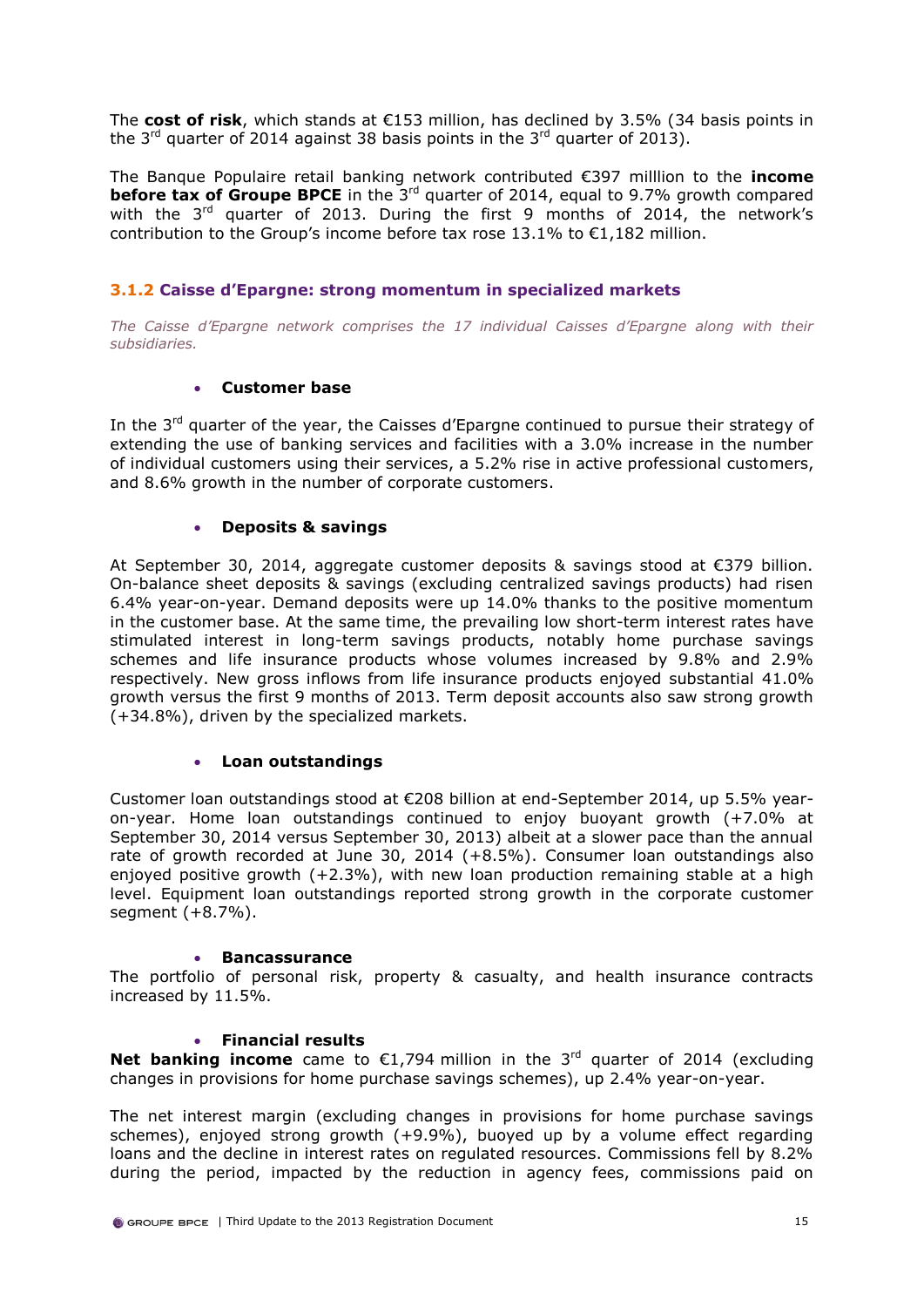regulated savings products, and the lower level of compensation for early loan redemption.

**Operating expenses** for the quarter have fallen to €1,115 million, representing a 2.1% reduction compared with the  $3<sup>rd</sup>$  quarter of 2013.

**Gross operating income** grew by 13.4% in the 3<sup>rd</sup> quarter of 2014 to reach a total of €681 million.

The **cost/income ratio** has improved, falling 3.4 percentage points to 62.1% in the 3rd quarter of 2014.

The **cost of risk** stands at €149 million euros, up 9.9% but remains at a moderate level (29 basis points in the 3<sup>rd</sup> quarter of 2014 against 27 basis point in the 3<sup>rd</sup> quarter of 2013).

The Caisse d'Epargne retail banking network contributed €532 milllion to the **income before tax of Groupe BPCE** in the 3<sup>rd</sup> quarter of 2014, reflecting growth of 14.5%. During the first 9 months of 2014, the network's contribution to the Group's income before tax rose 5.6% to €1,467 million.

## **3.1.3 Insurance and Other networks (Real estate Financing, Insurance, BPCE IOM et Banque Palatine)**

### **Real estate Financing**

*Crédit Foncier is the principal entity contributing to the Real estate Financing division.*

In the 3<sup>rd</sup> quarter of 2014, aggregate new loan production stood at  $\epsilon$ 2.6 billion, at a level stable compared with the 3<sup>rd</sup> quarter of 2013 both for individual customers ( $\epsilon$ 1.9 billion) – despite an unsettled economic environment and a slightly more difficult real-estate market – as well as for real-estate investors and public facilities ( $\epsilon$ 0.7 billion).

Loan outstandings<sup>19</sup> granted by the core business lines stood at  $\epsilon$ 87 billion at September 30, 2014 versus €82 billion at end-September 2013. Crédit Foncier remains the No.1 lender to low-income households with a market share of 42% for the PAS loan designed to promote home-ownership among low-income families<sup>20</sup> and 25% for PTZ interest-free loans $^{21}$ .

Within the framework of Groupe BPCE's "Growing differently" strategic plan, Compagnie de Financement Foncier, a wholly-owned subsidiary of Crédit Foncier, has extended its refinancing activities in favor of the Group's other institutions. Since this program was first launched at the beginning of this year, assets of the Banque Populaire banks and Caisses d'Epargne had been refinanced by Compagnie de Financement Foncier for a total of €5.5 billion at September 30, 2014.

In the 3rd quarter of 2014, the **net banking income** of the Real estate Financing division rose by 13.3% compared with the 3<sup>rd</sup> quarter of 2013 to reach a total of €220 million.

**Operating expenses** for the  $3^{rd}$  quarter of 2014 have risen 1.4% to  $\epsilon$ 135 million.

The **cost of risk** stands at €28 million, down 11.1% compared with the 3<sup>rd</sup> quarter of 2013.

The contribution of the Real estate Financing division to the **income before tax** of Groupe BPCE in the 3<sup>rd</sup> quarter of 2014 stands at €60 million euros, up 83.6% year-on-

<sup>&</sup>lt;sup>19</sup> Outstandings under management.

<sup>&</sup>lt;sup>20</sup> SGFGAS figures dated September 15, 2014.

<sup>&</sup>lt;sup>21</sup> SGFGAS figures dated June 30, 2014.

 $\bullet$  GROUPE BPCE | Third Update to the 2013 Registration Document  $16$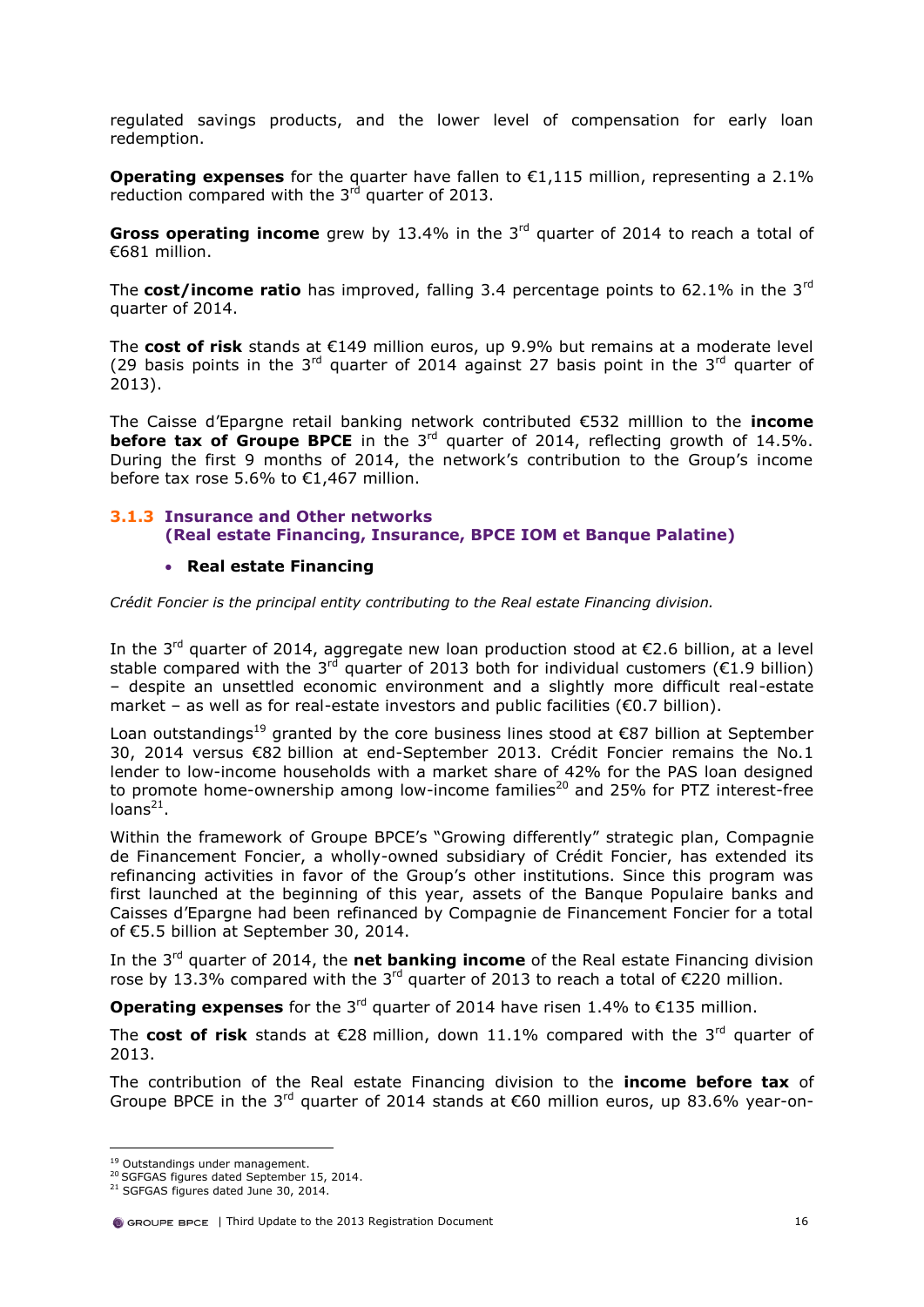year. During the first 9 months of 2014, the division's contribution to the Group's income before tax rose 70.0% to €80 million.

### **Insurance**

*The principal entity comprising the Insurance division is the minority interest in CNP Assurances, accounted for by the equity method.*

In life insurance, gross new inflows came to  $\epsilon$ 2.2 billion in the 3<sup>rd</sup> quarter of 2014, equal to growth of 50.1% versus the same period last year. It stood at €7.0 billion for the first 9 months of 2014, representing an increase of 40.6% driven by growth in private banking products, which accounted for 57.3% of new inflows during the first 9 months of 2014.

Gross inflows in unit-linked sales accounted for 16% of aggregate new inflows at end-September 2014, representing a 5-point increase versus end-September 2013.

The contribution of the Insurance business to the **income before tax** of Groupe BPCE in the 3<sup>rd</sup> quarter of 2014 stands at  $\epsilon$ 41 million, up 5.9% versus the same period in 2013. During the first 9 months of 2014, its contribution to the Group's income before tax rose 4.6% to reach €144 million.

### **BPCE IOM**

*BPCE International et Outre-mer (BPCE IOM) represents all the international and overseas subsidiaries of Groupe BPCE (with the exception of Natixis).*

The customer deposits & savings<sup>22</sup> of BPCE IOM had grown by 4.6%, to  $\epsilon$ 8.2 billion, at end-September 2014. This growth was driven by a 6% increase in on-balance sheet deposits & savings (excluding demand deposits). For their part, demand deposits rose by 3.8%. Off-balance sheet savings increased by 1.4% year-on-year.

Loan outstandings at end-September 2014 rose by  $3\%$ , to  $\epsilon$ 9.1 billion. In the individual customer segment, home loans enjoyed growth of 6.6%. Loans granted to corporate customers remained stable during the period.

The contribution of BPCE IOM to the **income before tax** of Groupe BPCE in the 3rd quarter of 2014 came to €37 million, equal to growth of 19.2% compared to the 3<sup>rd</sup> quarter of 2013. During the first 9 months of 2014, the subsidiary's contribution to the Group's income before tax increased by 74.4% to €106 million.

### **• Banque Palatine**

At the end of September 2014, the customer savings & deposits<sup>23</sup> of Banque Palatine stood at €17.3 billion, up 6.2% year-on-year. This growth was driven by significant growth in on-balance sheet deposits & savings (+9.8% with, in particular, a 6.0% increase in demand deposits) reflecting the dynamism of the corporate customer segment. Off-balance sheet savings are marginally down year-on-year (-1.2%), in line with a slight decline in mutual fund outstandings held by corporate customers.

Loan outstandings stand at  $\epsilon$ 7 billion, up 4.7% year-on-year. The buoyant new production of home loans granted to private banking customers made it possible to curtail the decline in outstandings (-0.8%). The dynamic performance of medium-/longterm loans granted to corporate customers resulted in a sharp rise in outstandings  $(+10.9\%)$ .

The contribution of Banque Palatine to the **income before tax** of Groupe BPCE in the 3rd quarter of 2014 stands at  $\epsilon$ 30 million, up 16.1% compared with the 3<sup>rd</sup> quarter of 2013. During the first 9 months of 2014, the bank's contribution to the Group's income before tax rose by 50.4% to €73 million.

 $\overline{a}$ <sup>22</sup> 2013 positions restated following the divestment of BCP Luxembourg.

<sup>&</sup>lt;sup>23</sup> Average quarterly positions.

GROUPE BPCE | Third Update to the 2013 Registration Document 17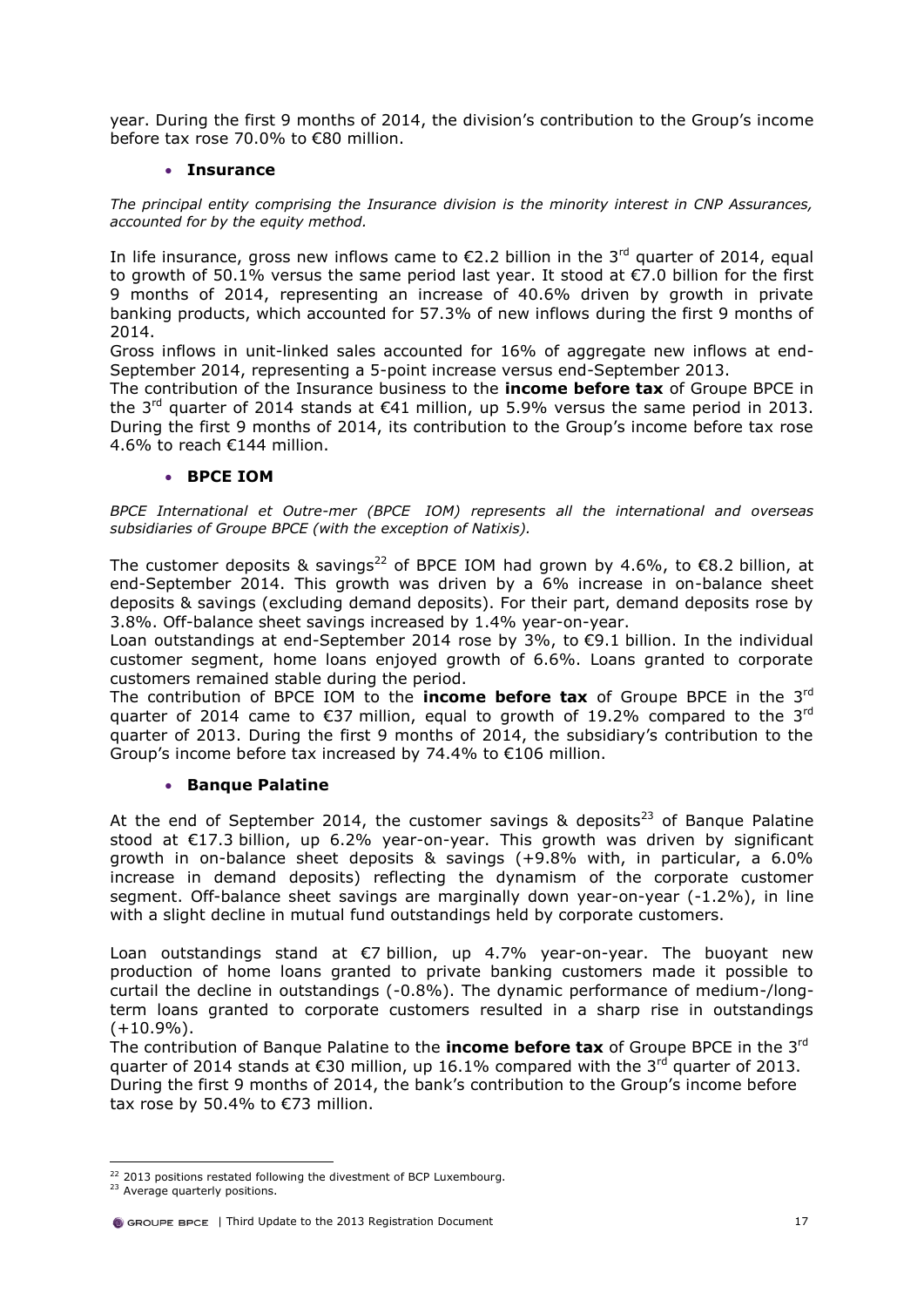## **3.2 Wholesale Banking, Investment Solutions, and Specialized Financial Services (the core business lines of Natixis)24,25,26**

The **net banking income** of the core business lines of Natixis (Wholesale Banking, Investment Solutions, and Specialized Financial Services) stood at €5,179 million in the first 9 months of 2014, equal to growth of 7.0%.

The **operating expenses** of the core business lines of Natixis, equal to €3,337 million during the first 9 months of the year, are 4.7% higher than the expenses recorded during the same period in 2013.

The **cost/income ratio** fell by 1.4 percentage points uring the first 9 months of 2014 to reach 64.4%.

**Gross operating income** came to €1,842 million euros during the first 9 months of 2014, representing growth of 11.5%.

In the **Wholesale Banking division**, **gross operating income** grew by 4.9% during the first 9 months of 2014. This increase reflects 2.4% growth in net revenues during the first 9 months of 2014, buoyed up by the Equity and Structuring financing businesses.

The **Investment Solutions division** delivered a strong performance with 31.1% growth in **gross operating income** during the first 9 months of 2014. This significant gain in profitability reflects the dynamism of all the business lines. More particularly, asset management enjoyed record-breaking net inflows of €24 billion during the first 9 months of 2014, boosting assets under management to €708 billion at end-September 2014 (representing 14% growth, year-on-year).

The **gross operating income** of the **Specialized Financial Services (SFS) division** achieved 1.5% growth thanks to good resistance on the part of specialized financing revenues. The cost/income ratio remains stable at 65.8%.

The **cost of risk** has declined substantially (-33.3%), totaling €189 million euros for the first 9 months of the year (37 basis points for the first 9 months of 2014 against 54 basis points for the first 9 months of 2013).

**Income before tax** stands at €1,687 million for the first 9 months of 2014, equal to 22.2% versus the first 9 months of 2013.

**The ROE of the core business lines of Natixis** stands at 12% for the first 9 months of 2014, up 2 percentage points.

*(For a more detailed analysis of the core business lines and results of Natixis, please refer to the press release published by Natixis that may be consulted online at[:www.natixis.com\)](http://www.natixis.com/).*

<sup>&</sup>lt;sup>24</sup> The figures specifying the contribution to Groupe BPCE are different from those published by Natixis.

<sup>&</sup>lt;sup>25</sup> Q3-13 and 9M-13 results are presented pro forma to account for the transfer of BPCE Assurances to Natixis Assurances and to reflect the buyback (and subsequent cancellation) by the Banque Populaire banks and Caisses d'Epargne of the Cooperative Investment Certificates (CICs) held by Natixis.

<sup>&</sup>lt;sup>26</sup> Figures excluding non-recurring items: first application of IFRS 13 (+€72m in 9M-13) and related changes in method (-€37m in 9M-14).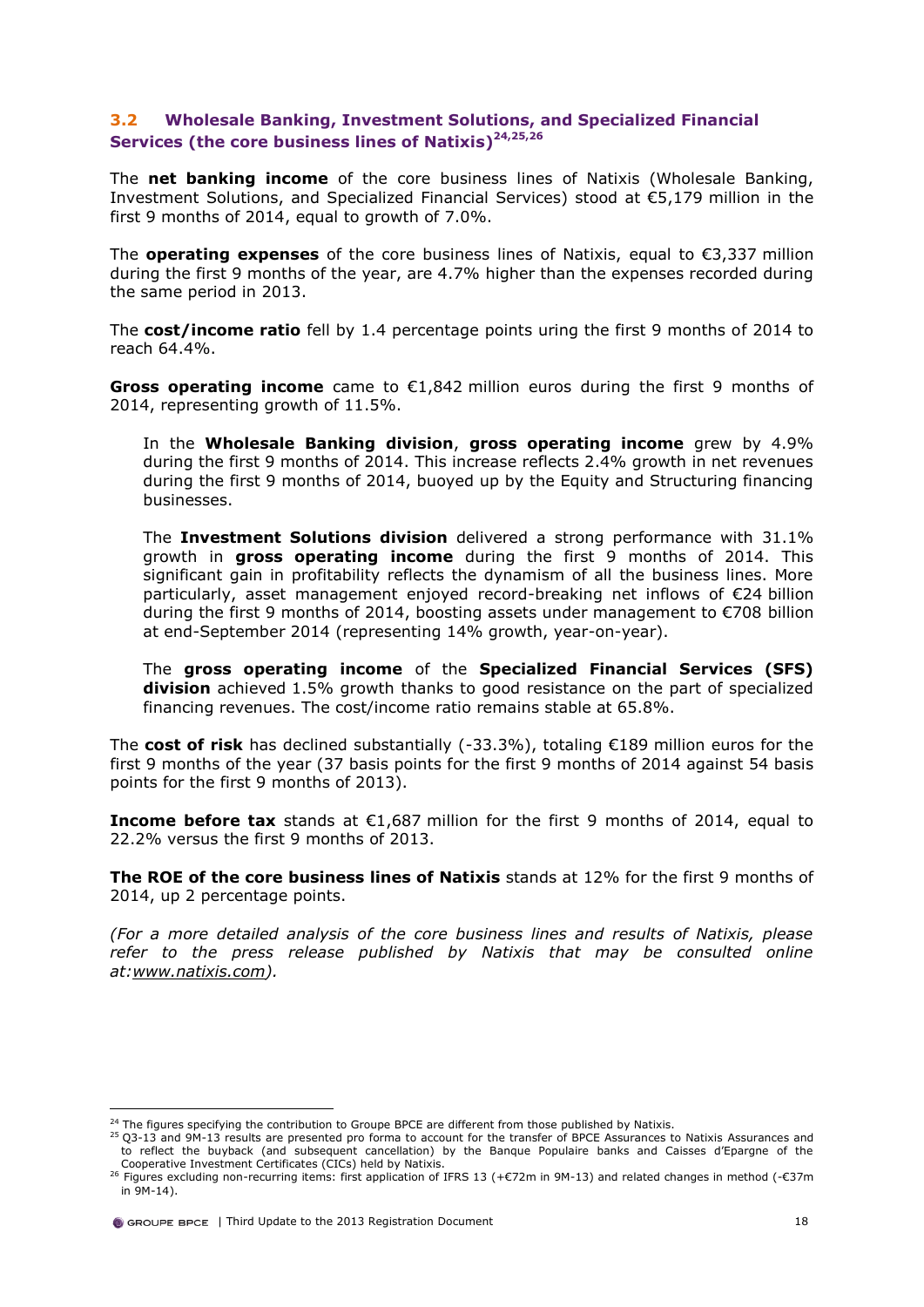## **3.3 Equity interests**

*Equity Interests chiefly concern the activities pursued by Coface and Nexity<sup>27</sup>*

In the  $3<sup>rd</sup>$  quarter of 2014, the net banking income of the Equity interests division amounted to  $\epsilon$ 419 million, up 5.3% compared with the 3<sup>rd</sup> quarter of 2013.

Income before tax amounted to €74 million, up 44.8% compared with the same period last year. During the first 9 months of 2014, this division's contribution to the Group's income before tax rose 2.4% to reach €212 million.

### **Coface**

Coface is continuing to display commercial dynamism. In the  $3<sup>rd</sup>$  quarter of 2014, the subsidiary's turnover<sup>28</sup> increased by 1.7% versus the 3<sup>rd</sup> quarter of 2013, and by 1.8% in the first 9 months of 2014 compared with the same period in 2013, in line with the predetermined targets.

Risk management is efficient:

- <span id="page-19-0"></span>The loss ratio<sup>29</sup> declined by 6 percentage points during the first 9 months of 2014 to stand at 49.7% in September 2014,
- The cost ratio<sup>[29](#page-19-0)</sup> stood at 27.6% for first 9 months of 2014, an improvement driven by a tight control over expenses,
- The combined ratio<sup>[29](#page-19-0)</sup> came to 77.4% for the first 9 months of 2014, representing an extremely significant improvement (-6.5 percentage points compared with the same period in 2013).
- ✓

### **Nexity**

Reservations for new housing units increased slightly during the first 9 months of 2014.

The backlog stands at  $\epsilon$ 3.2 billion, including  $\epsilon$ 2.9 billion for residential real estate, representing 19 months of development activity.

Revenues<sup>30</sup> amount to  $\epsilon$ 1.7 billion for the first 9 months of 2014, down 8.7% versus the first 9 months of 2013 owing to a smaller contribution from commercial real estate activities. It should be remembered that commercial real estate booked a large number of orders in the first 9 months of 2013, thereby creating an unfavorable basis of comparison. Residential real esate is holding up well in an extremely depressed French real estate market.

Total revenues for the first 9 months of 2014 can be broken down as follows: residential real estate accounts for 68% of aggregate revenues, services & distribution represent 23% and commercial real estate accounts for the remaining 9%.

 $^{27}$  The "Equity Interests" division includes investments in Coface, Nexity, and Volksbank Romania as well as the equity interests of Natixis.

<sup>28</sup> Constant exchange rates and perimeter.

<sup>29</sup> Pro forma realized on the loss ratio: participation in profit sharing is charged to premiums (turnover) and no longer included with claims expenses. Pro forma realized on the cost ratio: the "value-added contribution" (CVAE) is removed from insurance management expenses and charged to taxation. 2 Financial data derived from Nexity's operational reports.

<sup>&</sup>lt;sup>30</sup> Financial data derived from Nexity's operational reports.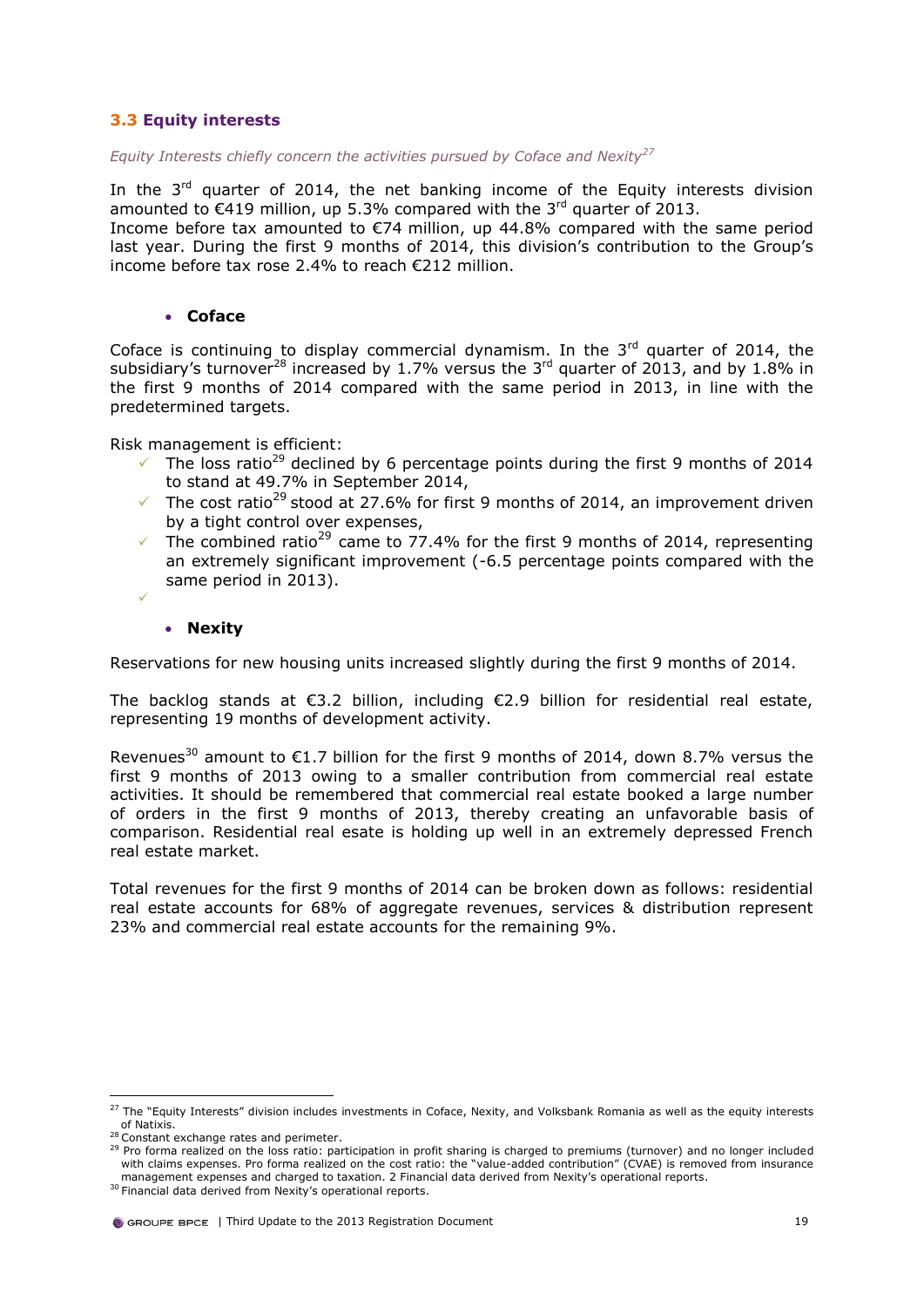### **Notes on methodology**

*Groupe BPCE's 60% stake in BPCE Assurances was transferred to Natixis on March 13, 2014 with a retroactive*  effect as of January 1st, 2014. This transfer retains the existing equity and cooperation agreements with Macif *and MAIF. The contribution of BPCE Assurances to the Group's consolidated accounts, previously included within the results of the Commercial Banking and Insurance division, is now attributed to Natixis' Investment Solutions division.*

*The segment information has been modified as of Q2-14. The Commercial Banking & Insurance division is now divided into 3 sub-divisions: the Banque Populaire banks, the Caisses d'Epargne, and the Insurance & Other networks business line that chiefly comprises the Banque Palatine, BPCE IOM and Credit Foncier subsidiaries along with the minority equity interest in CNP Assurance. The Workout portfolio management sub-division has also been grouped together with the "Other businesses" division.*

*The segment information of Groupe BPCE has been restated accordingly for previous reporting periods.*

*The Q3-13 and 9M-13 financial results are presented pro forma to account for the operation completed on August 6, 2013 whereby the Banque Populaire banks and Caisses d'Epargne bought back, and subsequently cancelled, the cooperative investment certificates (CICs) held by Natixis.*

*Regulatory capital is allocated to Groupe BPCE business lines on the basis of 9% of their Basel 3 average riskweighted assets.*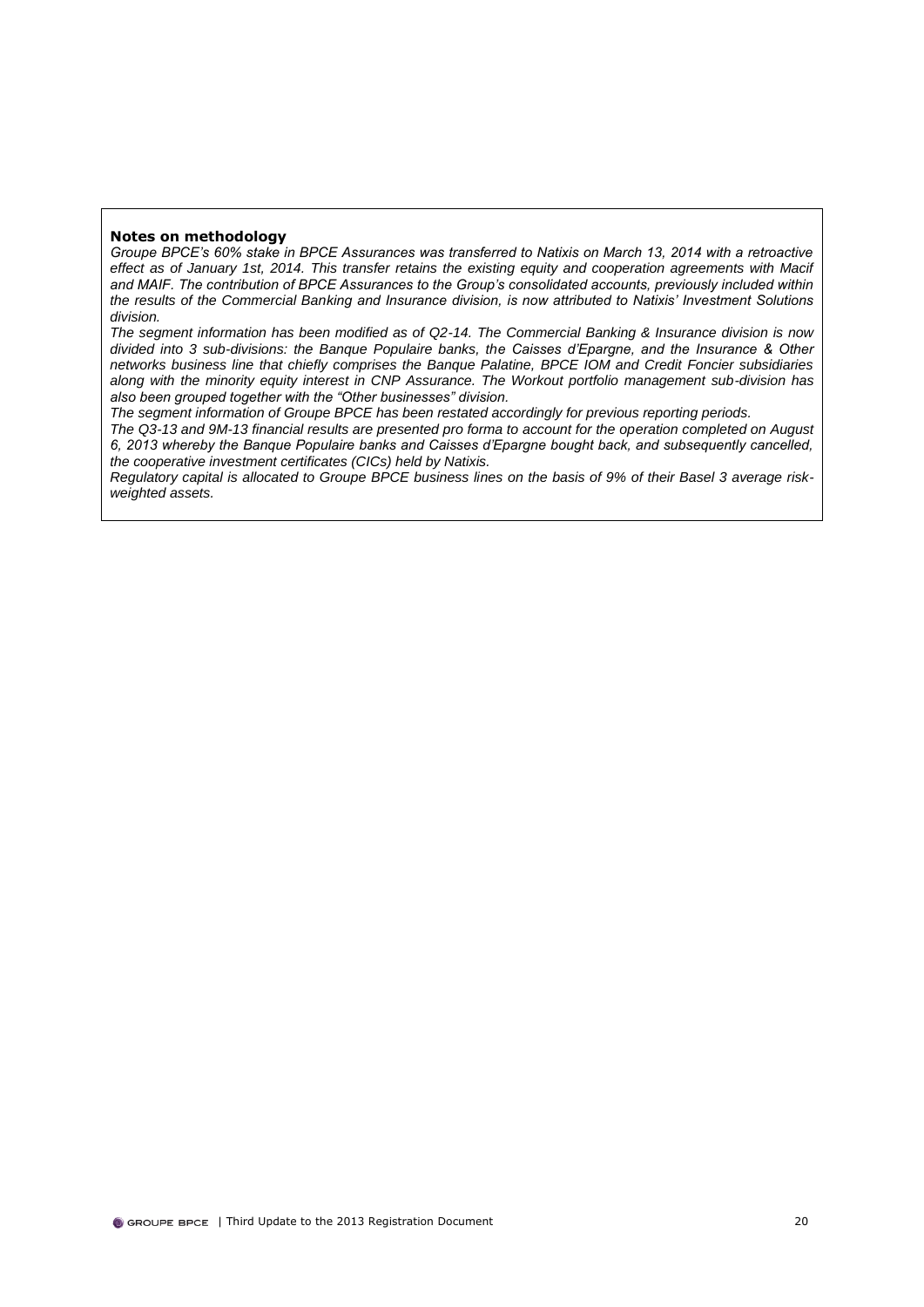## <span id="page-21-0"></span>**2.2 Results for the 3rd quarter and first 9 months 2014**



**Results for the 3rd quarter and first 9 months of 2014** November 4, 2014

### **Disclaimer**

This presentation may contain forward-looking statements and comments relating to the objectives and strategy of Groupe BPCE. By their very nature, these<br>forward-looking statements inherently depend on assumptions, project

No guarantee can be given that such objectives will be realized; they are subject to inherent risks and urcertainties and are based on assumptions relating to do a stamp in the controllation of the best of the best of cont

the forward-looking statements. Groupe BPCE shall in no event have any obligation to publish modifications or updates of such objectives.<br>Information in this presentation relating to parties other than Groupe BPCE or taken

omissions or for any harm resulting from the use of this presentation, the content of this presentation, or any document or information referred to in this<br>presentation.<br>Buildelines, as adopted in the European Union. This

The quarterly results of Groupe BPCE for the period ended September 30, 2014 approved by the Management Board at a meeting convened on October 27,<br>2014, were verified and reviewed by the Supervisory Board at a meeting conv

This presentation includes financial data related to publicly-listed companies which, in accordance with Article L. 451-1-2 of the French Monetary and Financial<br>Code (*Code Monétaire et Financier*), publish information on

### **Notes on methodology**

**Notes on methodology**<br>Groupe BPCE's 60% stake in BPCE Assurances was transferred to Natixis on March 13, 2014 with a retroactive effect as of January 1\*, 2014. This transfer<br>retains the existing equity and cooperation agr

The segment information has been modified as of Q2-14. The Commercial Banking & Insurance division is more the more the Banque and the more the parameter of the more the parameter of the Bandie of the Bandie Bandie Bandie

*The segment information of Groupe BPCE has been restated accordingly for previous reporting periods.*

*The Q3-1 3 and 9M-1 3 financial results are presented pro forma to account for the operation completed on August 6, <sup>2013</sup> whereby the Banque Populaire banks and Caisses d'Epargne bought back, and subsequently cancelled, the cooperative investment certificates (CICs) held by Natixis.*

Requistory capital is allocated to Groupe BPCE business lines on the basis of 9% of their Basel 3 average risk-weighted assets

**FRANCE O** SPEE November 4, 2014 Results for the 3<sup>rd</sup> quarter and first 9 months of 2014 **2**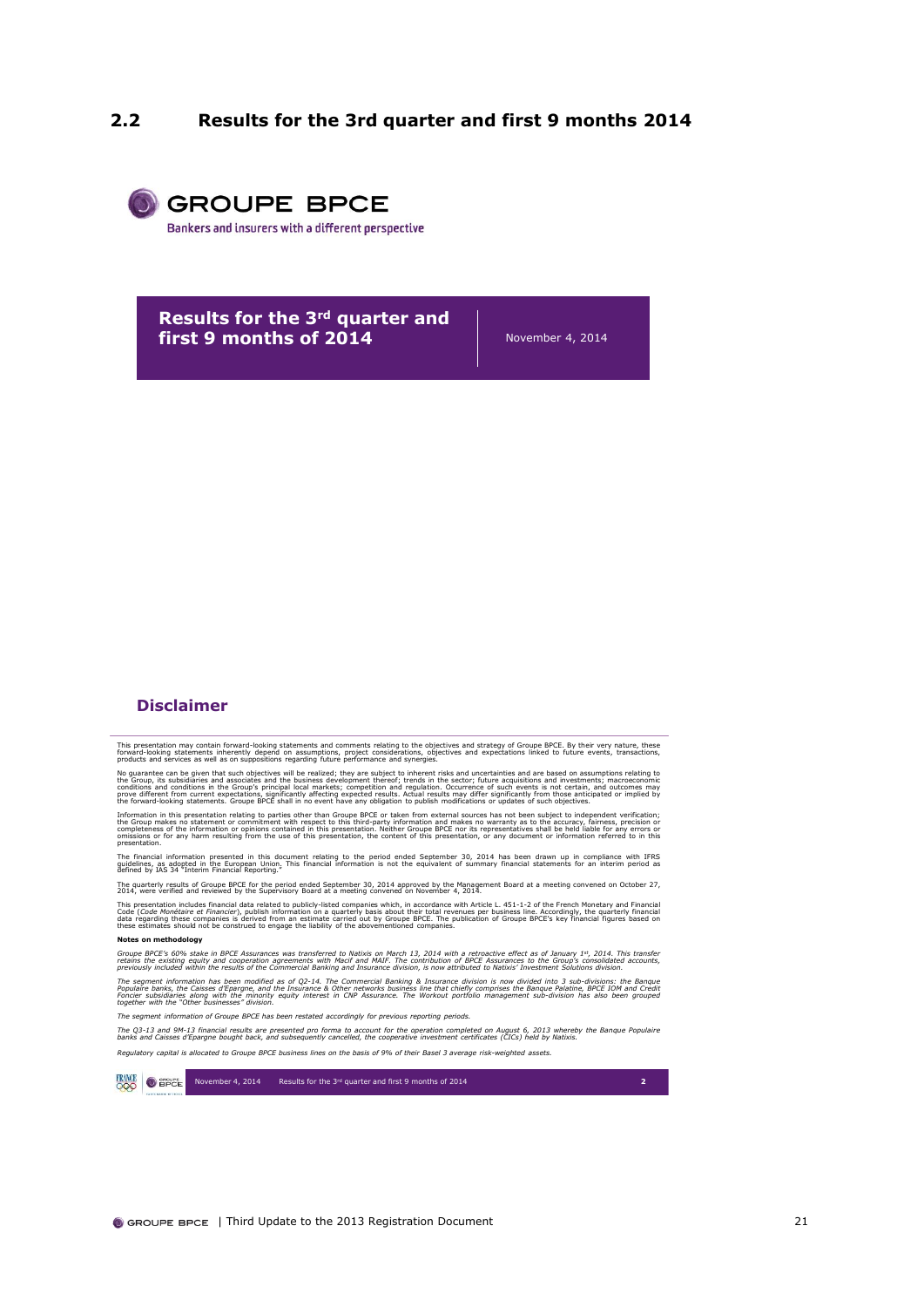### **Robust attributable net income<sup>1</sup> of €2.5bn in 9M-14 (+8.2%) and €810m in Q3-14 (+4.0%) leading to a Group CET1 ratio<sup>2</sup> of 11.5% (up 110bp since end 2013)**

|                                                                                           | <b>Banque Populaire and Caisse d'Epargne retail networks</b><br>• On-balance sheet deposits & savings <sup>3</sup> : +5.3% year-on-year<br>• Loan outstandings: +3.7% year-on-year                                                                                                                                                                                                                                                                                                                                                                                                                                                                                                                                                                                                            |
|-------------------------------------------------------------------------------------------|-----------------------------------------------------------------------------------------------------------------------------------------------------------------------------------------------------------------------------------------------------------------------------------------------------------------------------------------------------------------------------------------------------------------------------------------------------------------------------------------------------------------------------------------------------------------------------------------------------------------------------------------------------------------------------------------------------------------------------------------------------------------------------------------------|
| <b>Buoyant commercial</b><br>activity                                                     | <b>Core business lines of Natixis</b><br>• Wholesale Banking: 2.4% growth in net banking income in 9M-14 and new loan<br>production of €20bn in the Structured financing business at end-September 2014<br>■ Investment Solutions: record net inflows of €24bn in 9M-14 in asset management:<br>+20% growth of insurance revenues in 9M-14; +15.9% growth in Investment Solutions<br>revenues in 9M-14<br>· SFS: 2% growth in Specialized financing revenues in 9M-14                                                                                                                                                                                                                                                                                                                         |
| A base of recurring<br>income founded on the<br>performance of the<br>core business lines | ■ Growth in revenues <sup>1</sup> : +3.5%, to <b>€17.7bn</b> in 9M-14, and +3.2% to €5.8bn in Q3-14<br>. Decline in the cost of risk: 27bp in Q3-14 vs. 31bp in Q3-13<br>• Net income generated by the core business lines: $+9.6\%$ , reaching $\epsilon$ 2.7bn in 9M-14<br>and +15.1% in Q3-14, rising to €975m                                                                                                                                                                                                                                                                                                                                                                                                                                                                             |
| A strong balance sheet<br>with capital adequacy<br>reinforced still further               | . High level of capital adeguacy: Common Equity Tier-1 ratio <sup>2</sup> of 11.5% (+110bp in 9<br>months) and a total capital adequacy ratio <sup>2</sup> of <b>15.0%</b> (+190bp in 9 months)<br>• Leverage ratio <sup>4</sup> of $4.5\%$ as at Sept. 30, 2014<br><b>Example 16.</b> Liquidity reserve: $C168bn$ as at Sept. 30, 2014, covering 161% of short-term funding                                                                                                                                                                                                                                                                                                                                                                                                                  |
|                                                                                           | Q3-13 and 9M-13 results are presented pro forma to account for the transfer of BPCE Assurances to Natixis Assurances and to reflect the buyback (and subsequent cancellation) by the Banque Populaire banks<br>and Caisses d'Eparqne of the Cooperative Investment Certificates (CICs) held by Natixis 1 Excluding revaluation of own debt 2 Estimate as at Sept. 30, 2014 - CRR/CRD 4 without transitional measures and<br>after restatement to account for deferred tax assets <sup>3</sup> Excluding centralized savings products <sup>4</sup> Estimate at Sept. 30, 2014 in accordance with the rules of the Delegated Act published by the European<br>Commission on October 10, 2014 - CRR/CRD 4 without transitional measures and after restatement to account for deferred tax assets |
| GROUPE<br>November 4, 2014<br><b>BPCE</b>                                                 | Results for the 3rd quarter and first 9 months of 2014<br>з                                                                                                                                                                                                                                                                                                                                                                                                                                                                                                                                                                                                                                                                                                                                   |

### **Contents**

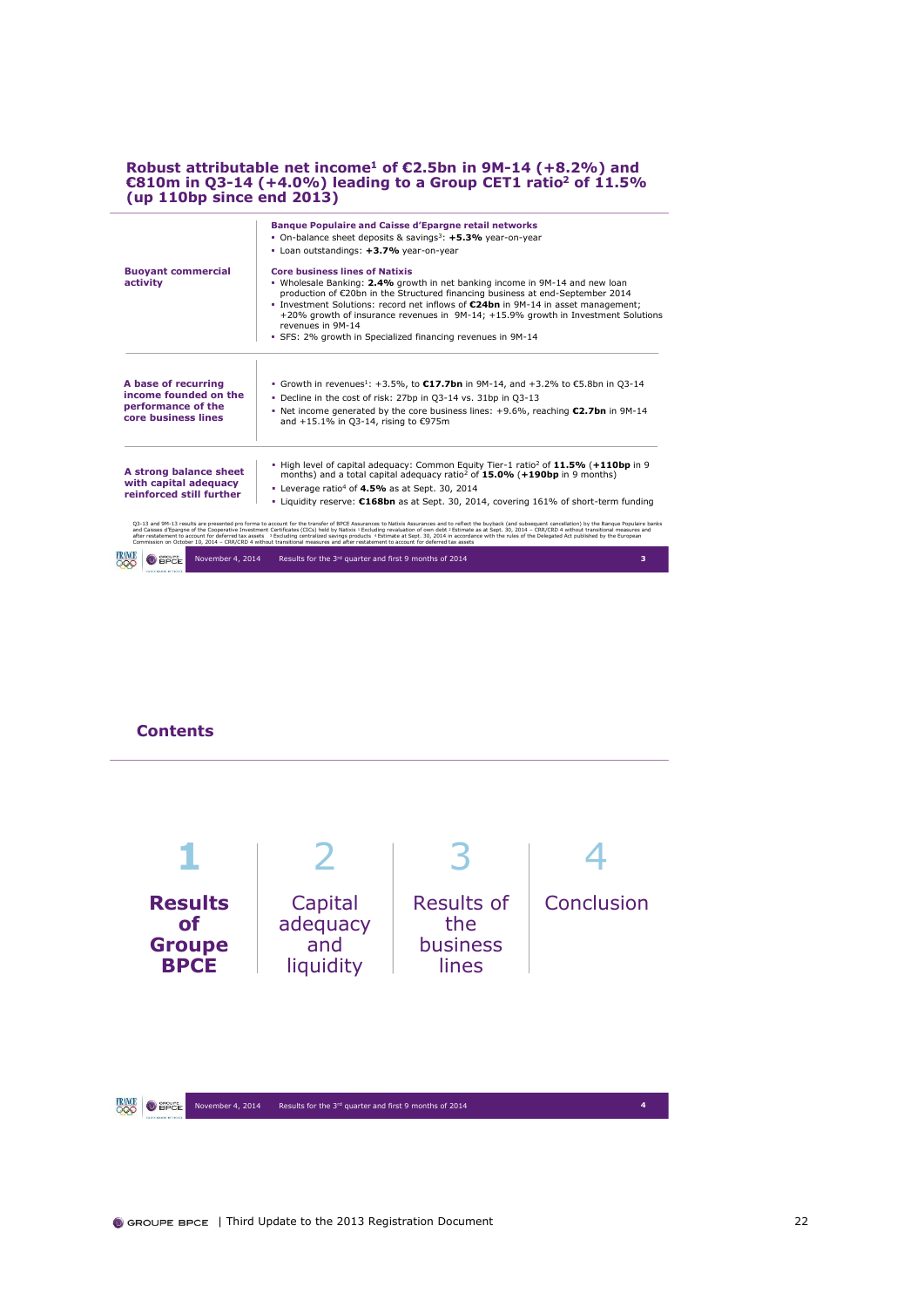## **Non-operating items**

| <b>Revaluation of own debt</b><br>In millions of euros                                                                                                                        | $Q3 - 14$ | $Q3 - 13$ | $9M-14$ | $9M-13$ |
|-------------------------------------------------------------------------------------------------------------------------------------------------------------------------------|-----------|-----------|---------|---------|
| Revaluation of own debt <sup>1</sup>                                                                                                                                          | $-182$    | $-72$     | $-242$  | $-120$  |
| Impact on income before tax                                                                                                                                                   | $-182$    | $-72$     | $-242$  | $-120$  |
| Total impact on net income attributable to equity holders of<br>the parent                                                                                                    | $-89$     | $-32$     | $-120$  | $-58$   |
| Other non-operating items<br>In millions of euros                                                                                                                             | $Q3 - 14$ | $Q3 - 13$ | $9M-14$ | $9M-13$ |
| Capital gains on Natixis' sale of its equity interest in Lazard                                                                                                               |           |           | 99      |         |
| Prolonged decline in the value of the equity interest in Banca<br>Carige                                                                                                      | $-58$     |           | $-68$   | -32     |
| Disposal of international assets and covered bond buyback<br>operations                                                                                                       |           | $-50$     |         | -80     |
| First application IFRS13 (S1-13) and related changes in method<br>$(Q2-14)$                                                                                                   |           |           | $-37$   | 72      |
| <b>Impact on net banking income</b>                                                                                                                                           | $-57$     | -50       | -1      | -40     |
| Provision booked on a company accounted for by the equity<br>method (VBRO)                                                                                                    | $-119$    |           | $-119$  |         |
| Capital gains on the disposal of operating real estate assets                                                                                                                 | 75        |           | 75      |         |
| Capital gains on the disposal of equity interests<br>Impairment of goodwill and miscellaneous                                                                                 |           |           | $-54$   | 23      |
| <b>Total impact on income before tax</b>                                                                                                                                      | $-101$    | $-50$     | $-99$   | $-17$   |
| Total impact on net income attributable to equity holders of<br>the parent                                                                                                    | $-131$    | $-32$     | $-123$  | $-27$   |
| <sup>1</sup> Concerns Natixis and Crédit Foncier <sup>2</sup> Provision for our minority stake (24.5%) in Romania with a view to a capital increase completed in October 2014 |           |           |         |         |
| GROUPE<br>November 4, 2014<br>Results for the 3rd quarter and first 9 months of 2014<br><b>BPCE</b><br>೦೦೦                                                                    |           |           |         | 5       |

### **Q3-14 results of Groupe BPCE**

Healthy 15.6% growth in the Group's Q3-14 income before tax, driven by the core business lines

| <b>Results</b><br>In millions of euros                                                                                                                                                                                                                                                                                                            | $Q3 - 14$ | Q3-14/Q3-13 pf<br>% change | Core<br><b>business</b><br>lines <sup>2</sup><br>$Q3 - 14$ | Q3-14/Q3-13 pf<br>% change |  |  |  |
|---------------------------------------------------------------------------------------------------------------------------------------------------------------------------------------------------------------------------------------------------------------------------------------------------------------------------------------------------|-----------|----------------------------|------------------------------------------------------------|----------------------------|--|--|--|
| Net banking income <sup>1</sup>                                                                                                                                                                                                                                                                                                                   | 5,839     | 3.2%                       | 5,449                                                      | 2.4%                       |  |  |  |
| Operating expenses                                                                                                                                                                                                                                                                                                                                | $-3,921$  | 0.2%                       | $-3,498$                                                   |                            |  |  |  |
| Gross operating income <sup>1</sup>                                                                                                                                                                                                                                                                                                               | 1,918     | 10.0%                      | 1,950                                                      | 7.1%                       |  |  |  |
| Cost/income ratio                                                                                                                                                                                                                                                                                                                                 | 67.1%     | $-2.0$ pts                 | 64.2%                                                      | $-1.5$ pt                  |  |  |  |
| Cost of risk                                                                                                                                                                                                                                                                                                                                      | $-412$    | $-10.1%$                   | $-385$                                                     | $-8.9%$                    |  |  |  |
| Income before tax 1                                                                                                                                                                                                                                                                                                                               | 1,543     | 15.6%                      |                                                            | 13.3%                      |  |  |  |
| Net income attributable to equity holders of the<br>parent excluding the revaluation of own debt                                                                                                                                                                                                                                                  | 810       | 4.0%                       |                                                            |                            |  |  |  |
| Impact of the revaluation of own debt on net income                                                                                                                                                                                                                                                                                               | $-89$     | ns                         |                                                            |                            |  |  |  |
| Net income attributable to equity holders of the<br>parent                                                                                                                                                                                                                                                                                        | 720       | $-3.5%$                    | 975                                                        | 15.1%                      |  |  |  |
| <b>ROE</b>                                                                                                                                                                                                                                                                                                                                        | 5.4%      | $-0.6$ pt                  | <b>11%</b>                                                 | 1 pt                       |  |  |  |
| Revenues generated by the core business lines: $C5.4bn$ , $+2.4%$ vs. $Q3-13$<br>• 1.5-pt improvement in the cost/income ratio of the core business lines vs. Q3-13<br>• Cost of risk down 8.9% vs. Q3-13, to 27bp in Q3-14<br><b>Core business net income attributable to equity holders of the parent: <math>C975m</math>, +15.1% vs. 03-13</b> |           |                            |                                                            |                            |  |  |  |

Q3-13 results presented pro forma to account for the transfer of BPCE Assurances to Natixis Assurances and to reflect the buyback (and subsequent cancellation) by the Banque Populaire banks and Caisses<br>d'Epargne of the Coo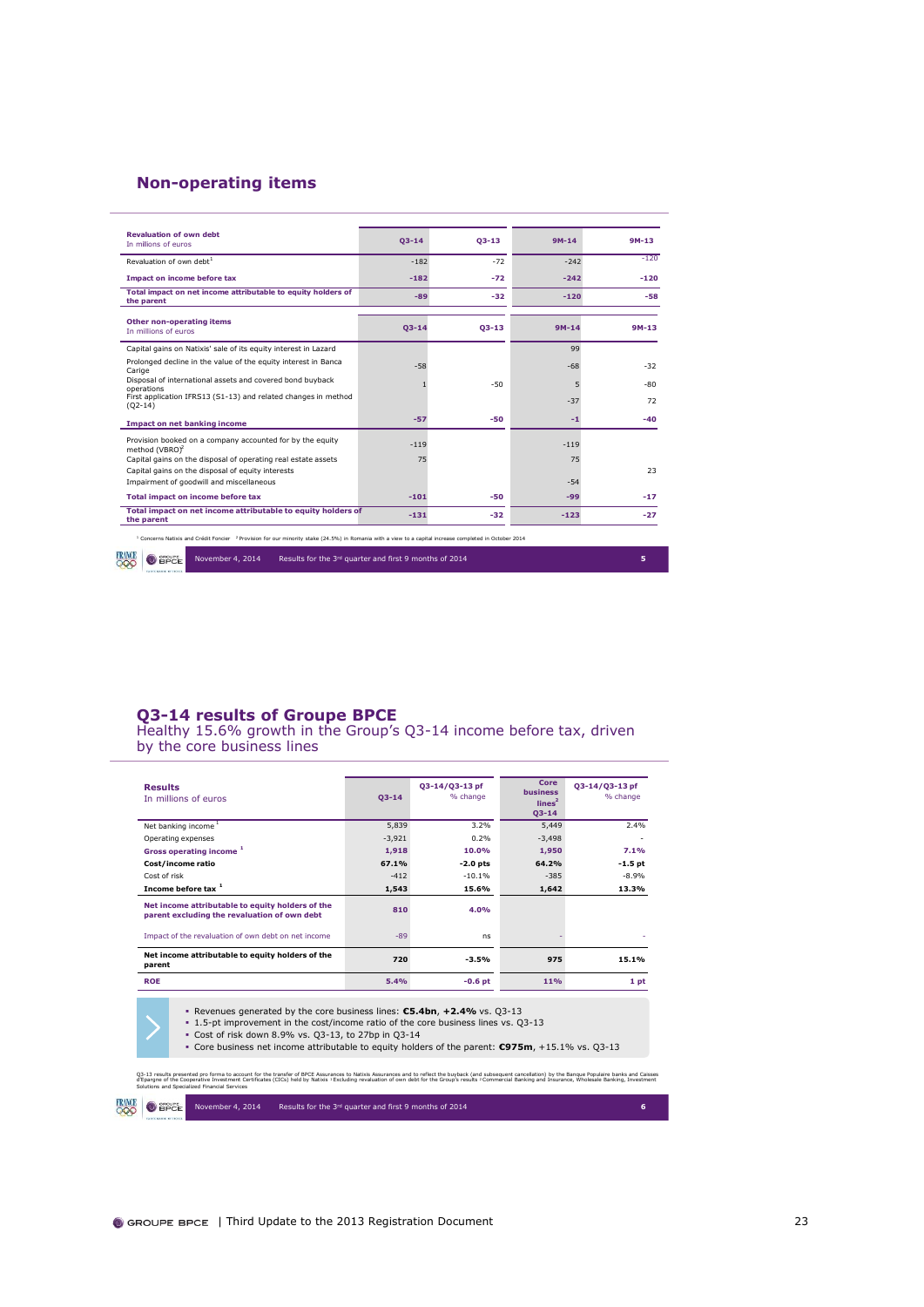### **9M-14 results of Groupe BPCE**

Net income attributable to equity holders of the parent<sup>1</sup>:  $+8.2\%$ over the first 9 months of the year

| <b>Results</b><br>In millions of euros                                                           | $9M-14$   | 9M-14/9M-13 pf<br>% change | <b>Core business</b><br>lines <sup>2</sup><br>$9M-14$ | 9M-14/9M-13 pf<br>% change |
|--------------------------------------------------------------------------------------------------|-----------|----------------------------|-------------------------------------------------------|----------------------------|
| Net banking income <sup>1</sup>                                                                  | 17,707    | 3.5%                       | 16,454                                                | 2.9%                       |
| Operating expenses                                                                               | $-12,006$ | 1.1%                       | $-10,704$                                             | 1.3%                       |
| Gross operating income <sup>1</sup>                                                              | 5.702     | 9.0%                       | 5,750                                                 | 6.1%                       |
| Cost/income ratio                                                                                | 67.8%     | $-1.6$ pt                  | 65.1%                                                 | -1.0 pt                    |
| Cost of risk                                                                                     | $-1,337$  | $-9.4%$                    | $-1,249$                                              | $-10.6%$                   |
| Income before tax <sup>1</sup>                                                                   | 4,500     | 13.8%                      | 4,703                                                 | 12.3%                      |
| Net income attributable to equity holders of the<br>parent excluding the revaluation of own debt | 2.504     | 8.2%                       |                                                       |                            |
| Impact of the revaluation of own debt on net income                                              | $-120$    | ns                         |                                                       |                            |
| Net income attributable to equity holders of the<br>parent                                       | 2,384     | 5.7%                       | 2,736                                                 | 9.6%                       |
| <b>ROE</b>                                                                                       | 6.1%      | $-0.1$ pt                  | 10%                                                   |                            |

Revenues: €**17.7bn**, **+3.5%** vs. 9M-13

1.6-pt point improvement in the cost/income ratio over the period

Cost of risk down 9.4% vs. 9M-13 Net income attributable to equity holders of the parent<sup>1</sup>: **€2.5bn, +8.2%** vs. 9M-13

9M-13 results presented pro forma to account for the transfer of BPCE Assurances to Natixis Assurances and to reflect the buyback (and subsequent cancellation) by the Banque Populaire banks and Caisses<br>d'Epargne of the Coo

November 4, 2014 Results for the <sup>3rd</sup> quarter and first 9 months of 2014 **7 RANCE O** SPEE

### **Results of Groupe BPCE**

Sharp decline in the cost of risk in Q3-14, to 27pb<sup>1</sup>

|                                                                                                                |         | Cost of risk in bp <sup>1</sup> |    |    |    |    |                               |
|----------------------------------------------------------------------------------------------------------------|---------|---------------------------------|----|----|----|----|-------------------------------|
| <b>Banque Populaire banks</b>                                                                                  | 42      | 38                              | 38 | 39 | 37 | 42 | 34                            |
| - Cost of risk down 34bp in Q3-14                                                                              |         |                                 |    |    |    |    |                               |
| <b>Caisses d'Epargne</b>                                                                                       | 28      | 27                              | 27 | 25 | 27 | 27 | 29                            |
| - Cost of risk stands at 29bp in Q3-14                                                                         |         |                                 |    |    |    |    |                               |
| <b>Commercial Banking and Insurance</b>                                                                        | 31      | 28                              | 27 | 37 | 28 | 30 | 27                            |
| - Average cost of risk over the 9-month period down 3bp, to 28bp                                               |         |                                 |    |    |    |    |                               |
| <b>Wholesale Banking, Investment Solutions, SFS</b>                                                            | 54      | 37                              | 55 | 53 | 40 | 45 |                               |
| - Significant improvement in the cost of risk in Q3-14 and 9M-14, notably in the<br>Wholesale Banking division |         |                                 |    |    |    |    | 25                            |
| <b>Core business lines</b>                                                                                     | 34      | 29                              | 31 | 39 | 29 | 32 | 27                            |
| . Significant decline in the cost of risk of the core business lines                                           |         |                                 |    |    |    |    |                               |
| <b>Groupe BPCE</b>                                                                                             |         |                                 |    |    |    |    |                               |
| Cost of risk stood at 27bp in Q3-14, down 4bp vs. Q3-13                                                        | 33      | 29                              | 31 |    | 29 | 33 | 27                            |
| - Non-performing loans/total loans ratio: 3.8% as at Sept. 30, 2014<br>vs. 3.9% at Dec. 31, 2013               |         |                                 |    |    |    |    |                               |
| . Impaired outstandings coverage ratio: 81.0% <sup>2</sup> as at Sept. 30, 2014,<br>+2.8 pts vs. Dec. 31, 2013 | $9M-13$ | $9M-14$                         |    |    |    |    | Q3-13 Q4-13 Q1-14 Q2-14 Q3-14 |

<sup>1</sup> Cost of risk expressed in annualized basis points on gross customer outstandings at the beginning of the period <sup>2</sup>Cover rate, including guarantees related to impaired outstandings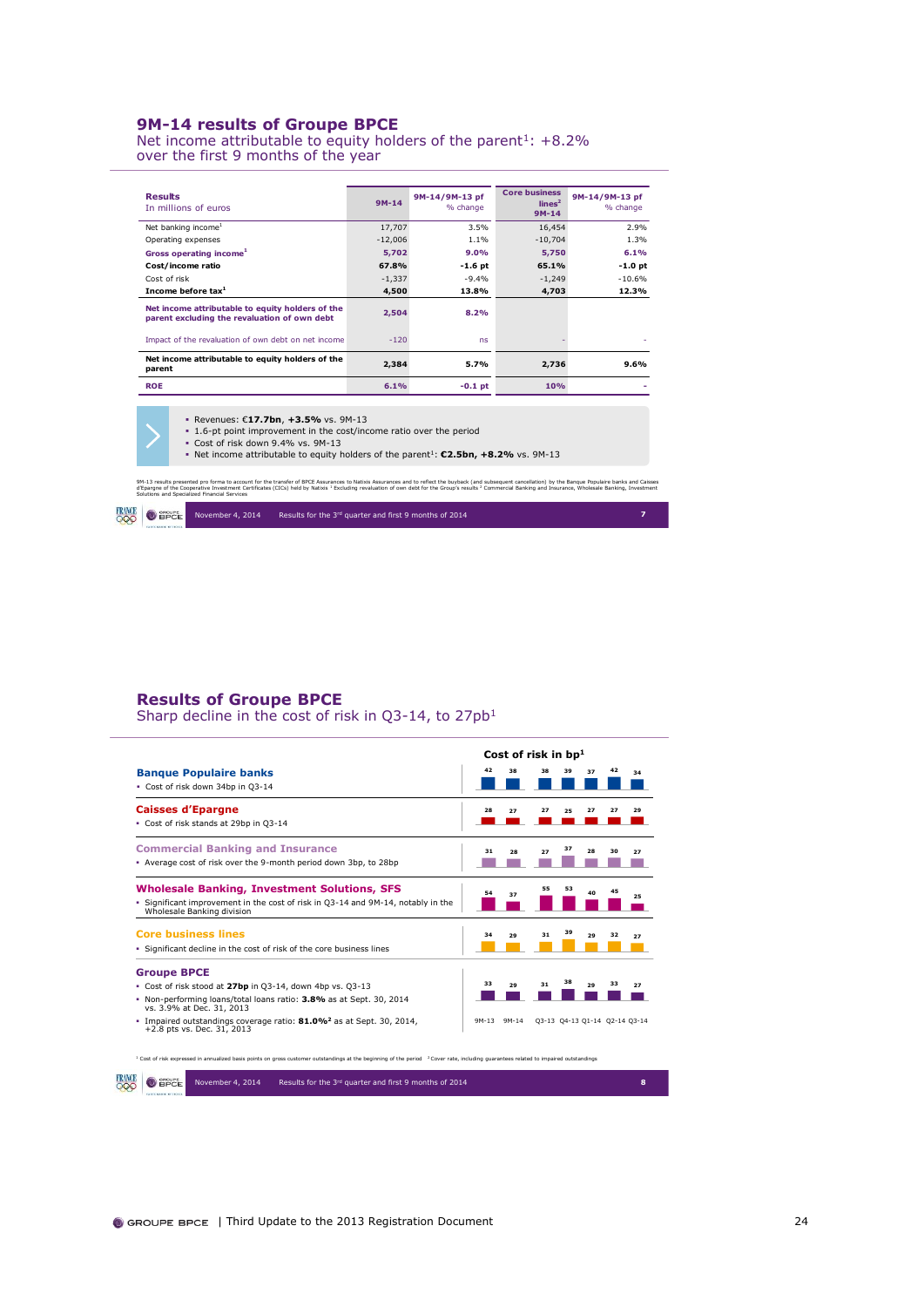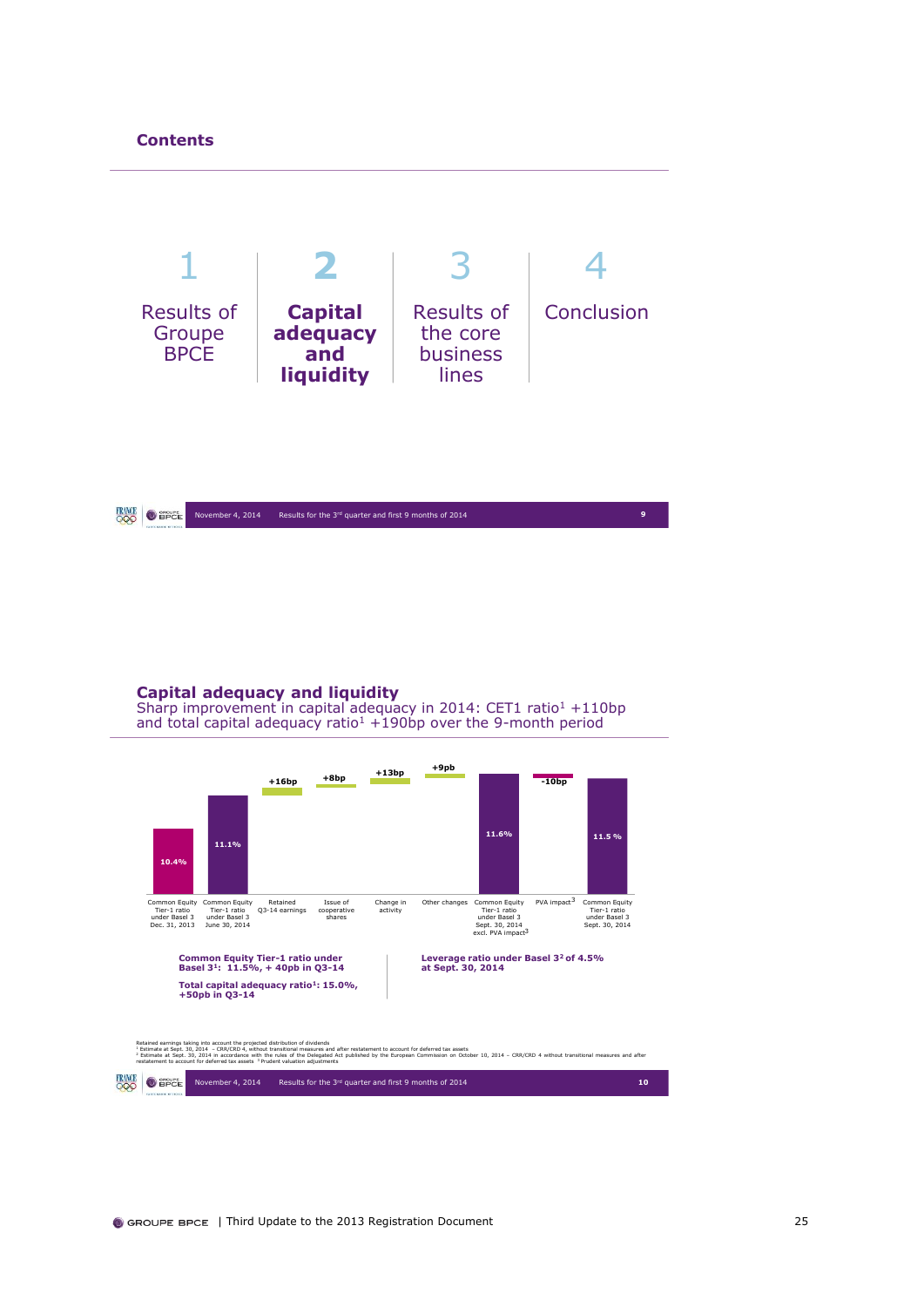## **Capital adequacy and liquidity**

Continuous strengthening of the balance sheet structure



## **Capital adequacy and liquidity**

Medium/long-term resources

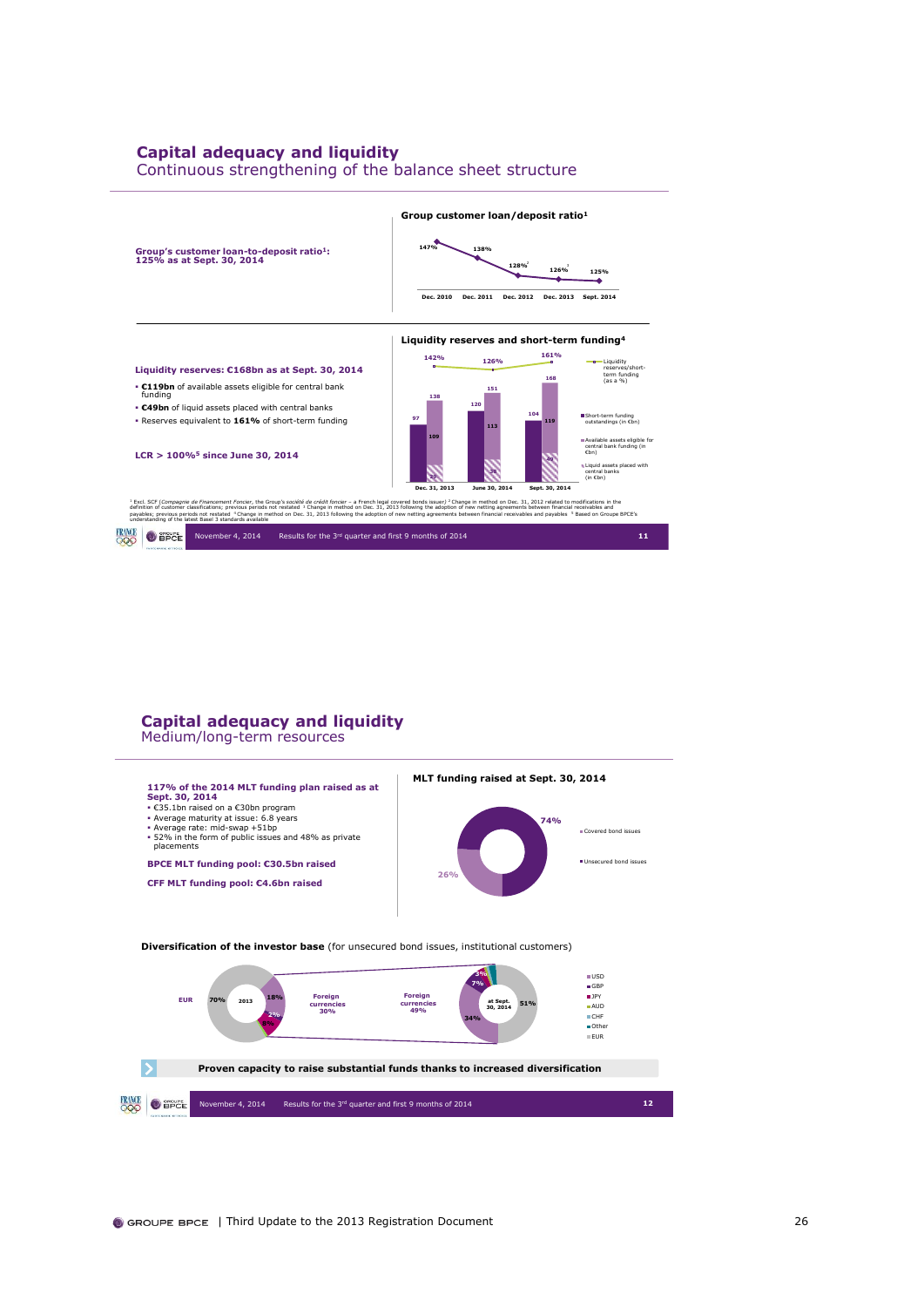

### **RINCE** O BPCE November 4, 2014 Results for the 3rd quarter and first 9 months of 2014 **13**

### **Results of the business lines**

Commercial Banking & Insurance

| <b>Results</b><br>In millions of euros    | $03 - 14$ | Q3-14 /Q3-13 pf<br>% change | $9M-14$  | 9M-14 /9M-13 pf<br>% change |
|-------------------------------------------|-----------|-----------------------------|----------|-----------------------------|
| <b>Net banking income</b>                 | 3,780     | 2.8%                        | 11,312   | 2.1%                        |
| Net banking income <sup>1</sup>           | 3.779     | 2.2%                        | 11,310   | 2.2%                        |
| Banque Populaire banks <sup>1</sup>       | 1,558     | $-0.5%$                     | 4,801    | 2.0%                        |
| Caisses d'Epargne <sup>1</sup>            | 1,794     | 2.4%                        | 5,326    | 1.6%                        |
| Insurance and Other networks <sup>1</sup> | 426       | 12.4%                       | 1,184    | 6.3%                        |
| Operating expenses                        | $-2,399$  | $-1.4%$                     | $-7,367$ | $-0.2%$                     |
| <b>Gross operating income</b>             | 1,381     | 11.0%                       | 3,944    | 6.8%                        |
| Cost/income ratio                         | 63.5%     | $-2.7$ pts                  | 65.1%    | $-1.5$ pt                   |
| Cost of risk                              | $-342$    | 3.2%                        | $-1,060$ | $-4.8%$                     |
| <b>Income before tax</b>                  | 1,092     | 14.0%                       | 3,053    | 11.6%                       |
| ROE <sup>3</sup>                          | 11%       | 2 pts                       | 10%      | 1 pt                        |

Q3-13 and 9M-13 results presented pro forma to account for the transfer d'BiCS assumed and the memory of the memory of the memory of the memory of the memory of the memory of the memory of the memory of the memory of the

**FRAME O** SPEE November 4, 2014 Results for the 3rd quarter and first 9 months of 2014 **14**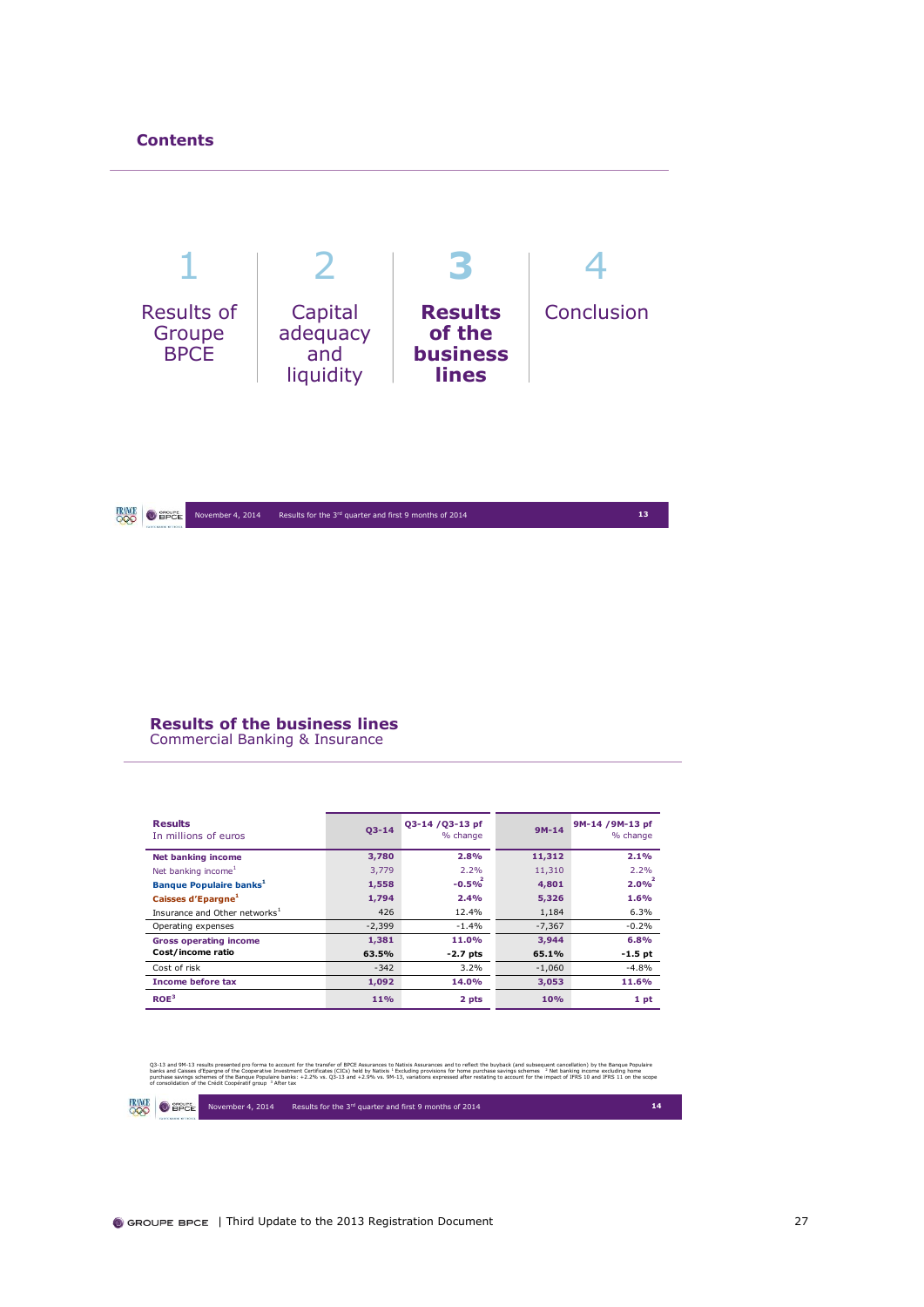Commercial Banking & Insurance: good commercial performance



### **Results of the business lines**

Banque Populaire banks: good contribution from insurance to commercial dynamism

### Unless specified to the contrary, all changes are vs. Sept. 30. 2013 **Customer base**

- +6.2% of active individual customers using banking
- services and insurance products
- professional capacity

- **On-balance sheet deposits & savings (excl. centralized products): +3.8%**
- 
- 
- 
- 
- On-balance sheet deposits & savings: +4.2%, o/w demand<br>deposits (+8.3%), home purchase savings schemes<br>(+5.6%) and term deposit accounts (+8.2%)<br>• Off-balance sheet savings: +5.4%, with a good<br>contribution from life ins

### **Loan outstandings: +1.6%**

- 
- 
- Home loans: slower pace of growth in outstandings<br>(+4.4% in Q3-14 vs. +6.4% in Q2-14)<br>Consumer loans: +3.2%, driven by dynamic new loan<br>production (+10.6% vs. 9M-13)<br>Poduction (+10.6% vs. 9M-13)<br>- Loans granted to business
- **Bancassurance**

### Portfolio of contracts<sup>1</sup>:  $+6.9%$

- 
- Net banking income<sup>2.3</sup>: +2.2% vs. Q3-13<br>• Net interest margin: +1.1%<sup>23</sup> vs. Q3-13<br>• Commissions: -2.5%<sup>3</sup> vs. Q3-13, a decline due to changes<br>in regulations and a high basis of comparison in Q3-13 with<br>a large proportion

### **Gross operating income: +5.0%<sup>3</sup> vs. Q3-13**

<sup>1</sup> Portfolio of P&C, personal risk and health insurance contracts <sup>2</sup> Excluding changes in provisions for home purchase savings schemes <sup>3</sup> Variations restated to account for the impact of IFRS 10 and<br>IFRS 11 on the scope ial risk and health insurance contracts <sup>2</sup> Excluding changes in prov<br>consolidation of the Crédit Coopératif group

**RANCE** O BPCE November 4, 2014 Results for the 3rd quarter and first 9 months of 2014 **16**

### +2.5% professional customers active in a dual private and **<sup>204</sup> <sup>207</sup> <sup>213</sup> <sup>213</sup>**

**132 134 137 136 7 7 8 8 65 66 68 69**

**Deposits & savings and loan outstandings** (in €bn)

**Sept. 13 Dec.13 June 14 Sept. 14 Sept. 13 Dec. 13 June 14 Sept. 14**

Loan outstandings

Off-balance sheet savings

Centralized regulated savings

### On-balance sheet deposits & savings excl. centralized regulated savings

**Contribution to Group results**<br>Contribution to Group results restated to account for the impact of IFRS 10<br>and IFRS 11 on the scope of consolidation of the Crédit Coopératif group

| Results<br>In millions of euros                       | $O3 - 14$    | 03-14 / 03-13 pf<br>% change | $9M-14$        | 9M-14 /9M-13 pf<br>% change |
|-------------------------------------------------------|--------------|------------------------------|----------------|-----------------------------|
| <b>Net banking income</b><br>Net banking income excl. | 1.586        | 2.6%                         | 4,796          | 2.8%                        |
| home purchase savings<br>schemes                      | 1.588        | 2.2%                         | 4.801          | 2.9%                        |
| Operating expenses                                    | $-1.046$     | 1.4%                         | $-3.152$       | 0.7%                        |
| <b>Gross operating income</b><br>Cost/income ratio    | 540<br>66.0% | 5.0%<br>$-0.7$ pt            | 1.644<br>65.7% | 6.9%<br>$-1.0$ pt           |
| Cost of risk                                          | $-153$       | $-3.5%$                      | $-491$         | $-4.1%$                     |
| <b>Income before tax</b>                              | 397          | 9.7%                         | 1.182          | 13.1%                       |

**<sup>164</sup> <sup>166</sup> <sup>168</sup> <sup>167</sup>**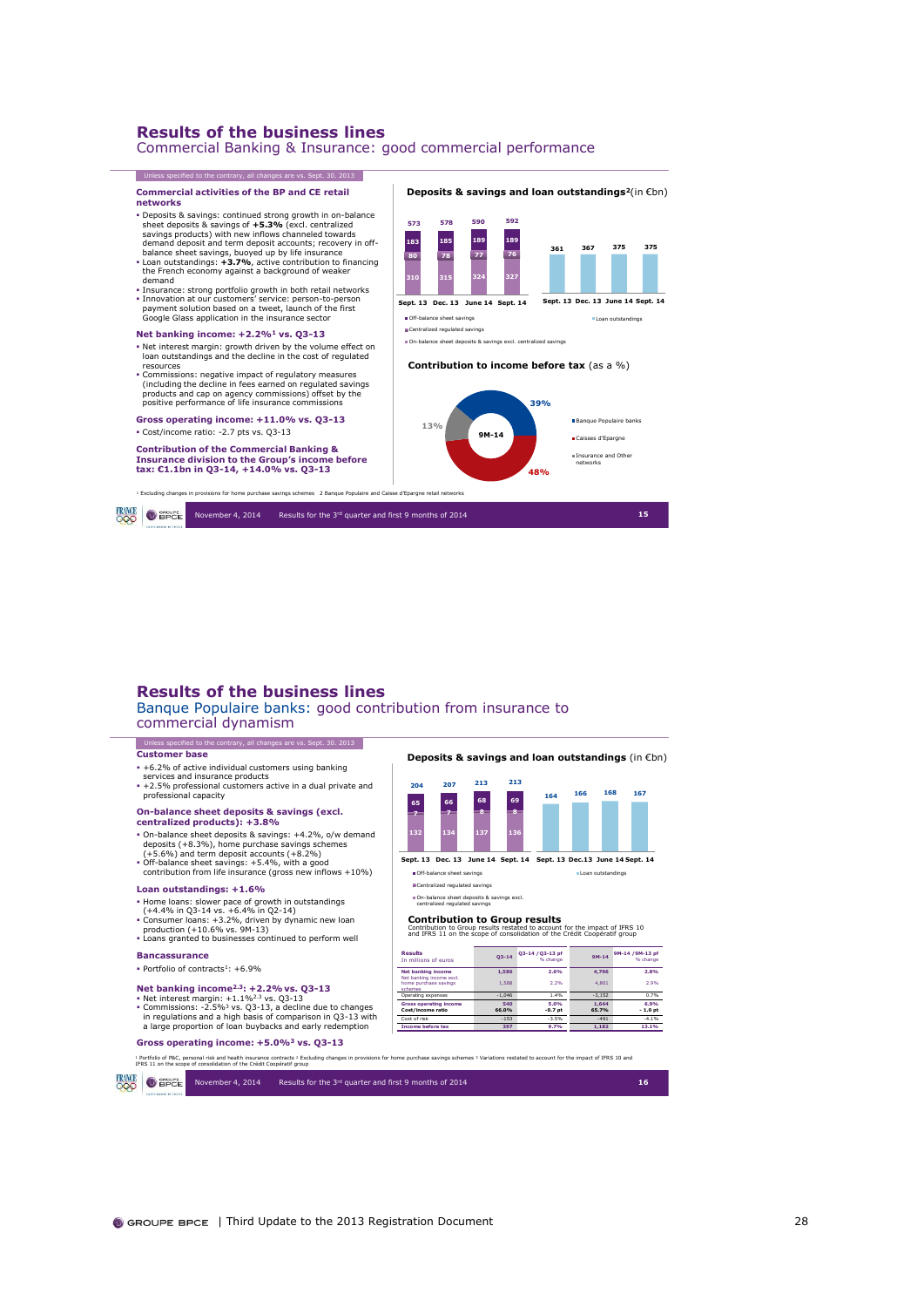trary, all changes are vs. Sept. 30. 2013

Caisses d'Epargne: strong momentum in specialized markets

### **Customer base**

Individual customers using banking services: +3.0% Active prof. (+5.2%) and corporate customers (+8.6%)

### **On-balance sheet deposits & savings (excl.**

### **centralized products): +6.4%**

- On-balance sheet deposits & savings: +2.6%, o/w demand deposits (+14.0%), home purchase savings schemes (+9.8%) and term deposit accounts (+34.8%)<br>(+9.8%) and term deposit accounts (+34.8%)<br>• Life insurance: strong growt
- 

### **Loan outstandings: +5.5%**

- Home loans: slower rate of growth in outstandings (+7.0% in Q3-14 vs. +8.5% in Q2-14) Consumer loans: +2.3%
- Equipment loans: strong 8.7% growth with corporates

### **Bancassurance**

**FRINCE O** SPCE

 $\bullet$  Portfolio of contracts<sup>1</sup>: +11.5%

### **Net banking income: +2.4%<sup>2</sup> vs. Q3-13**

Net interest margin: +9.9%<sup>2</sup>vs. Q3-13 (combination of a volume effect on loan outstandings and the decline in

# interest rates on regulated resources) Commissions: -8.2% vs. Q3-13, sharp decline in agency commissions and fees on regulated savings products, and lower level of compensation for early loan redemption

### **Gross operating income: +13.4% vs. Q3-13**

Cost/income ratio: -3.4 pts vs. Q3-13

<sup>1</sup> Portfolio of P&C, personal risk and health insurance contracts <sup>2</sup> Excluding changes in provisions for home purchase savings schemes



 **181 187 190 73 71 70 68 119 120 121 371 377 379**

**Sept. 13 Dec. 13 June 14 Sept. 14** Off-balance sheet savings

| schemes                                            |              |                     |                |                   |
|----------------------------------------------------|--------------|---------------------|----------------|-------------------|
| Operating expenses                                 | $-1.115$     | $-2.1%$             | 3.437          | $-0.6%$           |
| <b>Gross operating income</b><br>Cost/income ratio | 681<br>62.1% | 13.4%<br>$-3.4$ pts | 1.892<br>64.5% | 5.4%<br>$-1.3$ pt |
| Cost of risk                                       | $-149$       | 9.9%                | $-425$         | 4.7%              |
| <b>Income before tax</b>                           | 532          | 14.5%               | 1.467          | 5.6%              |

**Deposits & savings and loan outstandings** (in €bn)

**<sup>197</sup> <sup>201</sup> <sup>206</sup> <sup>208</sup>**

**Sept. 13 Dec. 13 June 14 Sept. 14** Loan outstandings

November 4, 2014 Results for the 3rd quarter and first 9 months of 2014 **17**

### **Results of the business lines**

Insurance and Other networks: Real estate Financing<sup>1</sup>

### **Buoyant activity in the individual customer segment**

- **Findividual customers:** new loan production stable at  $C.1.9b$ n vs. Q3-13 in an unsettled economic environment and a slightly more difficult real-estate market  $C$  cédit Foncier: No.1 lender to low- and middle-income fam
- 
- 
- loans
- Real-estate investors and public facilities: new loan production of €0.7bn in Q3-14

### **SCF: serving the needs of the Group's customers** The Group's entities drew on SCF resources in 2014 for a total of €5.5bn as at Sept. 30, 2014

**Net banking income: €220m in Q3-14, +13.3%** 

**vs. Q3-13** 

**Operating expenses: €135m in Q3-14, +1.4% vs. Q3-13**

**Cost of risk: €28m in Q3-14, -11.1% vs. Q3-13**

**Contribution to the Group's income before tax: €60m in Q3-14, +83.6% vs. Q3-13**

| Loan outstandings <sup>4</sup> (in $\varepsilon$ bn) – Core businesses |  |  |
|------------------------------------------------------------------------|--|--|
|                                                                        |  |  |



### **Contribution to Group results**

| Results<br>In millions of eums                     | $O3 - 14$   | Q3-14 /Q3-13 pf<br>% change | $9M-14$             | 9M-14 /9M-13 pf<br>% change |
|----------------------------------------------------|-------------|-----------------------------|---------------------|-----------------------------|
| <b>Net banking income</b>                          | 220         | 13.3%                       | 576                 | 7.0%                        |
| Operating expenses                                 | $-135$      | 1.4%                        | $-407$              | 2.0%                        |
| <b>Gross operating income</b><br>Cost/income ratio | 86<br>61.1% | 38.9%<br>$-7.2$ pts         | 168<br><b>70.8%</b> | 21.0%<br>$-3.4$ pts         |
| Cost of risk                                       | $-28$       | $-11.1%$                    | $-91$               | $-5.0%$                     |
| <b>Income before tax</b>                           | 60          | 83.6%                       | 80                  | 70.0%                       |

<sup>1</sup>Principal entity contributing to the business line: Crédit Foncier <sup>2</sup> SGFGAS figures dated Sept. 15, 2014 <sup>3</sup>SGFGAS figures dated June 30, 2014 <sup>4</sup>Outstandings under management

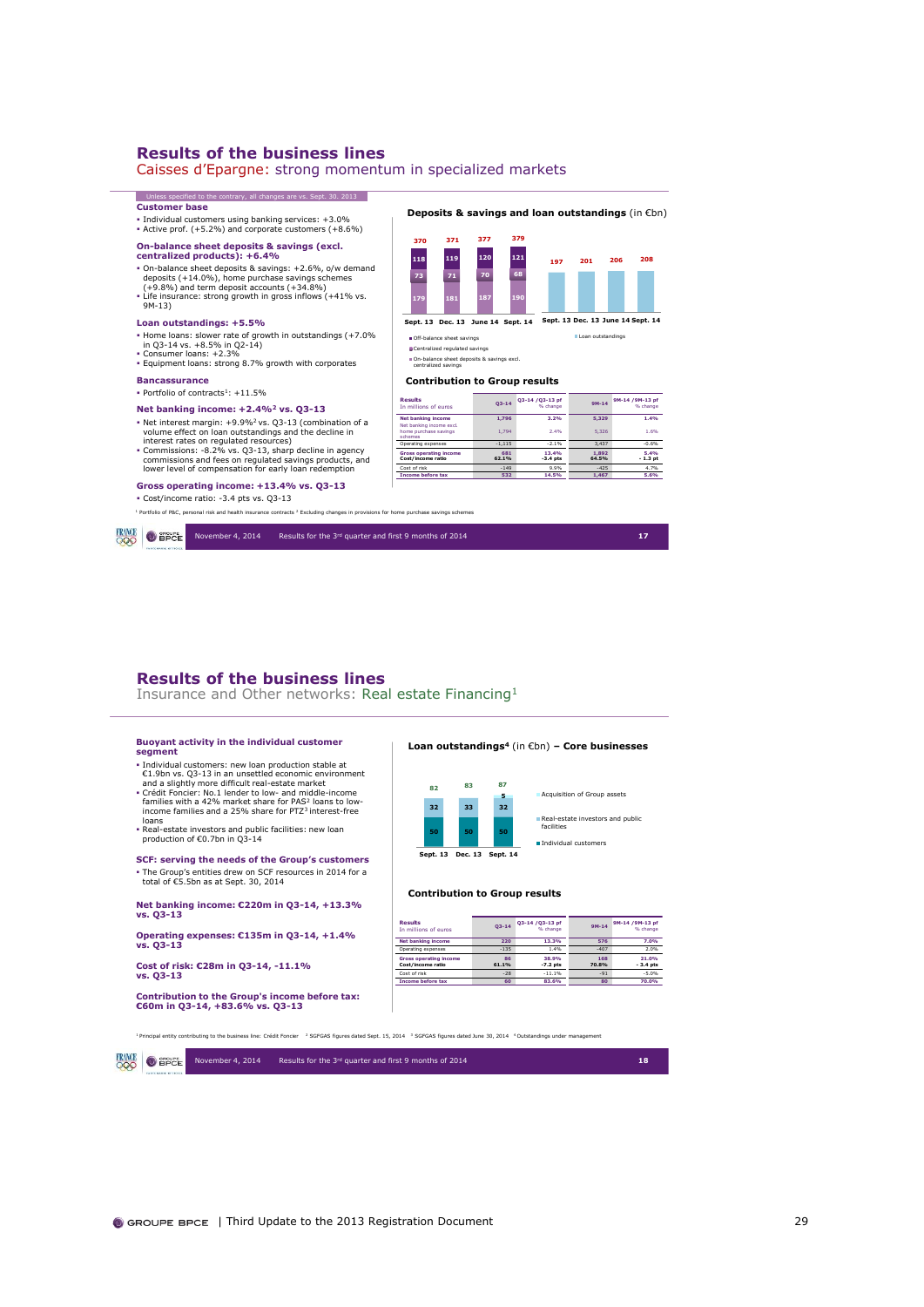Insurance and Other networks: Insurance, BPCE IOM and Banque Palatine

### **Insurance<sup>1</sup>** Unless specified to the contrary, all changes are vs. Sept. 30. 2013

- Life insurance:
- Gross new influovs of Caisses d'Epargne of C2.2bn in Q3-14<br>(+50.1%) and of C7.0bn in 9M-14 (+40.6%); extremely strong<br>growth achieved by Private Banking, which accounted for 57.3%<br>of new influovs in 9M-14<br>5-point growth i
- 
- 

### **BPCE IOM**

- 
- Deposits & savings:  $+4.6\%$ <br>  $+0.0\%$ , demand deposits & savings (excl. demand deposits)<br>  $+6.0\%$ , demand deposits  $+3.8\%$  and financial savings  $+1.4\%$ <br>
 Loan outstandings:  $+3.0\%$ <br>  $\cdot$  Individual customers: goo

### **Banque Palatine**

- Deposits & savings: +6.2%<br>
→ Strong increase in on-balance sheet deposits & savings (+9.8%<br>
including +6.0% growth in demand deposits) reflecting the<br>
strength of the corporate customer segment<br>
→ Off-balance sheet savi
- Loan outstandings: +4.7%
- › Private customers: buoyant new home loan production limiting the decline in outstandings (–0.8%) › Corporate customers: dynamic performance achieved by MLT loans, resulting in a sharp rise in outstandings (+10.9%)

### **Business activity indicators**

| In billions of euros               | Sept. 30, 2014 | Sept. 30, 2014 /<br>Sept. 30, 2013<br>% change |
|------------------------------------|----------------|------------------------------------------------|
| <b>BPCE TOM<sup>2</sup></b>        |                |                                                |
| Deposits & savings                 | 8.2            | 4.6%                                           |
| Loan outsandings                   | 9.1            | 3.0%                                           |
| <b>Bangue Palatine<sup>3</sup></b> |                |                                                |
| Deposits & savings                 | 17.3           | 6.2%                                           |
| Loan outsandings                   | 7.0            | 4.7%                                           |

### **Contribution to Group results**

| <b>Results</b><br>In millions of euros | $O3 - 14$ | Q3-14 / Q3-13 pf<br>% change | $9M-14$ | 9M-14 / 9M-13 pf<br>% change |
|----------------------------------------|-----------|------------------------------|---------|------------------------------|
| <b>Income before tax</b>               | 168       | 31.0%                        | 403     | 37.1%                        |
| o/w Real estate financing              | 60        | 83.6%                        | 80      | 70.0%                        |
| o/w Insurance                          | 41        | 5.9%                         | 144     | 4.6%                         |
| o/w BPCE IOM                           | 37        | 19.2%                        | 106     | 74.4%                        |
| o/w Bangue Palatine                    | 30        | 16.1%                        | 73      | 50.4%                        |

<sup>1</sup> Principal entity contributing to the business line: minority interest in CNP Assurances (accounted for by the equity method) <sup>-3</sup> 2013 positions restated following the divestment of BCP Luxembourg<br><sup>3</sup> Average quarterly



### **Results of the business lines**

Core business lines of Natixis: Wholesale Banking, Investment Solutions and Specialized Financial Services

| Results <sup>1</sup><br>In millions of euros | $03 - 14$ | 03-14 / 03-13 pf<br>% change | $9M-14$  | 9M-14 / 9M-13 pf<br>% change |
|----------------------------------------------|-----------|------------------------------|----------|------------------------------|
| <b>Net banking income</b>                    | 1,669     | 1.7%                         | 5,179    | 7.0%                         |
| Wholesale Banking                            | 674       | $-8.8%$                      | 2,194    | 2.4%                         |
| Investments solutions                        | 689       | 16.0%                        | 2,047    | 15.9%                        |
| Specialized Financial Services               | 306       | $-0.7%$                      | 938      | 0.9%                         |
| Operating expenses                           | $-1,100$  | $3.4\%$                      | $-3.337$ | 4.7%                         |
| <b>Gross operating income</b>                | 569       | $-1.5%$                      | 1,842    | 11.5%                        |
| Cost/income ratio                            | 65.9%     | $1.1$ pt                     | 64.4%    | $-1.4$ pt                    |
| Cost of risk                                 | $-43$     | $-52.6%$                     | $-189$   | $-33.3%$                     |
| <b>Income before tax</b>                     | 550       | 12.1%                        | 1,687    | 22.2%                        |
| ROE <sup>2</sup>                             | 12%       | 1 pt                         | 12%      | 2 pts                        |

|               | 2 After tax                 | Contribution flgures # flgures published by Natixis | O3-13 and 9M-13 results are presented pro forma to account for the transfer of BPCE Assurances to Natixis Assurances and the buyback (and subsequent cancellation) by the Banque Populaire banks<br>and Caisses d'Epargne of the Cooperative Investment Certificates (CICs) held by Natixis<br><sup>1</sup> Floures excluding non-recurring items: first application of IFRS 13 (+€72m in 9M-13) and related changes in method (-€37m in 9M-14) |    |
|---------------|-----------------------------|-----------------------------------------------------|-------------------------------------------------------------------------------------------------------------------------------------------------------------------------------------------------------------------------------------------------------------------------------------------------------------------------------------------------------------------------------------------------------------------------------------------------|----|
| <b>FRANCE</b> | $\bullet$ applied $\bullet$ | November 4, 2014                                    | Results for the 3rd quarter and first 9 months of 2014                                                                                                                                                                                                                                                                                                                                                                                          | 20 |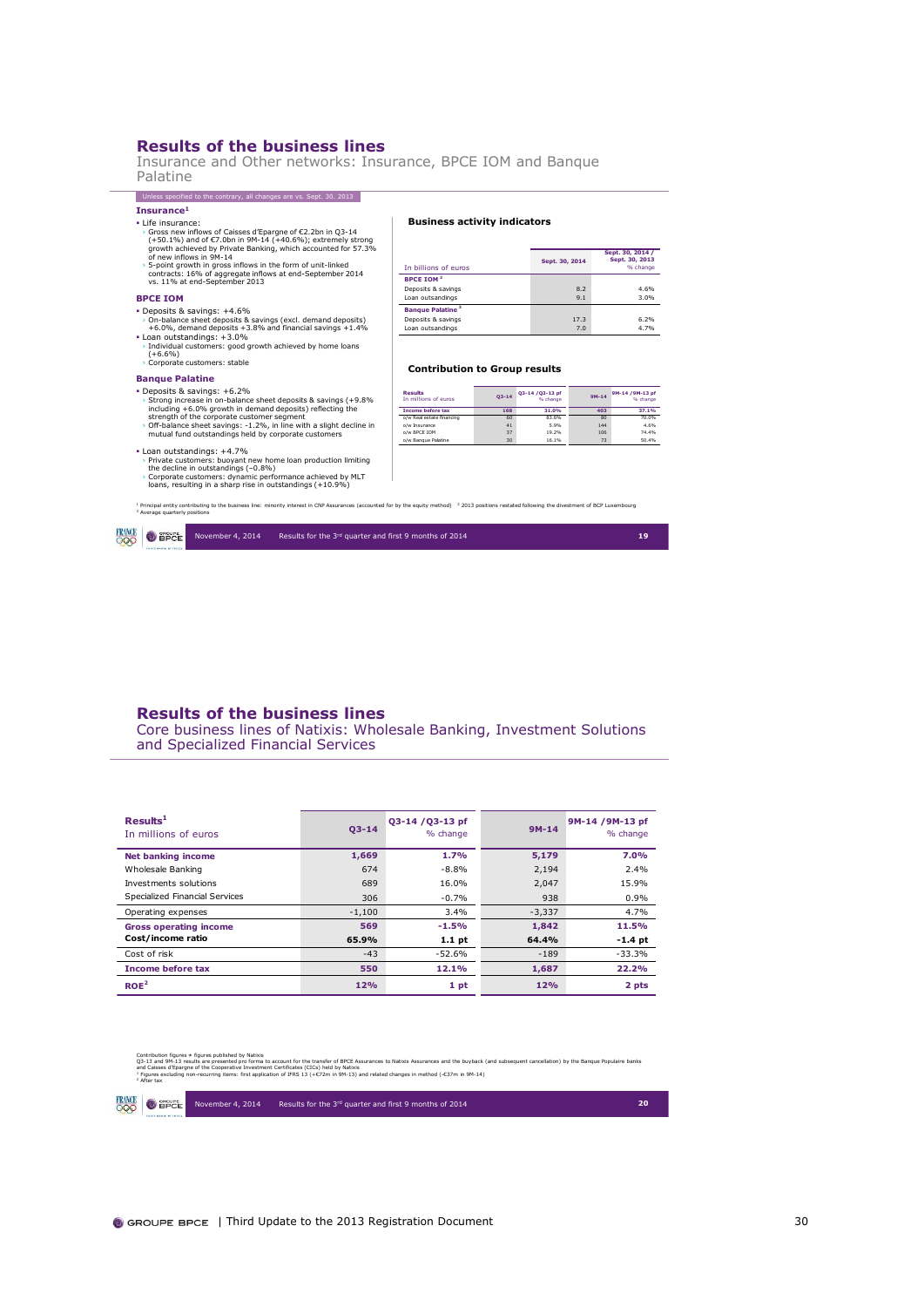Core business lines of Natixis: growth in business activity and profitability in 9M-14



### **Results of the business lines**

Wholesale Banking: good performance in the Financing and Equity businesses in 9M-14

> **286 299 788 831 1,074 1,130**

**Change in net revenues** (in €m)

Financing activities **Capital markets**<sup>1</sup>

**Results**<br> **Q3-14 \text{ Q3-14 /Q3-13 pf**<br> **Dimensions of euros Q3-14 \text{ Q3-14 \text{ Q3-13 pf**<br> **Dimensions of euros Q3-14 \text{ Q3-14 \text{ Q3-13 pf Net banking income 674 -8.8% 2,194 2.4%** Operating expenses -414 -0.3% -0.3% -1,268 0.6% **Gross operating income 260 19.8% 926 4.9% Cost/income ratio 61.5% 5.3 ots 57.8% 1.0 of Cost/income ratio 61.5% 5.3 pts 57.8% - 1.0 pt** Cost of risk -24 -66.1% -137 -38.8% **Income before tax 242 -4.6% 805 22.1%**

**Q3-14** / **Q3-14** / **Q3-13** pf

**328 346**

**792 738 1,119 1,084**

**9M-13 9M-14** Equity FIC-T

**9M-13 9M-14 B** Structured financing Commercial banking

**Contribution to Group results<sup>1</sup>**

### **Financing activities**

Figures excluding it

- Fuructured financing<br>  $\sim$  Structured financing<br>  $\sim$  New loan production: C8.1bn in Q3-14 or C20bn in 9M-14<br>
thanks, notably, to the dynamism of the Aircraft, Export &<br>
Infrastructure, Real Estate Finance businesses and
- 

### **Capital markets**

- FIC-T (Foreign Exchange, Interest Rate, Commodities & Treasury) >Net revenues excluding CVA/DVA: -13% vs. an exceptionally
- high Q3-13 (+25% vs. Q2-13) >Activity still dynamic on the debt platform and Fixed Income (+6% excluding CVA/DVA impact in 9M-14 vs. 9M-13)
- $\overline{E}$ Fquity >Net revenues: +6% vs. 9M-13, driven notably by activities in the Equity derivatives business >Dynamic Equity Capital Market activities in 9M-14

## **Net revenues: +2.4% vs. 9M-13 and –8.8% in Q3-14 vs. a high basis of comparison in Q3-13**

**Limited increase in operating expenses and 1pt improvement in the cost/income ratio to 57.8% in 9M-14**

**Gross operating income: +4.9% vs. 9M-13**

<sup>1</sup> Figures excluding non-recurring items: first application of IFRS 13 (+€72m in H1-13) and related changes in method used (-€37m in Q2-14/H1-14)

**FRINCE** OBPCE November 4, 2014 Results for the 3rd quarter and first 9 months of 2014 **22**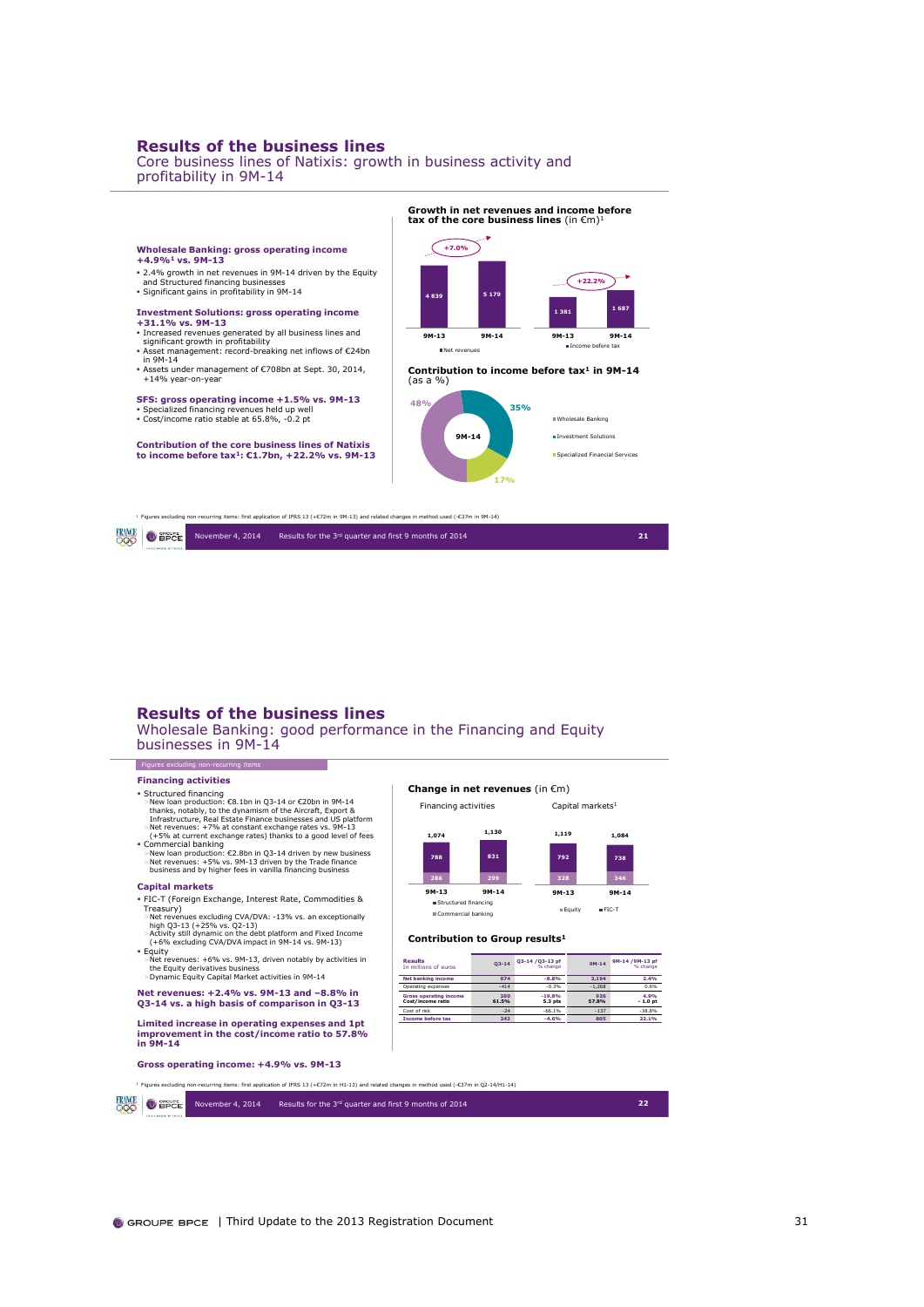Investment Solutions: record-breaking net inflows of €24bn in 9M-14

### **Asset management**

- Net inflows: €27bn in 9M-14 (excluding money market funds) with a good product diversification > €16bn in fixed income (mainly credit) > €12bn in equity products
- 
- Limited net outflows in money market funds despite a difficult context for short-term interest rates: -€3.0bn in 9M-14
- Total assets under management: +14% year-on-year with a favorable product mix

### **Insurance**

- 
- 
- 
- 
- Global turnover: +20% vs. 9M-13 to €4.4bn thanks to a<br>strong commercial dynamic with the retail networks o/w:<br>>E(fe insurance: +23%<br>+B&C insurance: +10%<br>+ Life insurance<br>+ A5sets under management: €41.1bn as of end-Se

### **Private banking**

- Net inflows: €1.2bn at Sept. 30, 2014 vs. €0.5bn at Sept. 30, 2013
- Assets under management: €24.3bn, +9% year-on-year

### **Net revenues: +16% vs. Q3-13 and vs. 9M-13,**

### **strong growth driven by all 3 business lines Gross operating income: +38.2% vs. Q3-13 and +31.1% vs. 9M-13**

### **629 680 680 687 708 708 -1.9 +6.6**

**Net inflows Fx and perimeter effect**

**+23.8**

**Market effect**

**AuM at Sept. 30, 2014**

**Asset management: AuM** (in €bn)

### **Contribution to Group results**

**AuM at June 30, 2014**

**AuM at Dec. 31, 2013**

| Results<br>In millions of euros                    | $O3 - 14$    | 03-14 /03-13 pf<br>% change | $9M-14$      | 9M-14 /9M-13 pf<br>% change |
|----------------------------------------------------|--------------|-----------------------------|--------------|-----------------------------|
| <b>Net banking income</b>                          | 689          | 16.0%                       | 2.047        | 15.9%                       |
| Operating expenses                                 | $-483$       | 8.6%                        | $-1.451$     | 10.7%                       |
| <b>Gross operating income</b><br>Cost/income ratio | 206<br>70.1% | 38.2%<br>$-4.8$ pts         | 596<br>70.9% | 31.1%<br>$-3.4$ pts         |
| Cost of risk                                       | n            | ns                          | R            | ns                          |
| <b>Income before tax</b>                           | 206          | 34.5%                       | 599          | 28.6%                       |

**FRANCE O** SPOE November 4, 2014 Results for the 3rd quarter and first 9 months of 2014 **23**

### **Results of the business lines**

SFS: specialized financing activities hold up well and increase in profitability

### **Specialized financing**

- 
- Leasing >New production: +9% vs. Q3-13
- Sureties & financial guarantees >Revenues: +3% vs. Q3-13 and +10% vs. 9M-13

### **Financial services**

# Employee benefit schemes >Assets under management: €23.3bn, +9% vs. end-September 2013

Payments >Growth in number of bank cards in circulation: +9% vs. end-September 13

### **Net revenues: +0.9% vs. 9M-13**

Growth in 9M-14 in a challenging French economic environment, supported by Specialized financing, up 2% over the same period

### **Improvement in the cost of risk: -11.2% vs. Q3-13 and –8.9% vs. 9M-13**

**Gross operating income: -1.5% vs. Q3-13 and +1.5% vs. 9M-13**

| <b>Contribution to Group results</b> |  |  |  |
|--------------------------------------|--|--|--|
|--------------------------------------|--|--|--|

| <b>Results</b><br>In millions of euros             | $O3 - 14$    | 03-14 / 03-13 pf<br>% change | $9M - 14$    | 9M-14 /9M-13 pf<br>% change |
|----------------------------------------------------|--------------|------------------------------|--------------|-----------------------------|
| <b>Net banking income</b>                          | 306          | $-0.7%$                      | 938          | 0.9%                        |
| Operating expenses                                 | $-202$       | $-0.3%$                      | $-617$       | 0.6%                        |
| <b>Gross operating income</b><br>Cost/income ratio | 104<br>66.1% | $-1.5%$<br>0.2 <sub>pt</sub> | 321<br>65.8% | 1.5%<br>$-0.2$ pt           |
| Cost of risk                                       | $-20$        | $-11.2%$                     | $-54$        | $-8.9%$                     |
| Net gain or loss on other<br>assets                | 17           | ns                           | 17           | ns                          |
| <b>Income before tax</b>                           | 101          | 21.7%                        | 284          | 10.7%                       |



November 4, 2014 Results for the 3rd quarter and first 9 months of 2014 **24**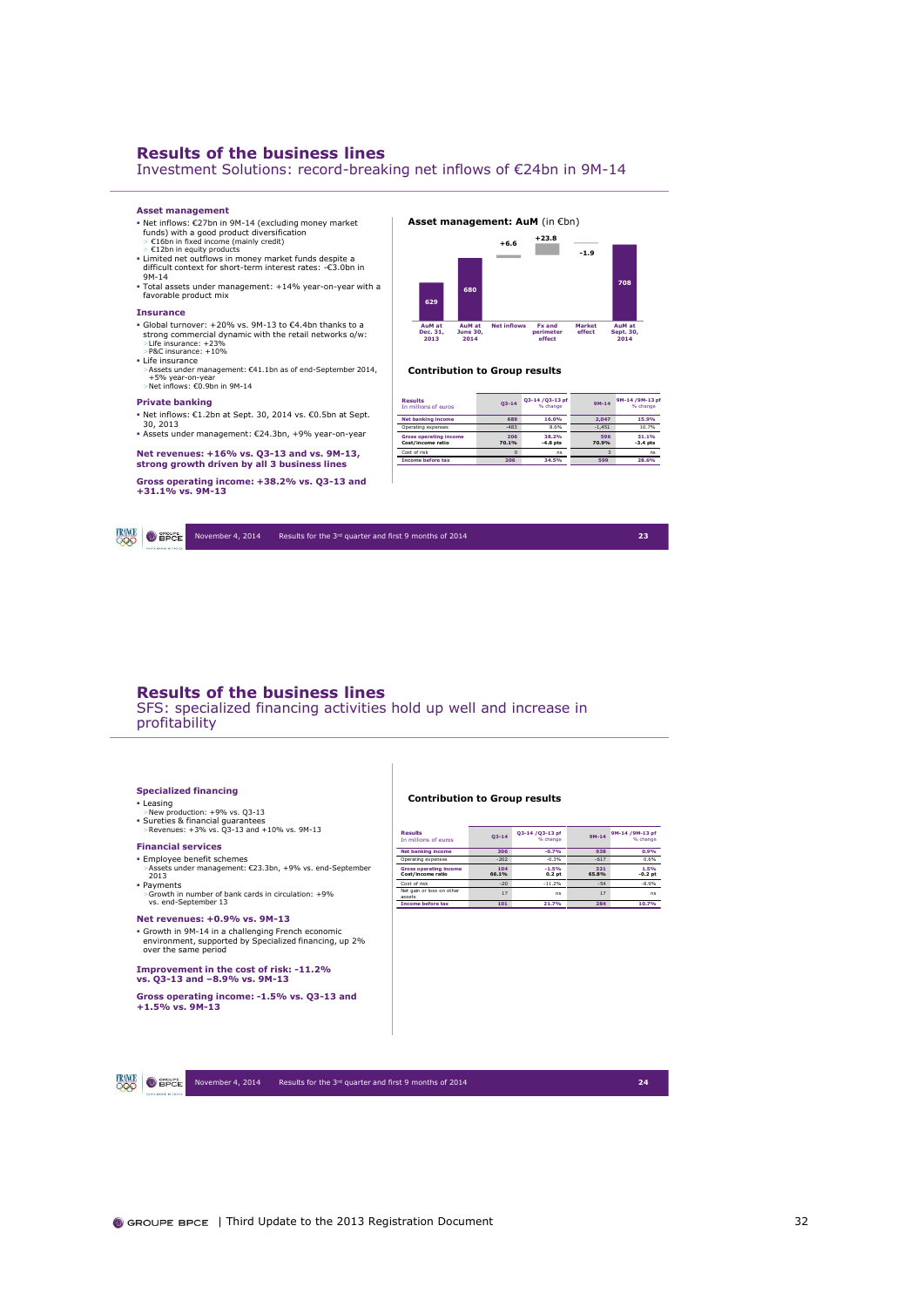### **Equity interests<sup>1</sup>**

| <b>Results</b><br>In millions of euros | $03 - 14$ | 03-14/03-13<br>% change | $9M-14$  | 9M-14 / 9M-13<br>% change |
|----------------------------------------|-----------|-------------------------|----------|---------------------------|
| <b>Net banking income</b>              | 419       | 5.3%                    | 1,242    | $-0.9%$                   |
| Operating expenses                     | $-347$    | 2.6%                    | $-1.034$ | $-0.8%$                   |
| <b>Gross operating income</b>          | 72        | 20.7%                   | 208      | $-1.3%$                   |
| Cost of risk                           | $-2$      | $-78.2%$                | $-7$     | $-31.2%$                  |
| <b>Income before tax</b>               | 74        | 44.8%                   | 212      | 2.4%                      |

<sup>1</sup> The "Equity Interests" division includes investments in Nexity, Volksbank Romania as well as the equity interests of Natixis (including Coface and Private Equity activities)



### **Equity interests**

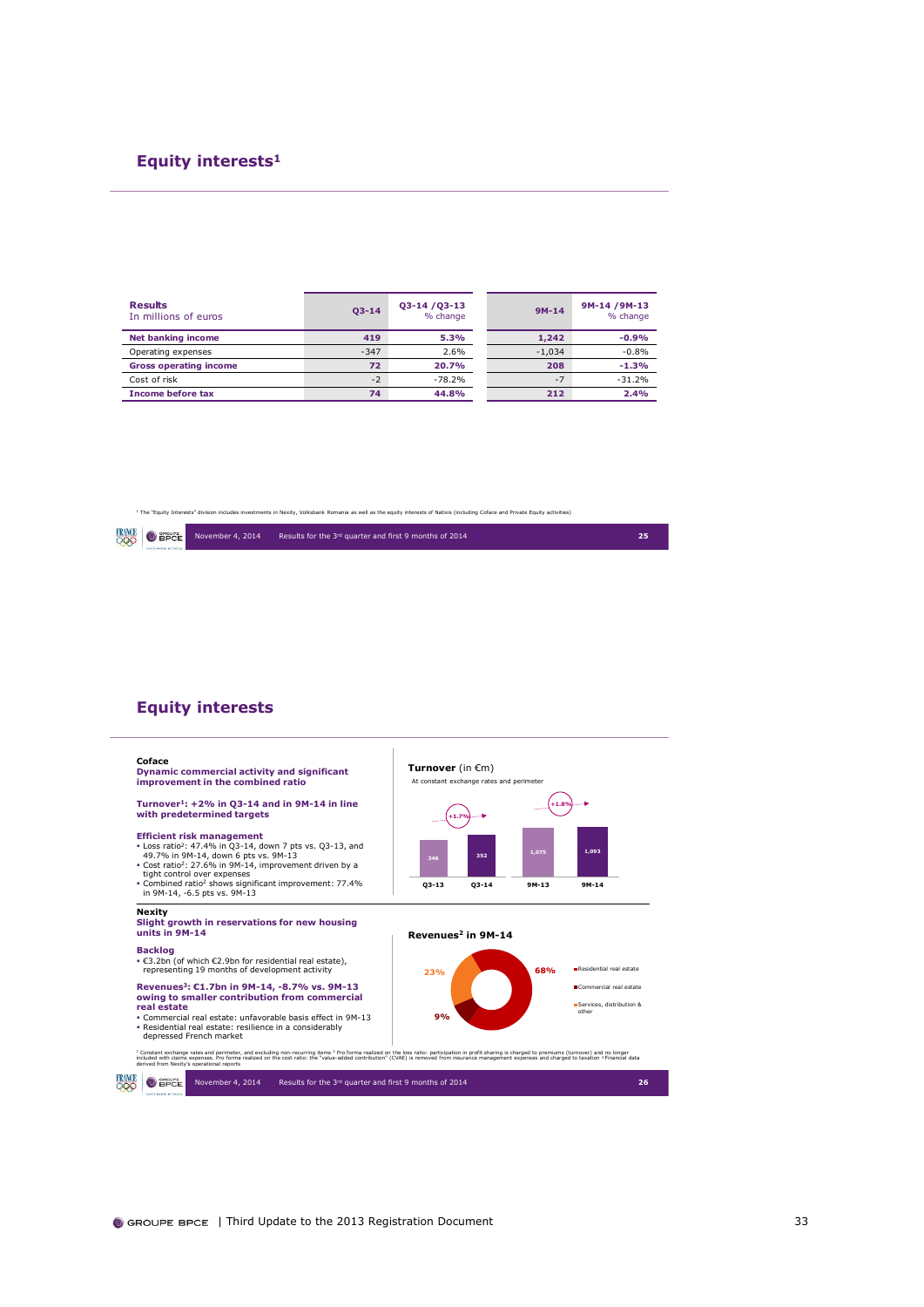

### **Conclusion**

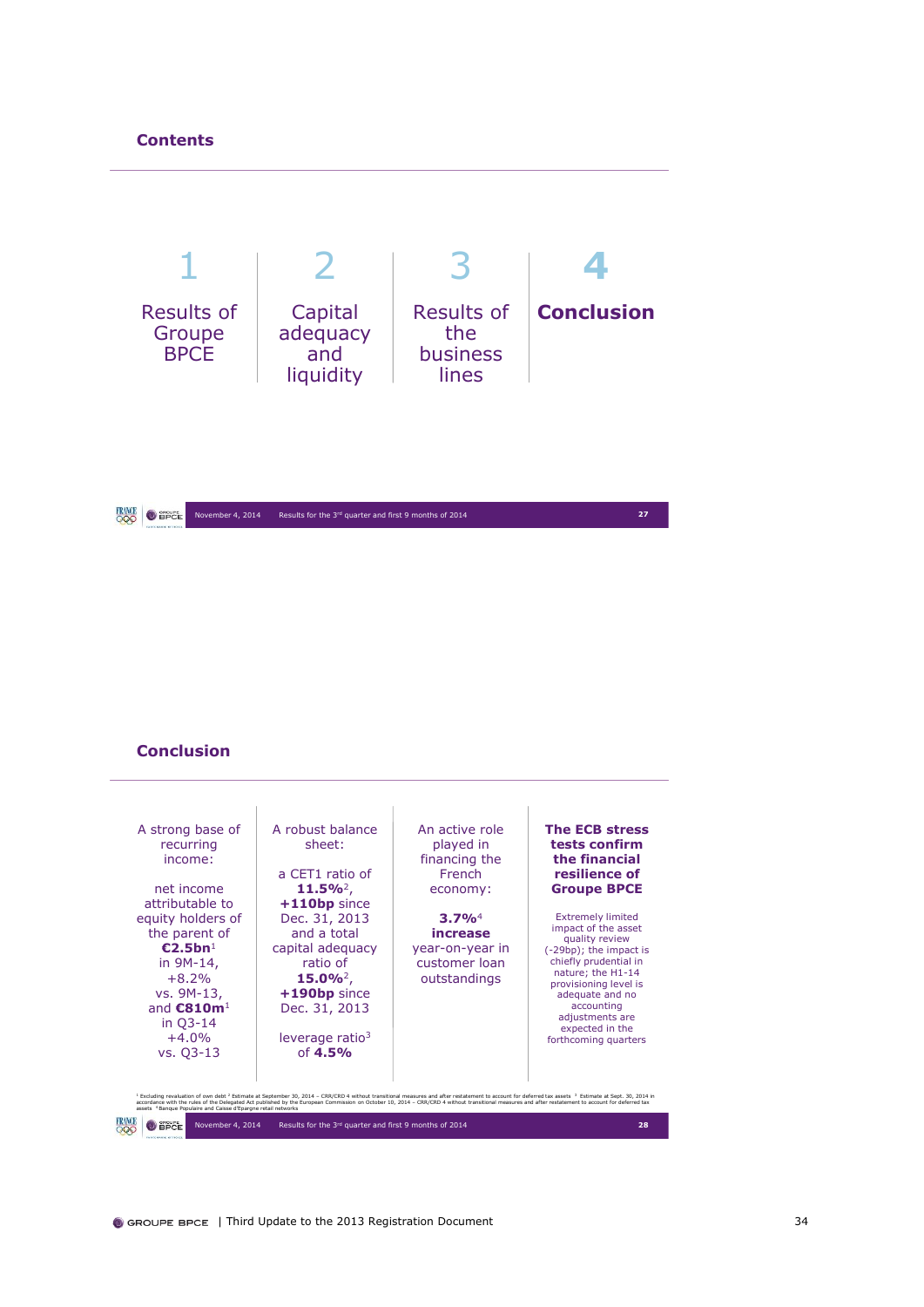

**Results for the 3rd quarter and first 9 months of 2014** November 4, 2014

## **Annexes**

### **Annexes**

### **Groupe BPCE**

- Organizational structure of Groupe BPCE
- 
- Income statement Income statement per business line Consolidated balance sheet
- **Financial structure**
- Statement of changes in shareholders' equity
- Prudential ratios and credit ratings
- **Commercial Banking and Insurance**
- **· Income statement**
- 
- Banque Populaire network Change in savings deposits and loan outstandings Caisse d'Epargne network –
- 
- Change in savings deposits and loan outstandings Insurance and Other networks

### **Notes on methodology**

**Notes on methodology**<br>Groupe BPCE's 60% stake in BPCE Assurances was transferred to Natixis Assurances on March 13, 2014 with a retroactive effect as of January 1", 2014.<br>This transfer retains the existing equity and coop

The segment information has been updated as of Q2-14. The Commercial Banking & Insurance division ow includes 3 sub-divisions: the Banque Populaire<br>banks, the Caisses d'Epargne, and the 'Insurance and Other networks' sub-d

*The segment information of Groupe BPCE has been restated accordingly for previous reporting periods.*

ик согроные сенен атяжи.<br>The segment information of Groupe BPCE has been restated accordingly for previous reporting periods.<br>The 93-13 and 9M-13 financial results are presented pro forma to account for the operation comp Requlatory capital is allocated to Groupe BPCE business lines on the basis of 9% of their Basel 3 average risk-weighted assets.



**Wholesale Banking, Investment Solutions and SFS** Income statement

- **Equity interests**
- **· Income statement**
- **Corporate center · Income statement**
- **Risks**
- Non-performing loans and impairment **Breakdown of commitments**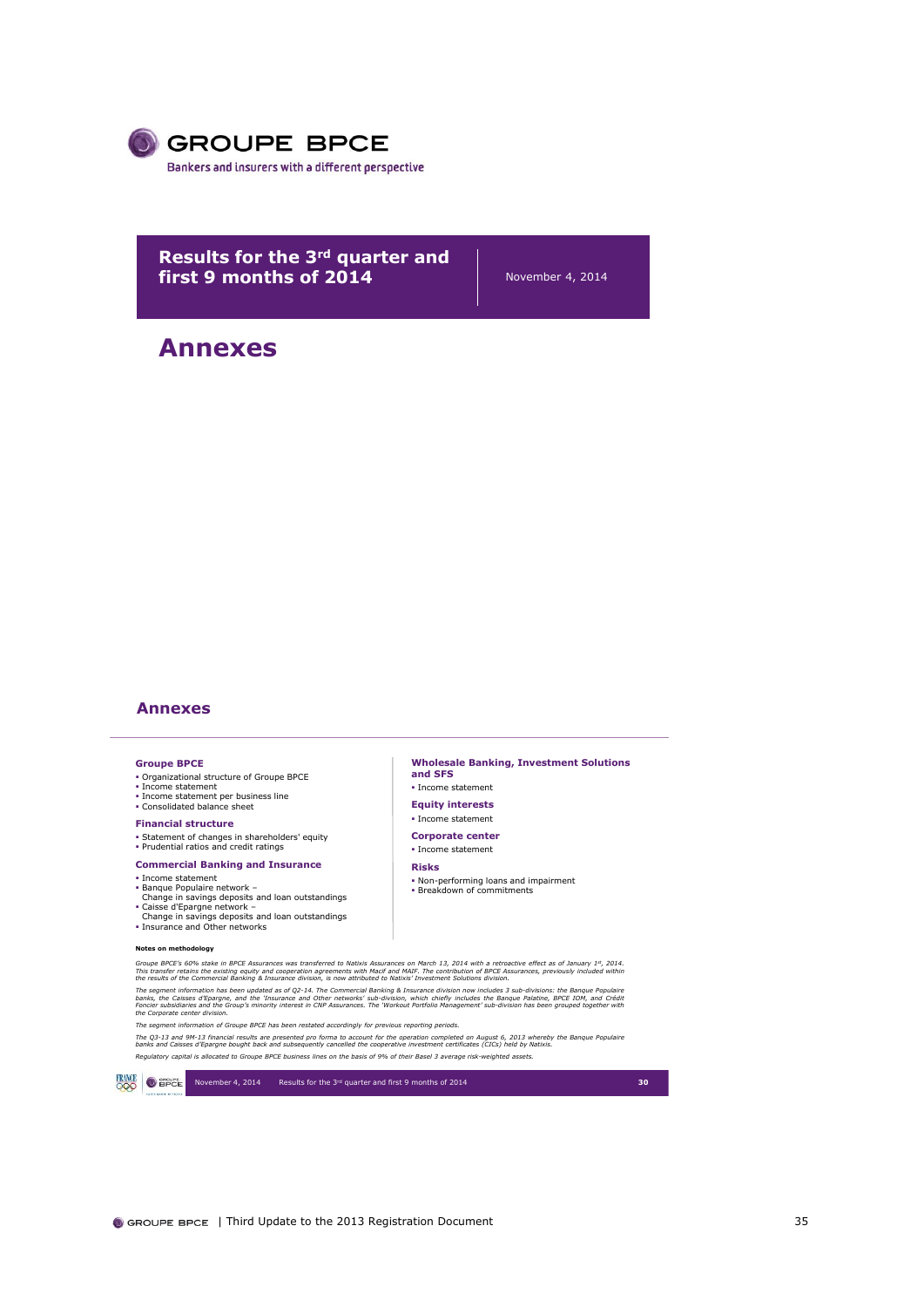### **Annex - Groupe BPCE**

Organizational structure of Groupe BPCE



**Annex - Groupe BPCE** Quarterly income statement

|                                                            | <b>Groupe BPCE</b> |             |          |                   |                  |  |
|------------------------------------------------------------|--------------------|-------------|----------|-------------------|------------------|--|
| In millions of euros                                       |                    | 03-13 04-13 |          | 01-14 02-14 03-14 |                  |  |
| Net banking income                                         | 5.585              | 5.834       | 5.850    | 5.958             | 5.658            |  |
| Operating expenses                                         | $-3.912$           | $-4.256$    | $-3.977$ |                   | $-4.108 - 3.921$ |  |
| <b>Gross operating income</b>                              | 1,672              | 1,578       | 1,873    | 1,850             | 1,737            |  |
| Cost / income ratio                                        | 70.1%              | 73.0%       | 68.0%    |                   | 68.9% 69.3%      |  |
| Cost of risk                                               | $-458$             | $-565$      | $-434$   | $-491$            | $-412$           |  |
| <b>Income before tax</b>                                   | 1,264              | 1.053       | 1,498    | 1,398             | 1,362            |  |
| Income tax                                                 | $-426$             | $-442$      | $-531$   | $-469$            | $-520$           |  |
| Minority interests                                         | $-91$              | $-83$       | $-104$   | $-128$            | $-122$           |  |
| Net income attributable to equity<br>holders of the parent | 746                | 529         | 863      | 801               | 720              |  |

2013 results are presented pro forma to account for the transfer of BPCE Assurances Motkix Assurances and to reflect the buyback (and subsequent cancellation) by the Banque Populaire<br>banks and Caisses d'Epargne of the Coop

**FRAMCE O** SPEE

November 4, 2014 Results for the 3rd quarter and first 9 months of 2014 **32**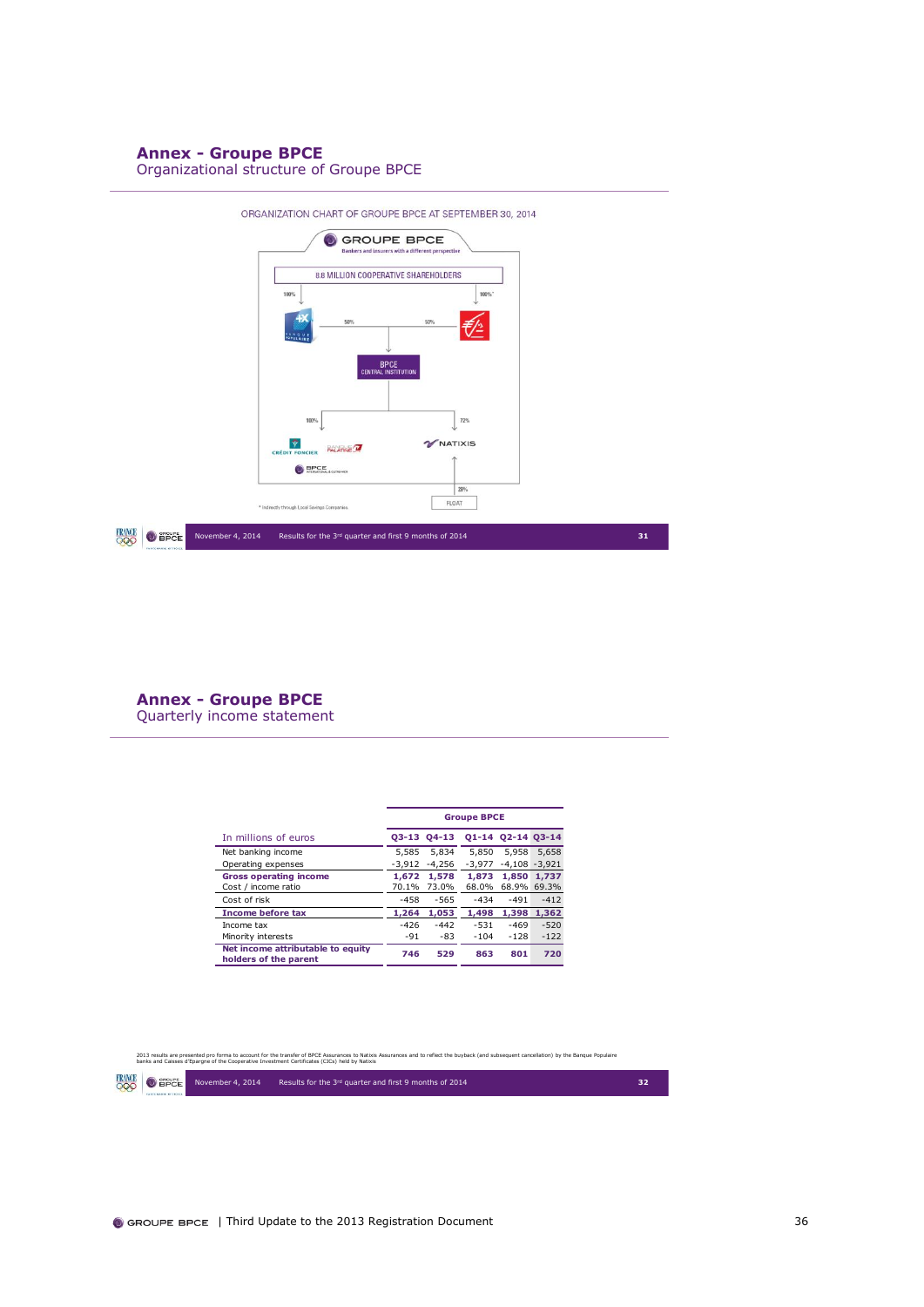### **Annex - Groupe BPCE**

Quarterly income statement per business line

|                                                            |           | <b>Commercial</b><br><b>Banking &amp;</b><br><b>Insurance</b> |          | <b>Wholesale Banking,</b><br><b>Investment</b><br><b>Solutions &amp;</b><br><b>Specialized</b><br><b>Financial Services</b> | <b>Total core businesses</b> |                | Corporate<br><b>Equity interests</b><br>center |           | <b>Groupe BPCE</b> |        |                |          |                |                |
|------------------------------------------------------------|-----------|---------------------------------------------------------------|----------|-----------------------------------------------------------------------------------------------------------------------------|------------------------------|----------------|------------------------------------------------|-----------|--------------------|--------|----------------|----------|----------------|----------------|
| In millions of euros                                       | $O3 - 14$ | Q3-13 pf                                                      |          | Q3-14 Q3-13 pf                                                                                                              |                              | 03-14 03-13 pf | $\frac{9}{6}$                                  | $O3 - 14$ | Q3-13 pf           |        | Q3-14 Q3-13 pf |          | 03-14 03-13 pf | O(n)           |
| Net banking income                                         | 3.780     | 3.677                                                         | 1.669    | 1.642                                                                                                                       | 5.449                        | 5.319          | 2.4%                                           | 419       | 398                | $-210$ | $-132$         | 5.658    | 5.585          | 1.3%           |
| Operating expenses                                         | $-2,399$  | $-2.434$                                                      | $-1.100$ | $-1.063$                                                                                                                    | $-3.498$                     | $-3.497$       | 0.0%                                           | $-347$    | $-338$             | $-76$  | $-77$          | $-3.921$ | $-3,912$       | 0.2%           |
| <b>Gross operating income</b>                              | 1.381     | 1.244                                                         | 569      | 578                                                                                                                         | 1.950                        | 1.822          | 7.1%                                           | 72        | 60                 | $-286$ | $-209$         | 1.737    | 1.672          | 3.9%           |
| Cost / income ratio                                        | 63.5%     | 66.2%                                                         | 65.9%    | 64.8%                                                                                                                       | 64.2%                        | 65.7%          | $-1.5$ pt                                      | 82.8%     | 85.0%              | ns     | ns             | 69.3%    | 70.1%          | $-0.8$ pt      |
| Cost of risk                                               | $-342$    | $-331$                                                        | $-43$    | $-91$                                                                                                                       | $-385$                       | $-422$         | $-8.9%$                                        | $-2$      | $-9$               | $-25$  | $-27$          | $-412$   |                | $-458 - 10.1%$ |
| <b>Income before tax</b>                                   | 1.092     | 958                                                           | 550      | 490                                                                                                                         | 1.642                        | 1.449          | 13.3%                                          | 74        | 51                 | $-354$ | $-236$         | 1.362    | 1.264          | 7.8%           |
| Income tax                                                 | $-375$    | $-333$                                                        | $-177$   | $-163$                                                                                                                      | $-551$                       | $-496$         | 11.2%                                          | $-27$     | $-24$              | 59     | 94             | $-520$   | $-426$         | 22.0%          |
| Minority interests                                         | $-3$      | $-9$                                                          | $-113$   | $-97$                                                                                                                       | $-116$                       | $-106$         | 9.6%                                           | $-33$     | $-16$              | 27     | 30             | $-122$   | $-91$          | 33.4%          |
| Net income attributable to<br>equity holders of the parent | 715       | 616                                                           | 260      | 231                                                                                                                         | 975                          | 847            | 15.1%                                          | 14        | 11                 | $-268$ | $-112$         | 720      | 746            | $-3.5%$        |

2013 results are presented pro forma to account for the transfer of BPCE Assurances and to relact the buyback (and subsequent cancellation) by the Banque Populaire<br>banks and Caisses d'Eparqne of the Cooperative Investment

|  | <b>CARDINALIST OFFICE</b> | <b>FRINCE</b> O BPCE November 4, 2014 | Results for the 3rd quarter and first 9 months of 2014 |  |
|--|---------------------------|---------------------------------------|--------------------------------------------------------|--|
|--|---------------------------|---------------------------------------|--------------------------------------------------------|--|

### **Annex - Groupe BPCE**

9-month income statement per business line

|                                                            |          | Commercial<br><b>Banking &amp;</b><br><b>Insurance</b> |          | <b>Wholesale Banking,</b><br><b>Investment</b><br><b>Solutions &amp;</b><br><b>Specialized</b><br><b>Financial Services</b> |           | <b>Total core businesses</b> |                  |          | <b>Equity interests</b> |        | Corporate<br>center |           | <b>Groupe BPCE</b> |               |
|------------------------------------------------------------|----------|--------------------------------------------------------|----------|-----------------------------------------------------------------------------------------------------------------------------|-----------|------------------------------|------------------|----------|-------------------------|--------|---------------------|-----------|--------------------|---------------|
| In millions of euros                                       |          | 9M-14 9M-13 pf                                         |          | 9M-14 9M-13 pf                                                                                                              |           | 9M-14 9M-13 pf               | $\frac{9}{6}$    |          | 9M-14 9M-13 pf          |        | 9M-14 9M-13 pf      |           | 9M-14 9M-13 pf     | $\frac{9}{6}$ |
| Net banking income                                         | 11,312   | 11.074                                                 | 5.142    | 4.911                                                                                                                       | 16,454    | 15.985                       | 2.9%             | 1,242    | 1.254                   | $-231$ | $-247$              | 17,466    | 16.992             | 2.8%          |
| Operating expenses                                         | $-7,367$ | $-7,381$                                               | $-3.337$ | $-3.186$                                                                                                                    | $-10,704$ | $-10.567$                    | 1.3%             | $-1,034$ | $-1,043$                | $-268$ | $-270$              | $-12.006$ | $-11,879$          | 1.1%          |
| <b>Gross operating income</b>                              | 3.944    | 3.693                                                  | 1.805    | 1.725                                                                                                                       | 5.750     | 5,419                        | 6.1%             | 208      | 211                     | $-498$ | $-517$              | 5,460     | 5,113              | 6.8%          |
| Cost / income ratio                                        | 65.1%    | 66.6%                                                  | 64.9%    | 64.9%                                                                                                                       | 65.1%     | 66.1%                        | $-1.0$ pt        | 83.2%    | 83.2%                   | ns     | ns                  | 68.7%     | 69.9%              | $-1.2$ pt     |
| Cost of risk                                               | $-1.060$ | $-1.114$                                               | $-189$   | $-283$                                                                                                                      | $-1.249$  |                              | $-1.397 - 10.6%$ | $-7$     | $-10$                   | $-81$  | $-70$               | $-1,337$  | $-1.477$           | $-9.4%$       |
| <b>Income before tax</b>                                   | 3.053    | 2.735                                                  | 1.650    | 1,453                                                                                                                       | 4.703     | 4.188                        | 12.3%            | 212      | 207                     | $-657$ | $-559$              | 4.258     |                    | 3.836 11.0%   |
| Income tax                                                 | $-1.081$ | $-913$                                                 | $-535$   | $-479$                                                                                                                      | $-1.616$  | $-1.392$                     | 16.1%            | $-89$    | $-87$                   | 185    | 203                 | $-1.520$  | $-1.276$           | 19.1%         |
| Minority interests                                         | $-14$    | $-15$                                                  | $-338$   | $-285$                                                                                                                      | $-352$    | $-301$                       | 16.9%            | $-65$    | $-58$                   | 63     | 55                  | $-354$    | $-304$             | 16.5%         |
| Net income attributable to<br>equity holders of the parent | 1,957    | 1.807                                                  | 778      | 689                                                                                                                         | 2.736     | 2.495                        | 9.6%             | 57       | 62                      | $-409$ | $-302$              | 2.384     | 2.256              | 5.7%          |

2013 results are presented pro forma to account for the transfer of BPCE Assurances Motkix Assurances and to reflect the buyback (and subsequent cancellation) by the Banque Populaire<br>banks and Caisses d'Epargne of the Coop

| RANGE<br>$\mathcal{L}(\mathcal{L})$ | $\bullet$ aport | <b>Novembe</b> |
|-------------------------------------|-----------------|----------------|
|                                     |                 |                |

November 4, 2014 Results for the 3<sup>rd</sup> quarter and first 9 months of 2014 **34**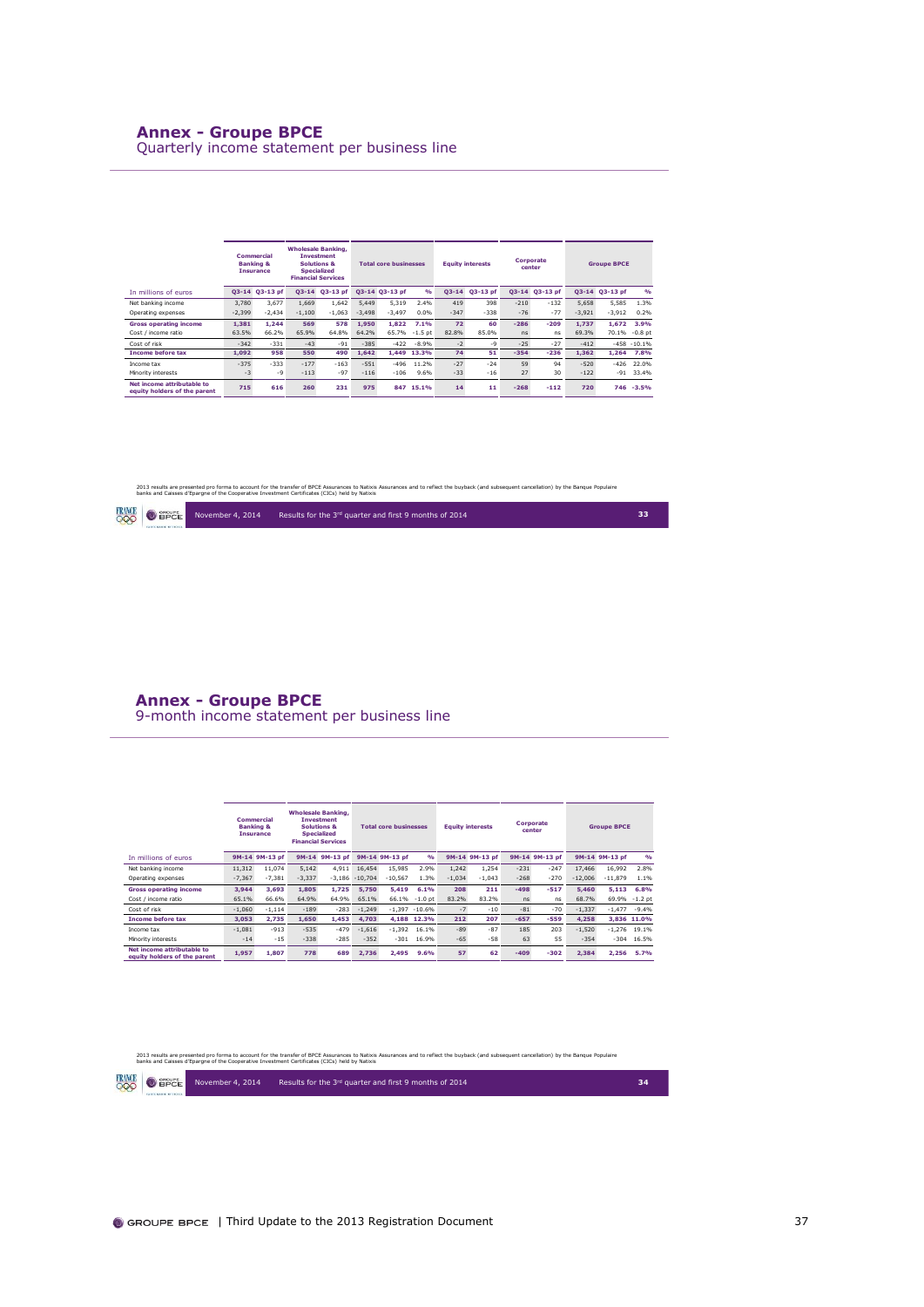## **Annex - Groupe BPCE**

Consolidated balance sheet

| <b>ASSETS in millions of euros</b>                                 | 30/09/2014 |           | 31/12/2013 LIABILITIES in millions of euros                            | 30/09/2014 | 31/12/2013 |
|--------------------------------------------------------------------|------------|-----------|------------------------------------------------------------------------|------------|------------|
| Cash and amounts due from central banks                            | 67.196     |           | 60.410 Amounts due to central banks                                    |            | $\Omega$   |
| Financial assets at fair value through profit or loss <sup>1</sup> | 197.414    |           | 206.072 Financial liabilities at fair value through profit or loss     | 167.633    | 179,832    |
| Hedging derivatives <sup>1</sup>                                   | 15,114     |           | 6,643 Hedging derivatives                                              | 19,502     | 6,185      |
| Available-for-sale financial assets                                | 85,579     | 79.374    | Amounts due to banks                                                   | 78,711     | 88,814     |
| Loans and receivables due from credit institutions                 | 106,529    |           | 108.038 Amounts due to customers                                       | 458.576    | 458,189    |
| Loans and receivables due from customers                           | 604,246    |           | 578.419 Debt securities                                                | 254,953    | 214,654    |
| Remeasurement adjustment on interest-rate risk hedged portfolios   | 8,483      |           | 5,060 Remeasurement adjustment on interest-rate risk hedged portfolios | 1.664      | 1,238      |
| Held-to-maturity financial assets                                  | 11.242     |           | 11.567 Tax liabilities                                                 | 871        | 544        |
| Tax assets                                                         | 6.281      |           | 6.622 Accrued expenses and other liabilities                           | 49.413     | 48,693     |
| Accrued income and other assets                                    | 52,352     |           | 46.675 Technical reserves of insurance companies                       | 55.824     | 51,573     |
| Investments in associates                                          | 3.535      |           | 2.629 Provisions                                                       | 5.542      | 5.251      |
| Investment property                                                | 1.987      |           | 2.022 Subordinated debt                                                | 15.236     | 10,375     |
| Property, plant and equipment                                      | 4,713      |           | 4,539 Consolidated equity                                              | 62,525     | 58,172     |
| Intangible assets                                                  | 1.271      |           | 1,282 Equity attributable to equity holders of the parent              | 54,470     | 51,339     |
| Goodwill                                                           | 4,508      | 4.168     | Minority interests                                                     | 8.055      | 6.833      |
| <b>TOTAL ASSETS</b>                                                | 1.170.450  | 1.123.520 | <b>TOTAL LIABILITIES</b>                                               | 1,170,450  | 1,123,520  |

(1) At January 1st, 2014, the hedging operations carried out by Group entities via Natixis were moved from financial instruments at fair value through profit or loss and reclassified under "Hedging derivatives."



**Annex – Financial structure**

Statement of changes in shareholders' equity

| In millions of euros                                       | <b>Equity</b><br>attributable to<br>equity holders<br>of the parent |
|------------------------------------------------------------|---------------------------------------------------------------------|
| December 31, 2013                                          | 51,339                                                              |
| <b>Distributions</b>                                       | $-430$                                                              |
| Capital increase (cooperative shares)                      | 1,221                                                               |
| Income                                                     | 2,384                                                               |
| Remuneration of deeply subordinated notes                  | $-670$                                                              |
| Changes in gains & losses directly recognized in<br>equity | 802                                                                 |
| Transactions with minorities                               | $-176$                                                              |
| <b>September 30, 2014</b>                                  | 54,470                                                              |

**FRAME O** SPEE

November 4, 2014 Results for the 3<sup>rd</sup> quarter and first 9 months of 2014 **36**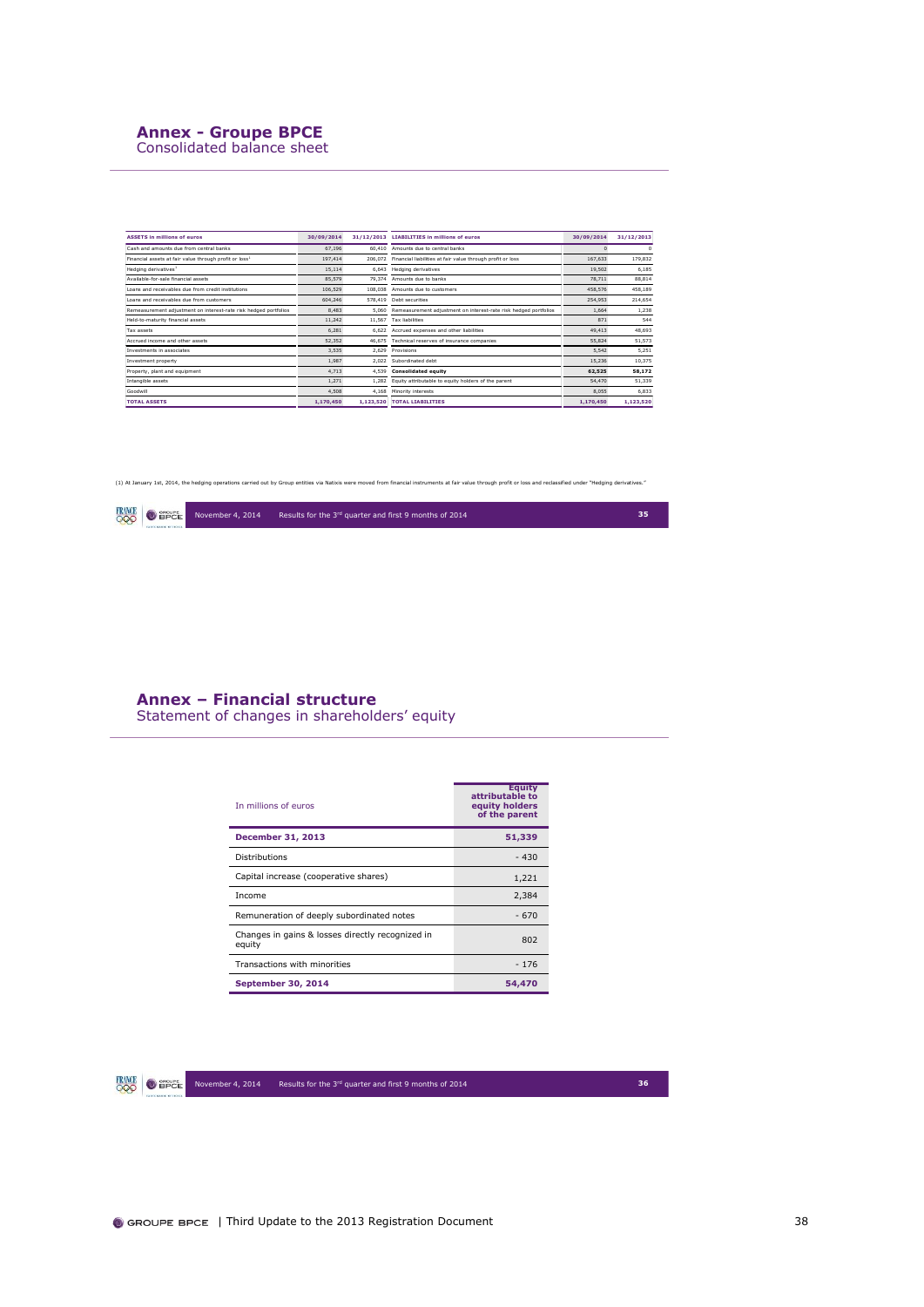Quarterly income statement

i.

|                                                            |          | <b>Commercial Banking &amp; Insurance</b> |          |                   |             |
|------------------------------------------------------------|----------|-------------------------------------------|----------|-------------------|-------------|
| In millions of euros                                       | 03-13    | $04-13$                                   |          | 01-14 02-14 03-14 |             |
| Net banking income                                         | 3.677    | 3.850                                     | 3.789    | 3.743             | 3.780       |
| Operating expenses                                         | $-2.434$ | $-2.523$                                  | $-2.471$ | $-2.498 - 2.399$  |             |
| <b>Gross operating income</b>                              | 1.244    | 1,327                                     | 1,318    | 1.245             | 1,381       |
| Cost / income ratio                                        | 66.2%    | 65.5%                                     | 65.2%    |                   | 66.7% 63.5% |
| Cost of risk                                               | $-331$   | $-458$                                    | $-341$   | $-378$            | $-342$      |
| <b>Income before tax</b>                                   | 958      | 932                                       | 1,026    | 934               | 1.092       |
| Income tax                                                 | $-333$   | $-383$                                    | $-367$   | $-340$            | $-375$      |
| Minority interests                                         | $-9$     | $-9$                                      | $-5$     | -6                | $-3$        |
| Net income attributable to equity<br>holders of the parent | 616      | 541                                       | 655      | 588               | 715         |

2013 results are presented pro forma to account for the transfer of BPCE Assurances and to relact the buyback (and subsequent cancellation) by the Banque Populaire<br>banks and Caisses d'Eparqne of the Cooperative Investment

|  |  | $\overline{OQQ}$ $\overline{OBPCE}$ November 4, 2014 | Results for the 3rd quarter and first 9 months of 2014 |  |
|--|--|------------------------------------------------------|--------------------------------------------------------|--|
|--|--|------------------------------------------------------|--------------------------------------------------------|--|

## **Annex – Commercial Banking and Insurance**

Quarterly income statement per business line

|                                                            |                | <b>Banque Populaire banks</b> |               |          | <b>Caisses d'Epargne</b> |                |           | <b>Insurance &amp; Other</b><br>networks |                |          | <b>Commercial Banking &amp;</b><br><b>Insurance</b> |                 |
|------------------------------------------------------------|----------------|-------------------------------|---------------|----------|--------------------------|----------------|-----------|------------------------------------------|----------------|----------|-----------------------------------------------------|-----------------|
| In millions of euros                                       |                | Q3-14 Q3-13 pf                | $\frac{9}{6}$ |          | 03-14 03-13 pf           | $\frac{9}{6}$  | $O3 - 14$ | $O3-13$ pf                               | O(n)           |          | 03-14 03-13 pf                                      | O(n)            |
| Net banking income                                         | 1,557          | 1,559                         | $-0.2%$       | 1.796    | 1,739                    | 3.2%           | 427       | 379                                      | 12.8%          | 3,780    | 3.677                                               | 2.8%            |
| Operating expenses                                         | $-1,028$       | $-1.040$                      | $-1.2%$       | $-1.115$ | $-1.139$                 | $-2.1%$        | $-256$    | $-255$                                   | 0.4%           | $-2.399$ | $-2.434$                                            | $-1.4%$         |
| <b>Gross operating income</b>                              | 529            | 520                           | 1.8%          | 681      |                          | 600 13.4%      | 171       |                                          | 124 38.3%      | 1.381    |                                                     | 1.244 11.0%     |
| Cost / income ratio                                        | 66.0%          | 66.7%                         | $-0.7$ pt     | 62.1%    |                          | 65.5% -3.4 pts | 59.9%     |                                          | 67.3% -7.4 pts | 63.5%    |                                                     | 66.2% - 2.7 pts |
| Cost of risk                                               | $-148$         | $-161$                        | $-8.1%$       | $-149$   | $-136$                   | 9.9%           | $-45$     |                                          | $-35$ 28.7%    | $-342$   | $-331$                                              | 3.2%            |
| <b>Income before tax</b>                                   | 392            | 365                           | 7.3%          | 532      |                          | 465 14.5%      | 168       |                                          | 128 31.0%      | 1.092    | 958                                                 | 14.0%           |
| Income tax                                                 | $-138$         | $-130$                        | 6.2%          | $-197$   | $-174$                   | 13.4%          | $-39$     | $-29$                                    | 32.5%          | $-375$   | $-333$                                              | 12.3%           |
| Minority interests                                         | $\overline{2}$ | $-2$                          | ns            | $-1$     | $\Omega$                 | 42.9%          | $-4$      |                                          | $-6 - 28.7%$   | $-3$     |                                                     | $-9 - 64.7%$    |
| Net income attributable to<br>equity holders of the parent | 255            | 232                           | 9.8%          | 335      |                          | 291 15.0%      | 125       | 93                                       | 34.4%          | 715      | 616                                                 | 16.0%           |

2013 results are presented pro forma to account for the transfer of BPCE Assurances Motkin Assurances and to reflect the buyback (and subsequent cancellation) by the Banque Populaire<br>banks and Caisses d'Epargne of the Coop

| FRANCE     | <b>GROUPE</b>  |
|------------|----------------|
| $\bigcirc$ | $\bullet$ BPCE |

November 4, 2014 Results for the 3rd quarter and first 9 months of 2014 **39**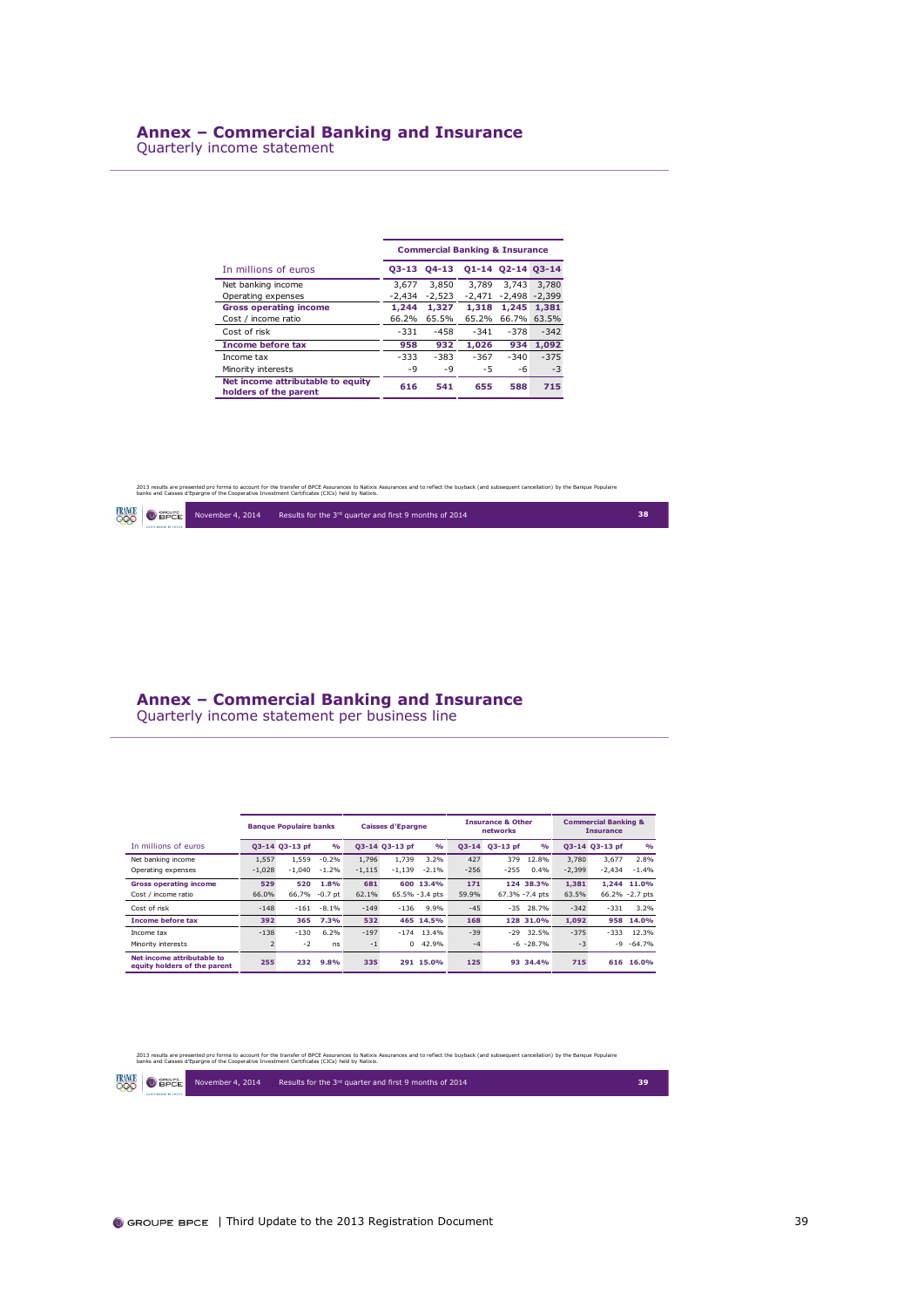### **Annex – Commercial Banking and Insurance**

9-month income statement per business line

|                                                            |              | <b>Banque Populaire banks</b> |               |          | <b>Caisses d'Epargne</b> |               |        | <b>Insurance &amp; Other</b><br>networks |                |          | <b>Commercial Banking &amp;</b><br><b>Insurance</b> |             |
|------------------------------------------------------------|--------------|-------------------------------|---------------|----------|--------------------------|---------------|--------|------------------------------------------|----------------|----------|-----------------------------------------------------|-------------|
| In millions of euros                                       |              | 9M-14 9M-13 pf                | $\frac{9}{6}$ |          | 9M-14 9M-13 pf           | $\frac{9}{6}$ |        | 9M-14 9M-13 pf                           | O(n)           |          | 9M-14 9M-13 pf                                      | O(n)        |
| Net banking income                                         | 4,796        | 4.708                         | 1.9%          | 5,329    | 5.253                    | 1.4%          | 1.187  | 1.114                                    | 6.6%           | 11,312   | 11,074                                              | 2.1%        |
| Operating expenses                                         | $-3,152$     | $-3.154$                      | $-0.1%$       | $-3.437$ | $-3.459$                 | $-0.6%$       | $-778$ | $-768$                                   | 1.3%           | $-7.367$ | $-7.381$                                            | $-0.2%$     |
| <b>Gross operating income</b>                              | 1.644        | 1.554                         | 5.8%          | 1.892    | 1.794                    | 5.4%          | 408    |                                          | 345 18.2%      | 3.944    | 3.693                                               | 6.8%        |
| Cost / income ratio                                        | 65.7%        |                               | 67.0% -1,3 pt | 64.5%    |                          | 65.8% -1,3 pt | 65.6%  |                                          | 69.0% -3.4 pts | 65.1%    | 66.6%                                               | $-1,5$ pt   |
| Cost of risk                                               | $-491$       | $-520$                        | $-5.6%$       | $-425$   | $-406$                   | 4.7%          | $-144$ |                                          | $-188 - 23.2%$ | $-1,060$ | $-1.114$                                            | $-4.8%$     |
| <b>Income before tax</b>                                   | 1.182        |                               | 1,051 12.5%   | 1.467    | 1.390                    | 5.6%          | 403    |                                          | 294 37.1%      | 3.053    |                                                     | 2.735 11.6% |
| Income tax                                                 | $-432$       | $-368$                        | 17.4%         | $-554$   | $-513$                   | 7.9%          | $-95$  | $-32$                                    | ns             | $-1.081$ | $-913$                                              | 18.4%       |
| Minority interests                                         | $\mathbf{0}$ | $-5$                          | ns            | $-1$     |                          | $-2 - 14.3%$  | $-13$  | -9                                       | 46.1%          | $-14$    | $-15$                                               | $-8.1%$     |
| Net income attributable to<br>equity holders of the parent | 750          |                               | 678 10.7%     | 911      | 875                      | 4.2%          | 296    |                                          | 254 16.5%      | 1.957    | 1.807                                               | 8.3%        |

2013 results are presented pro forma to account for the transfer of BPCE Assurances to Natkis Assurances and to reflect the buyback (and subsequent cancellation) by the Banque Populaire<br>banks and Caisses d'Epargne of the C

November 4, 2014 Results for the 3<sup>rd</sup> quarter and first 9 months of 2014 **40** 

| FRANCE |                 |  |
|--------|-----------------|--|
| ı      | <b>BD</b><br>-e |  |

### **Annex – Commercial Banking and Insurance**

Quarterly income statement Banque Populaire banks and Caisses d'Epargne

|                                                                                  |          | <b>Banque Populaire banks</b> |                          |                          |               |
|----------------------------------------------------------------------------------|----------|-------------------------------|--------------------------|--------------------------|---------------|
| In millions of euros                                                             | 03-13    | $04 - 13$                     |                          | 01-14 02-14              | $03 - 14$     |
| Net banking income                                                               | 1.559    | 1.623                         | 1.618                    | 1.621                    | 1.557         |
| Operating expenses                                                               | $-1,040$ | $-1.051$                      |                          | $-1.058 - 1.067$         | $-1.028$      |
| <b>Gross operating income</b>                                                    | 520      | 572                           | 561                      | 555                      | 529           |
| Cost / income ratio                                                              | 66.7%    | 64.8%                         |                          | 65.4% 65.8%              | 66.0%         |
| Cost of risk                                                                     | $-161$   | $-165$                        | $-159$                   | $-184$                   | $-148$        |
| <b>Income before tax</b>                                                         | 365      | 415                           | 409                      | 381                      | 392           |
| Income tax                                                                       | $-130$   | $-1.58$                       | $-152$                   | $-142$                   | $-1.38$       |
| Minority interests                                                               | -2       | $-2$                          | $-1$                     | $-1$                     | 2             |
| Net income attributable to<br>equity holders of the parent                       | 232      | 255                           | 257                      | 238                      | 255           |
|                                                                                  |          |                               |                          |                          |               |
|                                                                                  |          |                               | <b>Caisses d'Epargne</b> |                          |               |
| In millions of euros                                                             | $03-13$  | $04-13$                       |                          | 01-14 02-14 03-14        |               |
| Net banking income                                                               | 1.739    | 1,808                         | 1.805                    | 1.728                    | 1.796         |
| Operating expenses                                                               | $-1.139$ | $-1,186$                      |                          | $-1,158 - 1,164 - 1,115$ |               |
| <b>Gross operating income</b>                                                    | 600      | 622                           | 647                      | 564                      | 681           |
| Cost / income ratio                                                              | 65.5%    | 65.6%                         |                          | 64.2% 67.3% 62.1%        |               |
| Cost of risk                                                                     | $-136$   | $-124$                        | $-137$                   | $-139$                   | $-149$        |
| <b>Income before tax</b>                                                         | 465      | 495                           | 509                      | 426                      |               |
| Income tax                                                                       | $-174$   | $-201$                        | $-190$                   | $-167$                   | 532<br>$-197$ |
|                                                                                  | 0        | $-1$                          | $-1$                     | $\Omega$                 | $-1$          |
| Minority interests<br>Net income attributable to<br>equity holders of the parent | 291      | 293                           | 318                      | 259                      | 335           |

2013 results are presented pro forma to account for the transfer of BPCE Assurances Motkin Assurances and to reflect the buyback (and subsequent cancellation) by the Banque Populaire<br>banks and Caisses d'Epargne of the Coop

**FRAME O** SPEE November 4, 2014 Results for the 3<sup>rd</sup> quarter and first 9 months of 2014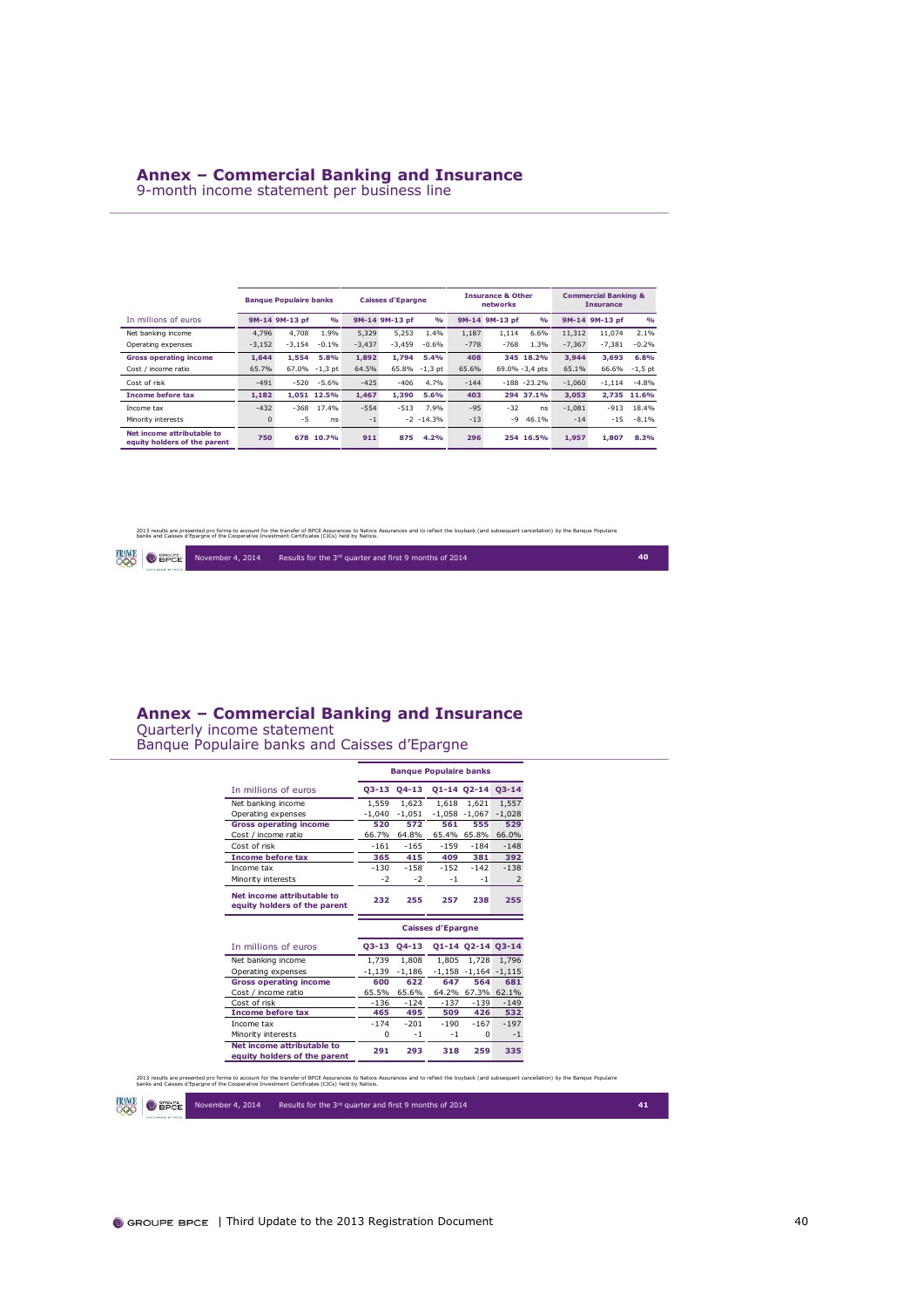

|                                        | % change<br>$Q3 - 14/Q3 - 13$ |
|----------------------------------------|-------------------------------|
| Demand deposits                        | $+8.3%$                       |
| Passbook savings accounts              | $+0.2%$                       |
| Regulated home savings<br>plans        | $+5.6%$                       |
| Term accounts                          | $+8.2%$                       |
| Mutual funds                           | $+11.1%$                      |
| Life insurance                         | $+3.6%$                       |
| Other                                  | ns                            |
| <b>Total deposits &amp;</b><br>savings | $+4.6%$                       |



**Annex – Commercial Banking and Insurance** Banque Populaire network: customer loan outstandings (in €bn)

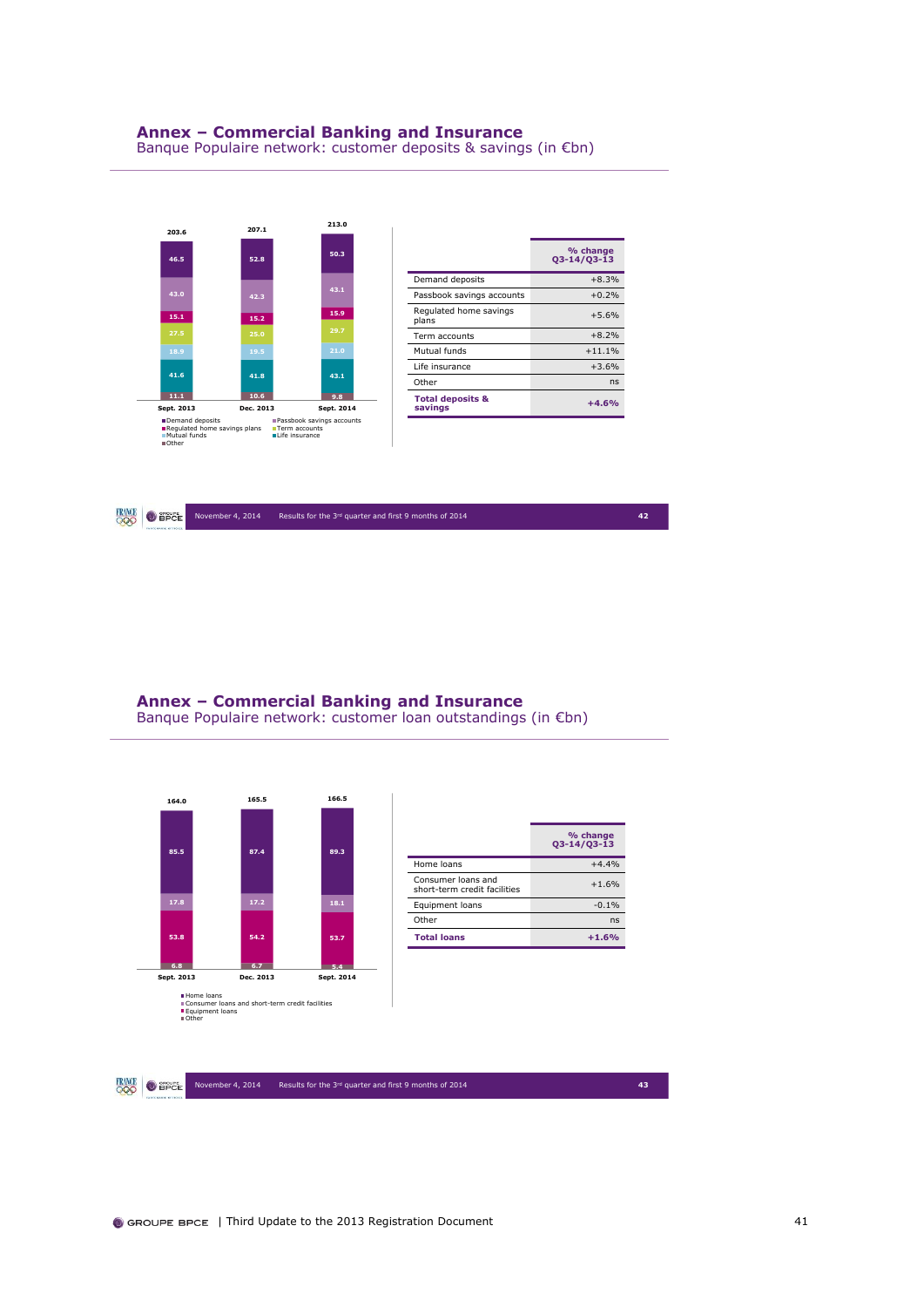### **Annex – Commercial Banking and Insurance**

Caisse d'Epargne network: customer deposits & savings (in €bn)



**FRAME O** SPEE November 4, 2014 Results for the 3rd quarter and first 9 months of 2014 **44**

## **Annex – Commercial Banking and Insurance**

Caisse d'Epargne network: customer loan outstandings (in €bn)

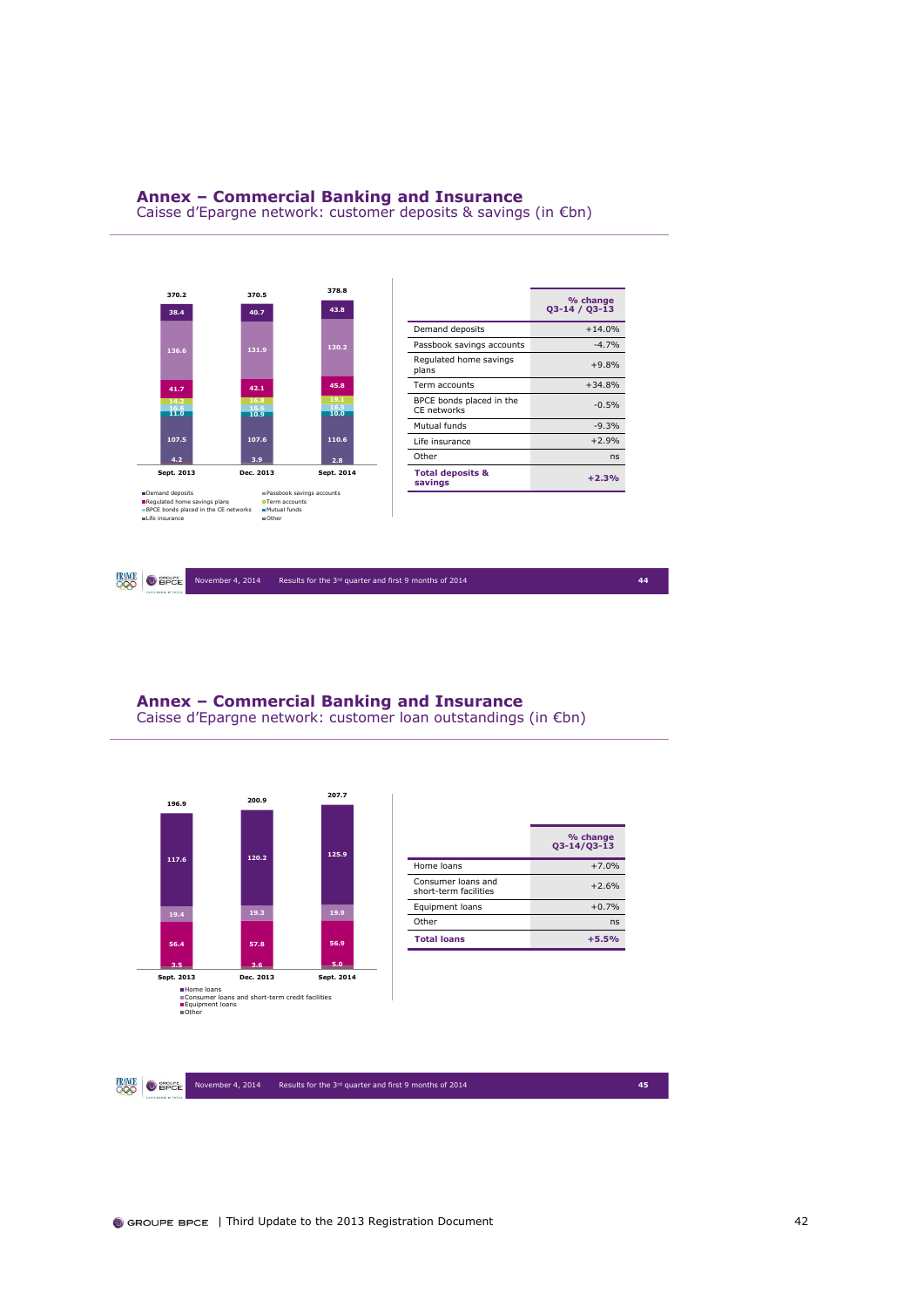### **Annex – Commercial Banking and Insurance**

Quarterly income statement – Insurance and Other networks

|                                                               |               |               | <b>Insurance and Other networks</b> |                   |               |
|---------------------------------------------------------------|---------------|---------------|-------------------------------------|-------------------|---------------|
| In millions of euros                                          |               | 03-13 04-13   |                                     | 01-14 02-14 03-14 |               |
| Net banking income<br>Operating expenses                      | 379<br>$-255$ | 419<br>$-286$ | 365<br>$-255$                       | 394<br>$-267$     | 427<br>$-256$ |
| <b>Gross operating income</b><br>Cost / income ratio          | 124<br>67.3%  | 133<br>68.3%  | 111<br>69.7%                        | 127<br>67.9%      | 171<br>59.9%  |
| Cost of risk                                                  | $-35$         | $-168$        | $-45$                               | $-55$             | $-45$         |
| <b>Income before tax</b>                                      | 128           | 23            | 108                                 | 127               | 168           |
| Income tax                                                    | $-29$         | $-23$         | $-25$                               | $-31$             | $-39$         |
| Minority interests                                            | -6            | $-7$          | $-3$                                | $-5$              | $-4$          |
| Net income attributable to<br>equity holders of the<br>parent | 93            | -7            | 80                                  | 91                | 125           |

2013 results are presented pro forma to account for the transfer of BPCE Assurances Motkin Assurances and to reflect the buyback (and subsequent cancellation) by the Banque Populaire<br>banks and Caisses d'Epargne of the Coop

|                   | <b>FRINCE O</b> BPCE November 4, 2014 | Results for the 3rd quarter and first 9 months of 2014 | 46 |
|-------------------|---------------------------------------|--------------------------------------------------------|----|
| CARDINAGE OFFICER |                                       |                                                        |    |

### **Annex – Wholesale Banking, Investment Solutions and SFS**: Quarterly income statement

|                                                               |        |                  | <b>Wholesale Banking, Investment</b><br><b>Solutions &amp; Specialized Financial</b><br><b>Services</b> |                   |             |
|---------------------------------------------------------------|--------|------------------|---------------------------------------------------------------------------------------------------------|-------------------|-------------|
| In millions of euros                                          |        | 03-13 04-13      |                                                                                                         | 01-14 02-14 03-14 |             |
| Net banking income                                            | 1.642  | 1.657            | 1.688                                                                                                   | 1.785             | 1.669       |
| Operating expenses                                            |        | $-1.063 - 1.097$ |                                                                                                         | $-1.102 - 1.135$  | $-1.100$    |
| <b>Gross operating income</b>                                 | 578    | 560              | 586                                                                                                     | 651               | 569         |
| Cost / income ratio                                           | 64.8%  | 66.2%            | 65.3%                                                                                                   |                   | 63.6% 65.9% |
| Cost of risk                                                  | $-91$  | -89              | $-70$                                                                                                   | $-76$             | $-43$       |
| <b>Income before tax</b>                                      | 490    | 478              | 526                                                                                                     | 574               | 550         |
| Income tax                                                    | $-163$ | $-1.54$          | $-171$                                                                                                  | $-187$            | $-177$      |
| Minority interests                                            | $-97$  | $-95$            | $-105$                                                                                                  | $-120$            | $-113$      |
| Net income attributable to<br>equity holders of the<br>parent | 231    | 230              | 250                                                                                                     | 268               | 260         |

2013 results are presented pro forma to account for the transfer of BPCE Assurances Motkin Assurances and to reflect the buyback (and subsequent cancellation) by the Banque Populaire<br>banks and Caisses d'Epargne of the Coop

**FRANCE** OBPCE November 4, 2014 Results for the 3<sup>rd</sup> quarter and first 9 months of 2014 **47**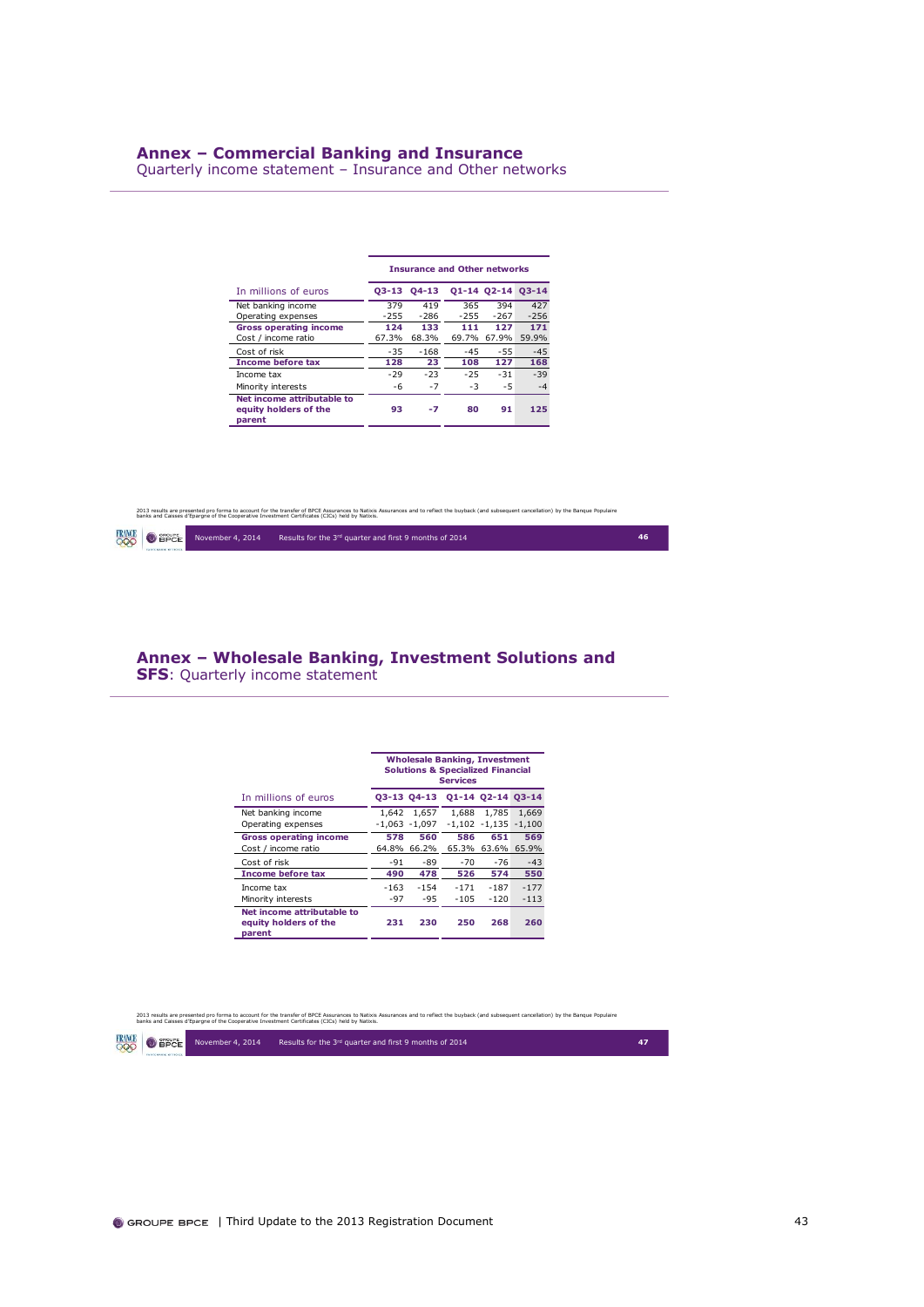**SFS**: Quarterly income statement per business line

|                                                            | <b>Wholesale Banking</b> |            |               |          | <b>Investment Solutions</b> |               |           | <b>Specialized Financial</b><br><b>Services</b> |           |          | <b>Wholesale Banking,</b><br><b>Investment Solutions and</b><br><b>Specialized Financial</b><br><b>Services</b> |               |  |
|------------------------------------------------------------|--------------------------|------------|---------------|----------|-----------------------------|---------------|-----------|-------------------------------------------------|-----------|----------|-----------------------------------------------------------------------------------------------------------------|---------------|--|
| In millions of euros                                       | $O3 - 14$                | $Q3-13$ pf | $\frac{9}{6}$ |          | 03-14 03-13 pf              | $\frac{0}{0}$ | $O3 - 14$ | 03-13 pf                                        | O(n)      |          | 03-14 03-13 pf                                                                                                  | O(n)          |  |
| Net banking income                                         | 674                      | 739        | $-8.8%$       | 689      | 594                         | 16.0%         | 306       | 308                                             | $-0.7%$   | 1.669    | 1,642                                                                                                           | 1.7%          |  |
| Operating expenses                                         | $-414$                   | $-415$     | $-0.3%$       | $-483$   | $-445$                      | 8.6%          | $-202$    | $-203$                                          | $-0.3%$   | $-1,100$ | $-1.063$                                                                                                        | 3.4%          |  |
| <b>Gross operating income</b>                              | 260                      | 324        | $-19.8%$      | 206      | 149                         | 38.2%         | 104       | 105                                             | $-1.5%$   | 569      | 578                                                                                                             | $-1.5%$       |  |
| Cost / income ratio                                        | 61.5%                    | 56.2%      | $5.3$ pts     | 70.1%    | 74.9%                       | $-4.8$ pts    | 66.1%     | 65.9%                                           | $-0.2$ pt | 65.9%    | 64.8%                                                                                                           | $1.1$ pt      |  |
| Cost of risk                                               | $-24$                    | $-71$      | $-66.1%$      | $\Omega$ | $\overline{2}$              | ns            | $-20$     | $-22$                                           | $-11.2%$  | $-43$    |                                                                                                                 | $-91 - 52.6%$ |  |
| <b>Income before tax</b>                                   | 242                      | 254        | $-4.6%$       | 206      | 153                         | 34.5%         | 101       | 83                                              | 21.7%     | 550      | 490                                                                                                             | 12.1%         |  |
| Income tax                                                 | $-82$                    | $-91$      | $-9.5%$       | $-58$    | $-42$                       | 39.7%         | $-36$     | $-30$                                           | 21.5%     | $-177$   | $-163$                                                                                                          | 8.8%          |  |
| Minority interests                                         | $-46$                    | $-47$      | $-0.2%$       | $-48$    | $-35$                       | 34.7%         | $-19$     | $-15$                                           | 23.5%     | $-113$   | $-97$                                                                                                           | 16.2%         |  |
| Net income attributable to<br>equity holders of the parent | 113                      | 116        | $-2.5%$       | 100      | 76                          | 31.6%         | 46        | 38                                              | 21.1%     | 260      |                                                                                                                 | 231 12.7%     |  |

### 2013 results are presented pro forma to account for the transfer of BPCE Assurances Motkin Assurances and to reflect the buyback (and subsequent cancellation) by the Banque Populaire<br>banks and Caisses d'Epargne of the Coop

|  |  | <b>FANCE O</b> BPCE November 4, 2014 | Results for the 3rd quarter and first 9 months of 2014 | 48 |
|--|--|--------------------------------------|--------------------------------------------------------|----|
|--|--|--------------------------------------|--------------------------------------------------------|----|

## **Annex - Wholesale Banking, Investment Solutions and**

**SFS**: Quarterly income statement per business line

|                                                               |        |             | <b>Wholesale Banking</b> |                   |             |                                                               |        |         | <b>Investment Solutions</b> |                   |        |
|---------------------------------------------------------------|--------|-------------|--------------------------|-------------------|-------------|---------------------------------------------------------------|--------|---------|-----------------------------|-------------------|--------|
| In millions of euros                                          |        | Q3-13 Q4-13 |                          | 01-14 02-14 03-14 |             | In millions of euros                                          | 03-13  | $04-13$ |                             | 01-14 02-14 03-14 |        |
| Net banking income                                            | 739    | 652         | 727                      | 757               | 674         | Net banking income                                            | 594    | 682     | 647                         | 710               | 689    |
| Operating expenses                                            | $-415$ | $-396$      | $-420$                   | $-433$            | $-414$      | Operating expenses                                            | $-445$ | $-482$  | $-475$                      | $-493$            | $-483$ |
| <b>Gross operating income</b>                                 | 324    | 256         | 306                      | 323               | 260         | <b>Gross operating income</b>                                 | 149    | 200     | 172                         | 217               | 206    |
| Cost / income ratio                                           | 56.2%  | 60.8%       | 57.9%                    |                   | 57.3% 61.5% | Cost / income ratio                                           | 74.9%  | 70.7%   |                             | 73.4% 69.4% 70.1% |        |
| Cost of risk                                                  | $-71$  | $-88$       | $-52$                    | $-61$             | $-24$       | Cost of risk                                                  |        | 18      |                             | $\Omega$          |        |
| <b>Income before tax</b>                                      | 254    | 168         | 260                      | 266               | 242         | <b>Income before tax</b>                                      | 153    | 225     | 178                         | 214               | 206    |
| Income tax                                                    | $-91$  | $-61$       | $-89$                    | $-92$             | $-82$       | Income tax                                                    | $-42$  | $-62$   | $-50$                       | $-61$             | $-58$  |
| Minority interests                                            | $-47$  | $-30$       | $-48$                    | $-49$             | $-46$       | Minority interests                                            | $-35$  | $-49$   | $-41$                       | $-54$             | $-48$  |
| Net income attributable to<br>equity holders of the<br>parent | 116    | 77          | 123                      | 125               | 113         | Net income attributable to<br>equity holders of the<br>parent | 76     | 113     | 87                          | 100               | 100    |

|                                                               |               | <b>Specialized Financial Services</b> |               |                   |                    |
|---------------------------------------------------------------|---------------|---------------------------------------|---------------|-------------------|--------------------|
| In millions of euros                                          |               | 03-13 04-13                           |               | Q1-14 Q2-14 Q3-14 |                    |
| Net banking income<br>Operating expenses                      | 308<br>$-203$ | 323<br>$-219$                         | 314<br>$-207$ | 318<br>$-208$     | 306<br>$-202$      |
| <b>Gross operating income</b><br>Cost / income ratio          | 105<br>65.9%  | 104<br>67.7%                          | 107<br>65.8%  | 110               | 104<br>65.5% 66.1% |
| Cost of risk                                                  | $-22$         | $-20$                                 | $-19$         | $-16$             | $-20$              |
| <b>Income before tax</b>                                      | 83            | 85                                    | 88            | 94                | 101                |
| Income tax                                                    | $-30$         | $-31$                                 | $-32$         | $-34$             | $-36$              |
| Minority interests                                            | $-15$         | $-15$                                 | $-16$         | $-17$             | $-19$              |
| Net income attributable to<br>equity holders of the<br>parent | 38            | 39                                    | 40            | 43                | 46                 |

November 4, 2014 Results for the 3<sup>rd</sup> quarter and first 9 months of 2014 **49** 

2013 results are presented pro forma to account for the transfer of BPCE Assurances Motkin Assurances and to reflect the buyback (and subsequent cancellation) by the Banque Populaire<br>banks and Caisses d'Epargne of the Coop

 $\bigcirc$  and  $r$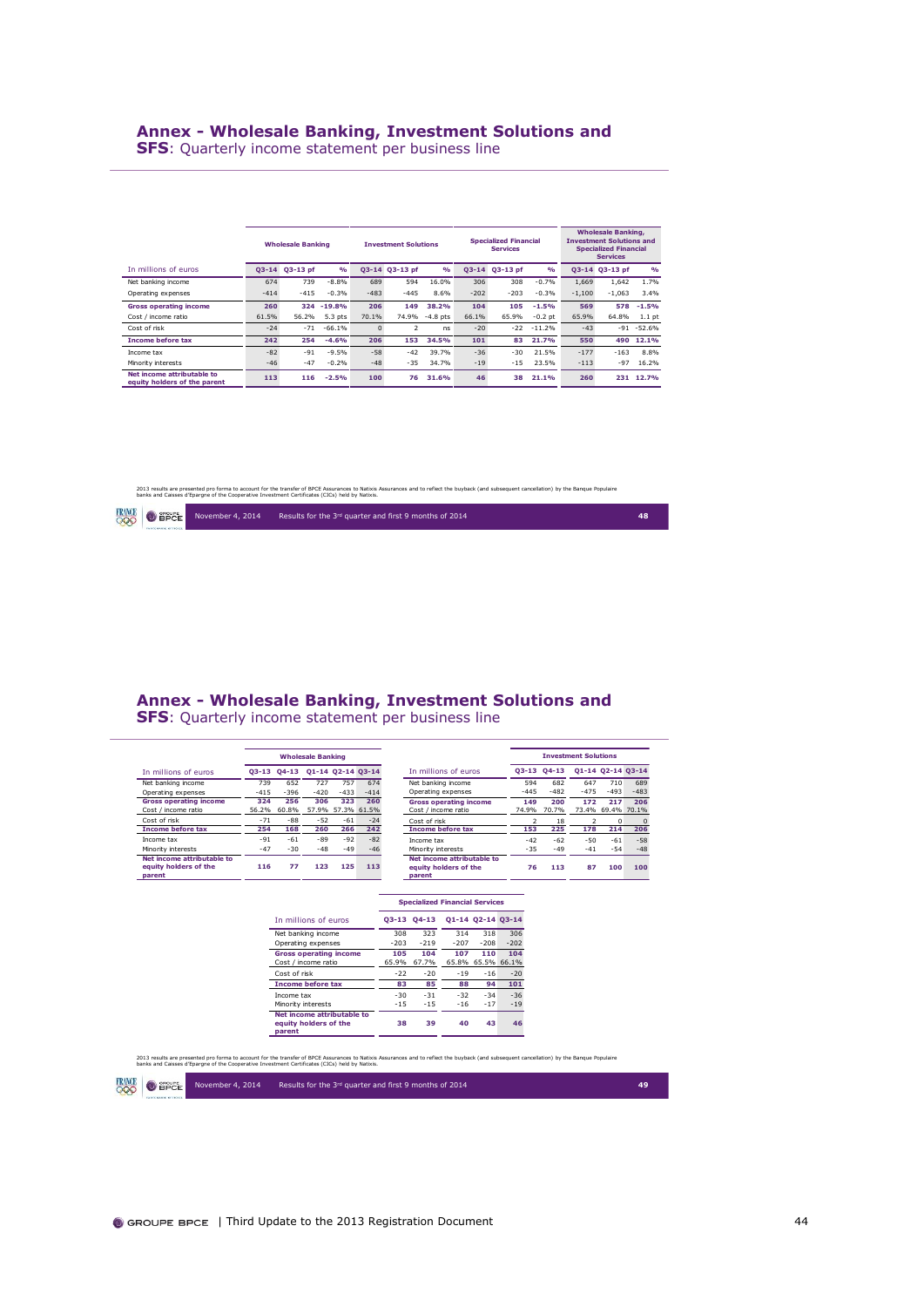### **Annex - Wholesale Banking, Investment Solutions and**

**SFS**: 9-month income statement per business line

|                                                            | <b>Wholesale Banking</b> |                |                   | <b>Investment Solutions</b> |                |            | <b>Specialized Financial</b><br><b>Services</b> |                | <b>Wholesale Banking,</b><br><b>Investment Solutions and</b><br><b>Specialized Financial</b><br><b>Services</b> |          |                |                |
|------------------------------------------------------------|--------------------------|----------------|-------------------|-----------------------------|----------------|------------|-------------------------------------------------|----------------|-----------------------------------------------------------------------------------------------------------------|----------|----------------|----------------|
| In millions of euros                                       |                          | 9M-14 9M-13 pf | $\frac{0}{0}$     |                             | 9M-14 9M-13 pf | O(n)       |                                                 | 9M-14 9M-13 pf | $\frac{0}{0}$                                                                                                   |          | 9M-14 9M-13 pf | O(n)           |
| Net banking income                                         | 2.157                    | 2.216          | $-2.6%$           | 2.047                       | 1.766          | 15.9%      | 938                                             | 930            | 0.9%                                                                                                            | 5.142    | 4.911          | 4.7%           |
| Operating expenses                                         | $-1,268$                 | $-1.261$       | 0.6%              | $-1.451$                    | $-1.311$       | 10.7%      | $-617$                                          | $-614$         | 0.6%                                                                                                            | $-3,337$ | $-3.186$       | 4.7%           |
| <b>Gross operating income</b>                              | 889                      | 955            | $-6.9%$           | 596                         | 454            | 31.1%      | 321                                             | 316            | 1.5%                                                                                                            | 1.805    | 1.725          | 4.7%           |
| Cost / income ratio                                        | 58.8%                    | 56.9%          | 1.9 <sub>pt</sub> | 70.9%                       | 74.3%          | $-3.4$ pts | 65.8%                                           | 66.0%          | $-0.2$ pt                                                                                                       | 64.9%    | 64.9%          | $0.0$ pt       |
| Cost of risk                                               | $-137$                   | $-225$         | $-38.8%$          | 3                           |                | ns         | $-54$                                           | $-60$          | $-8.9%$                                                                                                         | $-189$   |                | $-283 - 33.3%$ |
| <b>Income before tax</b>                                   | 768                      | 731            | 5.0%              | 599                         | 466            | 28.6%      | 284                                             | 256            | 10.7%                                                                                                           | 1.650    | 1.453          | 13.6%          |
| Income tax                                                 | $-263$                   | $-263$         | 0.1%              | $-169$                      | $-123$         | 37.3%      | $-102$                                          | $-92$          | 10.6%                                                                                                           | $-535$   | $-479$         | 11.7%          |
| Minority interests                                         | $-144$                   | $-131$         | 9.7%              | $-142$                      | $-108$         | 31.1%      | $-52$                                           | $-46$          | 12.6%                                                                                                           | $-338$   | $-285$         | 18.3%          |
| Net income attributable to<br>equity holders of the parent | 361                      | 337            | 7.1%              | 287                         | 234            | 22.9%      | 130                                             | 118            | 10.0%                                                                                                           | 778      | 689            | 13.0%          |

2013 results are presented pro forma to account for the transfer of BPCE Assurances Motkin Assurances and to reflect the buyback (and subsequent cancellation) by the Banque Populaire<br>banks and Caisses d'Epargne of the Coop

|  | PARTENAIRE OFFICIAL | <b>FANCE</b> O BPCE November 4, 2014 | Results for the 3rd quarter and first 9 months of 2014 |  |
|--|---------------------|--------------------------------------|--------------------------------------------------------|--|
|--|---------------------|--------------------------------------|--------------------------------------------------------|--|

**Annex – Equity interests** Quarterly income statement

|                                                               |        |             | <b>Equity interests</b> |             |           |
|---------------------------------------------------------------|--------|-------------|-------------------------|-------------|-----------|
| In millions of euros                                          |        | 03-13 04-13 |                         | 01-14 02-14 | $03 - 14$ |
| Net banking income                                            | 398    | 466         | 403                     | 420         | 419       |
| Operating expenses                                            | $-338$ | $-386$      | $-337$                  | $-350$      | $-347$    |
| <b>Gross operating income</b>                                 | 60     | 80          | 66                      | 70          | 72        |
| Cost of risk                                                  | $-9$   | 3           | $-2$                    | $-3$        | $-2$      |
| <b>Income before tax</b>                                      | 51     | 50          | 64                      | 74          | 74        |
| Income tax                                                    | $-24$  | $-27$       | $-34$                   | $-29$       | $-27$     |
| Minority interests                                            | $-16$  | $-29$       | $-11$                   | $-20$       | $-33$     |
| Net income attributable to<br>equity holders of the<br>parent | 11     | -6          | 19                      | 25          | 14        |

2013 results are presented pro forma to account for the transfer of BPCE Assurances (between and to reflect the buyback (and subsequent cancellation) by the Banque Populaire<br>banks and Caisses d'Eparqne of the Cooperative I

 $\bigcirc$  and  $E$ 

November 4, 2014 Results for the 3<sup>rd</sup> quarter and first 9 months of 2014 **51**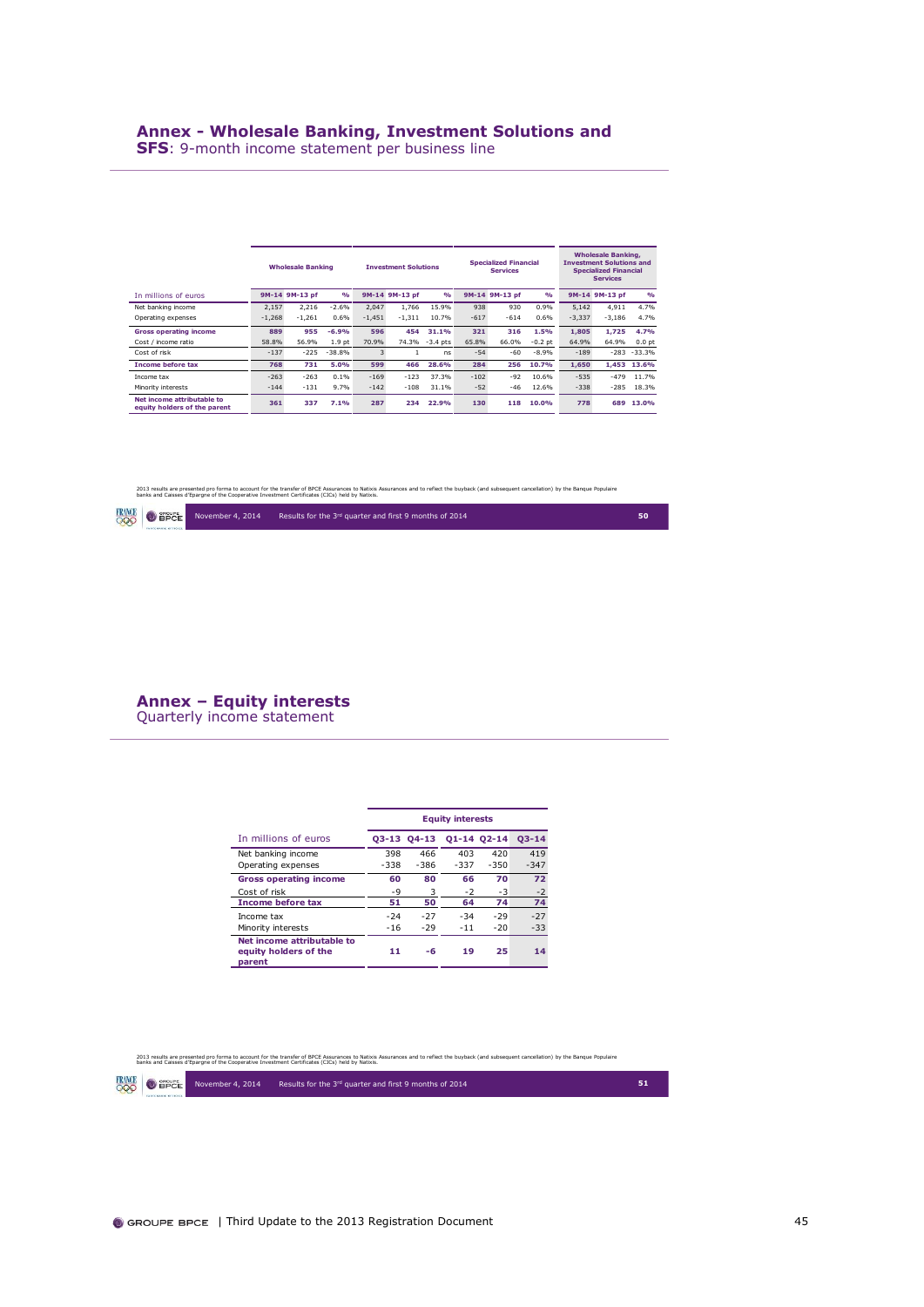### **Annex – Corporate center**

Quarterly income statement

|                                                               |         |         | <b>Corporate center</b> |        |           |
|---------------------------------------------------------------|---------|---------|-------------------------|--------|-----------|
| In millions of euros                                          | $03-13$ |         | 04-13 01-14 02-14       |        | $03 - 14$ |
| Net banking income                                            | $-132$  | $-1.39$ | $-29$                   | 9      | $-210$    |
| Operating expenses                                            | $-77$   | $-250$  | $-67$                   | $-125$ | $-76$     |
| <b>Gross operating income</b>                                 | $-209$  | $-389$  | $-97$                   | $-116$ | $-286$    |
| Cost of risk                                                  | $-27$   | $-21$   | $-22$                   | $-34$  | $-25$     |
| <b>Income before tax</b>                                      | $-236$  | $-407$  | $-118$                  | $-185$ | $-354$    |
| Income tax                                                    | 94      | 122     | 40                      | 86     | 59        |
| Minority interests                                            | 30      | 50      | 17                      | 18     | 27        |
| Net income attributable to<br>equity holders of the<br>parent | $-112$  | -235    | $-61$                   | $-80$  | $-268$    |

### **Impact of non-operating items:**

- 
- Q3-14 net income attributable to equity holders of the parent: main items for a total impact of -€221m<br>> Revaluation of own debt: -€89m<br>> Prolonged decline in value of the interest in Banca Carige: -€58m<br>> Prolonged dec
- 
- Q3-13 net income attributable to equity holders of the parent: main items for a total impact of -€64m<br>→ Revaluation of own debt: -€32m<br>→ Net impact of the sale of international assets and covered bond buyback operations
- 

2013 results are presented pro forma to account for the transfer of BPCE Assurances and to redect the buyback (and subsequent cancellation) by the Banque Populaire<br>banks and Caisses d'Epargne of the Cooperative Investment

 $RMC$   $\bullet$  apple November 4, 2014 Results for the 3rd quarter and first 9 months of 2014 **52**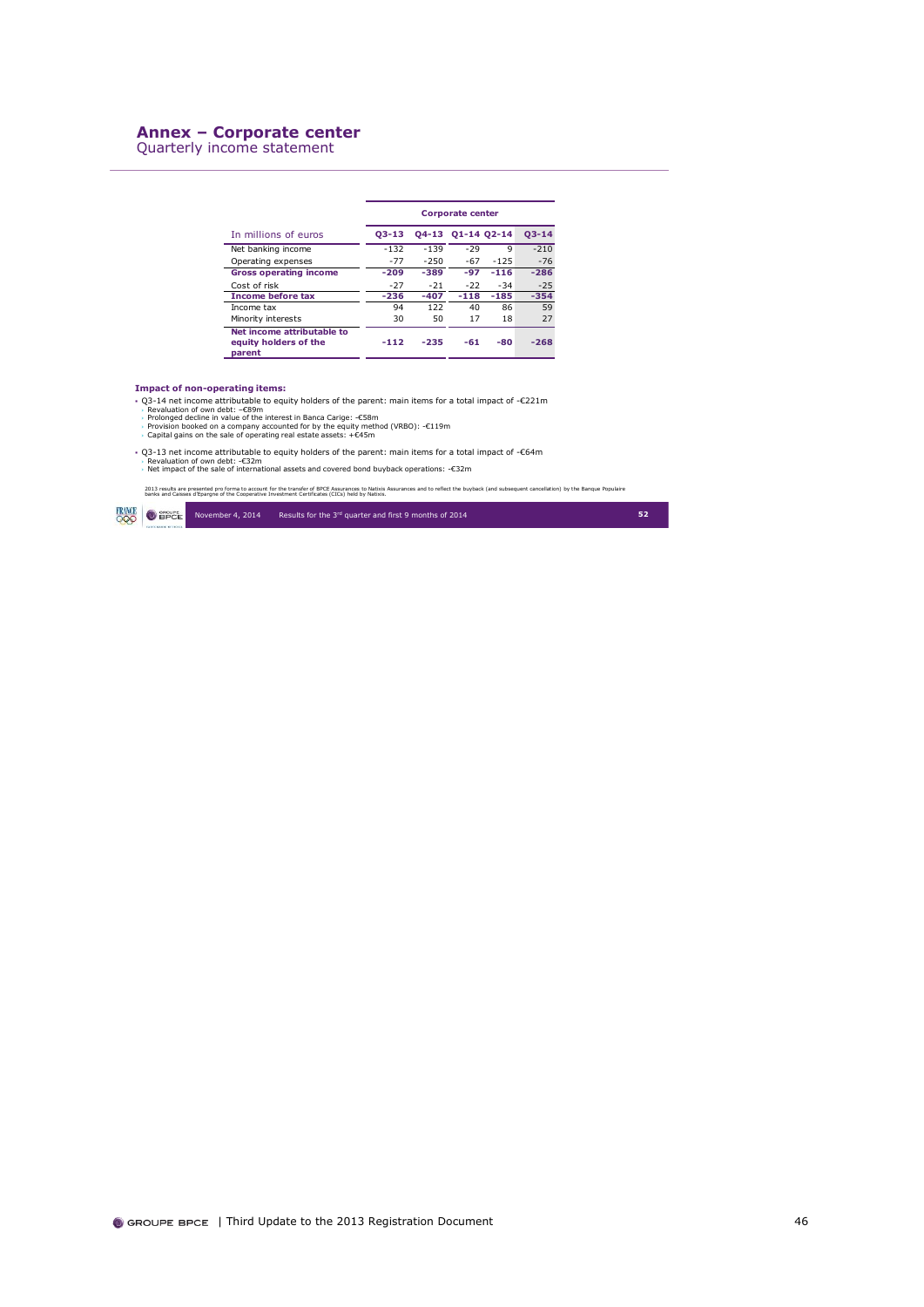## <span id="page-47-0"></span>**3. Risk management**

## <span id="page-47-1"></span>**3.1 Capital adequacy ratio**

### **Annex – Financial structure**

Prudential ratios and credit ratings

|                                           | <b>BASEL 31</b>                |                         | <b>BASEL 2.5</b> |                  |  |  |
|-------------------------------------------|--------------------------------|-------------------------|------------------|------------------|--|--|
|                                           | Sept. 30,<br>2014 <sup>1</sup> | <b>June 30,</b><br>2014 | Dec. 31,<br>2013 | Dec. 31,<br>2012 |  |  |
| Total risk-weighted assets                | €398bn                         | €403bn                  | €369bn           | €381bn           |  |  |
| Common Equity Tier-1 capital              | E45.9bn                        | €45.0bn                 | €42.0hn          | €40.9hn          |  |  |
| Tier-1 capital                            | E49.3bn                        | €49.1bn                 | €47.3bn          | €46.5bn          |  |  |
| Common Equity Tier-1 ratio                | 11.5%                          | 11.2%                   | 11.4%            | 10.7%            |  |  |
| Tier-1 ratio                              | 12.4%                          | 12.2%                   | 12.8%            | 12.2%            |  |  |
| Total capital adequacy ratio <sup>2</sup> | 15.1%                          | 14.0%                   | 14.4%            | 12.5%            |  |  |

| <b>LONG-TERM CREDIT RATINGS (NOVEMBER 4, 2014)</b> |                        |
|----------------------------------------------------|------------------------|
| <b>STANDARD</b><br>&POOR'S                         | outlook negative       |
| Moopy's                                            | A2<br>outlook negative |
| <b>FitchRatings</b>                                | outlook stable         |

ት Taking account of transitional measures provided for by CRR/CRD 4 – Estimate at September 30, 2014. Subject to the provisions of article 26.2 of (EU) regulation n° 575/2013.<br><sup>2</sup> At September 30, 2014, the capital surplu **FRANCE O** <del>EPCE</del> November 4, 2014 Results for the 3<sup>rd</sup> quarter and first 9 months of 2014 **37 37** 

## <span id="page-47-2"></span>**3.2 Breakdown of commitments**



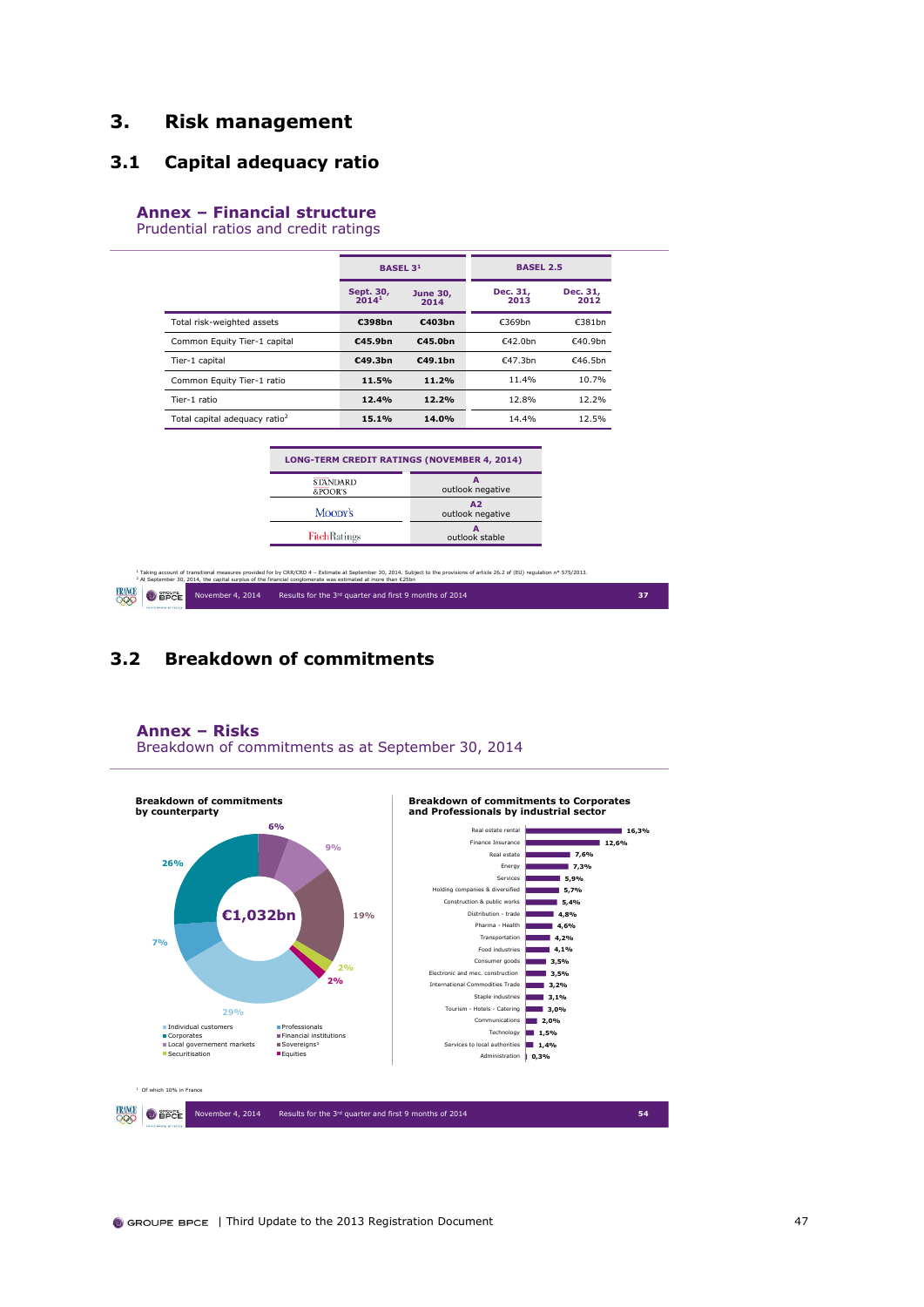

**FRANCE O** EPCE November 4, 2014 Results for the 3<sup>rd</sup> quarter and first 9 months of 2014 **55** 

## <span id="page-48-0"></span>**3.3 Non-performing loans**

### **Annex - Risks**

Groupe BPCE: non-performing loans and impairment

| In millions of euros                                                | Sept. 30, 2014 | June 30, 2014 | Dec. 31, 2013 |
|---------------------------------------------------------------------|----------------|---------------|---------------|
| Gross outstanding customer loans                                    | 616.642        | 619.580       | 590.704       |
| O/w non-performing loans                                            | 23.173         | 23.227        | 23,330        |
| Non-performing/gross outstanding loans                              | 3.8%           | 3.7%          | 3.9%          |
| Impairment recognized <sup>1</sup>                                  | 12,396         | 12.347        | 12, 285       |
| Impairment recognized/non-performing loans                          | 53.5%          | 53.2%         | 52.7%         |
| Cover rate including guarantees related<br>to impaired outstandings | 81.0%          | 78.7%         | 78.2%         |

**Thinking which injuri** 

**BOO** O BPCE November 4, 2014 - Results for the 3<sup>14</sup> quarter and first 9 months of 2014

53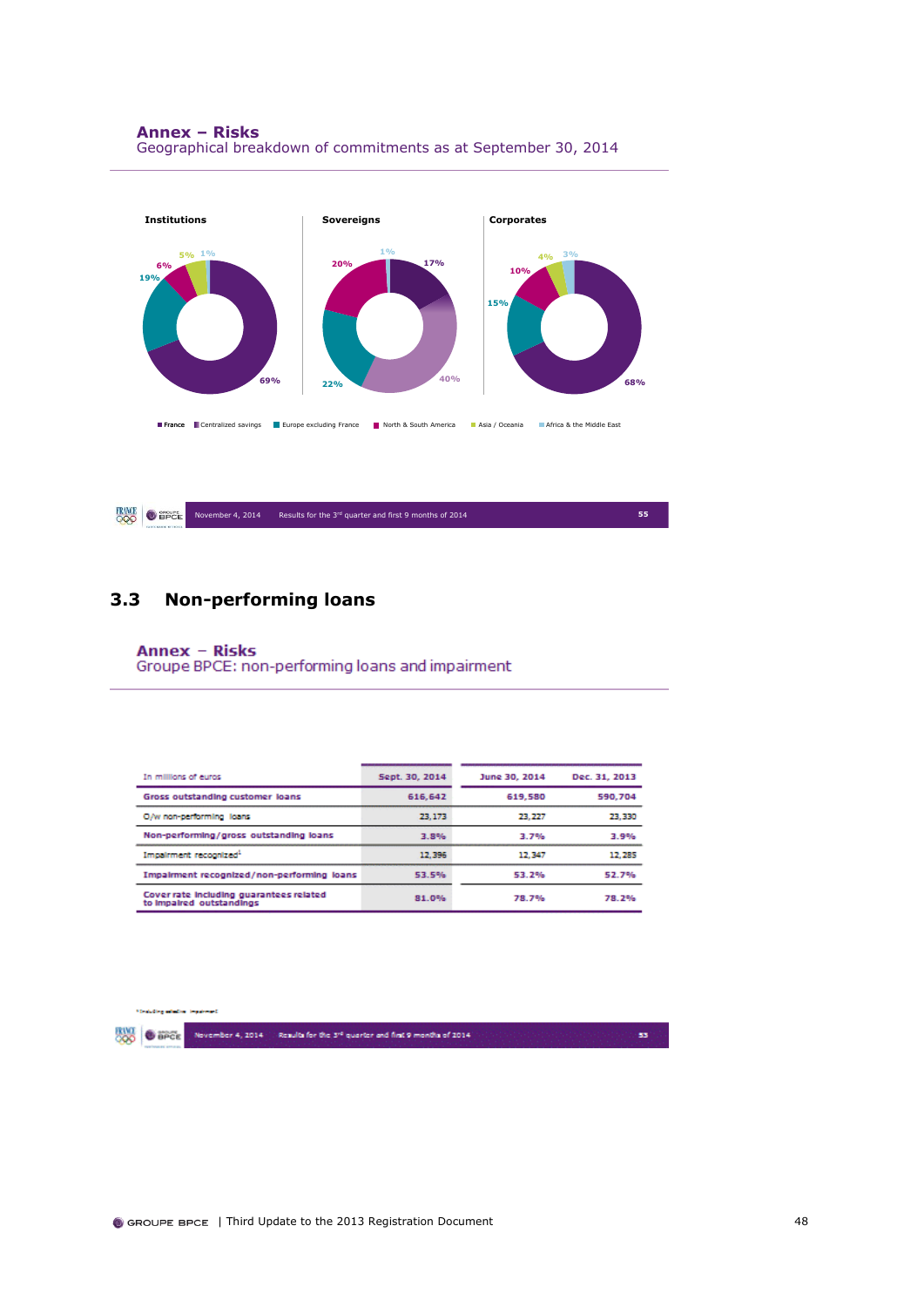## <span id="page-49-0"></span>**3.4 Litigation risks**

The following is an update of the disputes listed in the 2013 Registration document:

## **DOUBL'O, DOUBL'O MONDE FCP MUTUAL FUNDS**

**Entities involved:** certain Caisses d'Epargne summoned individually, asset management companies, Natixis subsidiaries and BPCE for the class action lawsuit by Collectif Lagardère.

Certain clients have held mediation proceedings with the former Caisse d'Epargne Group's mediator or the AMF's mediator.

### **AMF proceedings**

The decision by the AMF Enforcement Committee dated April 19, 2012 which, in accordance with the opinion of its legal advisor, considers that the "statute of limitations was applicable as of October 30, 2008, the date on which the courts were summoned".

The AMF filed an appeal against this decision with the French Council of State.

In a ruling dated March 28, 2014, the French Council of State rejected the appeal of the AMF's collegiate body. This ruling closed the proceeding.

### **Civil proceedings**

Individual summons of Caisses d'Epargne:

Individual legal actions have also been initiated against certain Caisses d'Epargne.

Total amount of claims for the legal actions in progress against the Caisses d'Epargne: about €2,700,000 (incomplete estimate as it is based on data provided by the Caisses d'Epargne).

Several rulings have been handed down in civil courts, the majority of which were in favor of the Caisses d'Epargne.

### Lagardère class action:

Collectif Lagardère launched legal action against Caisse d'Epargne Participations (now BPCE) in August 2009 to obtain compensation for the losses caused by its alleged failures to fulfill its information, advisory and warning obligations for the sale of Doubl'o and Doubl'o Monde mutual fund shares by the Caisses d'Epargne.

These resulted in one legal proceeding before the magistrate's court of the 7th arrondissement in Paris and two legal proceedings before the Paris Court of First Instance.

A ruling given by the magistrate's court of the 7th arrondissement in Paris on September 6, 2011 declared the plaintiffs' action inadmissible due to a lack of standing against BPCE.

In two rulings dated June 6, 2012, the Paris Court of First Instance declared the plaintiffs' and voluntary participants' action against BPCE admissible and referred the case to a pre-trial hearing on September 12, 2012. A provision of  $\epsilon$ 1,100,000 was booked at the end of September 2012.

On September 12, 2012 the cases were dismissed due to a lack of due diligence by the plaintiffs. The proceeding was reinstated and referred to a pre-trial hearing on September 4, 2013.

The other individual proceedings only concern three clients. The postponement of the hearings of September 17, 2014 was requested.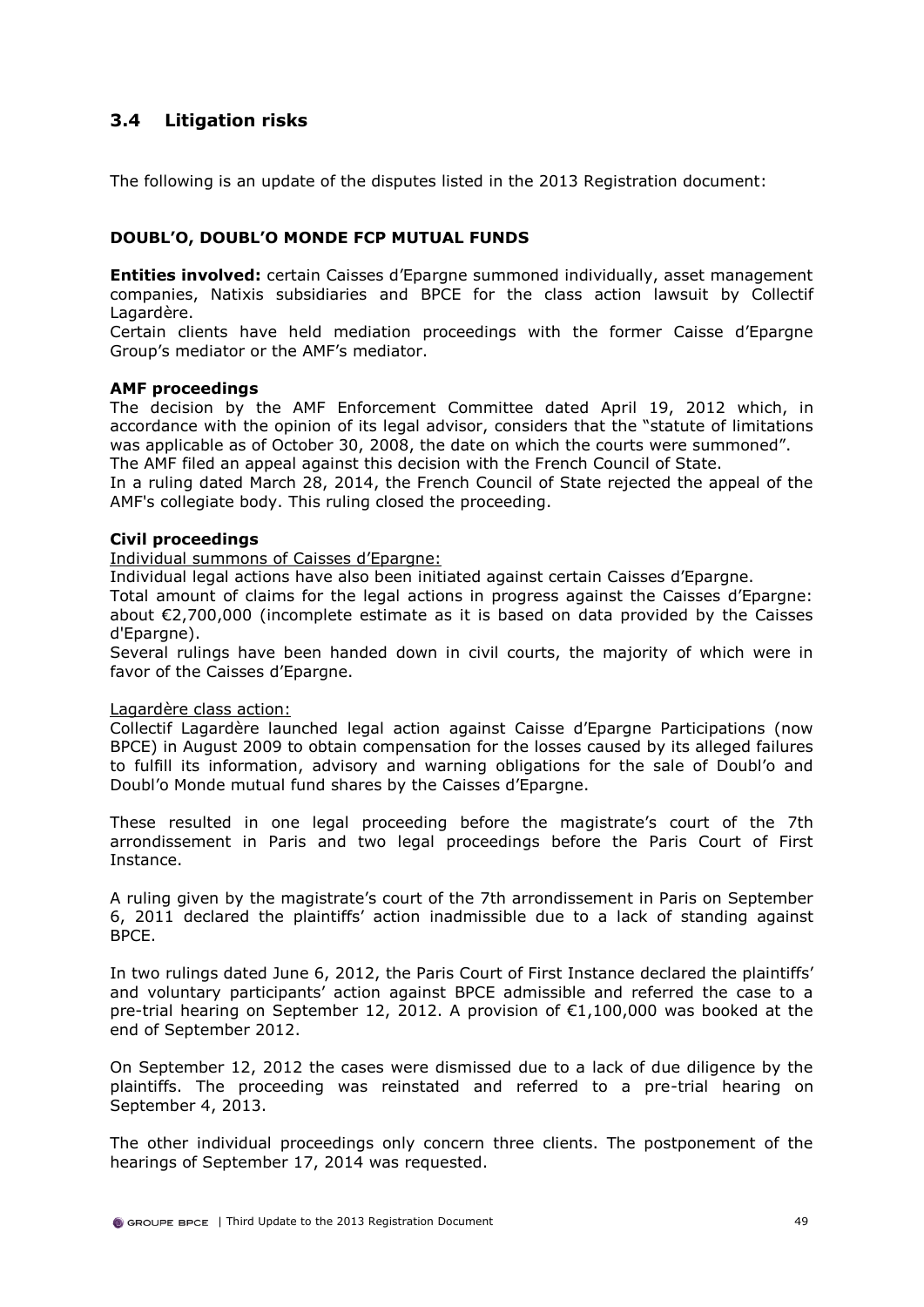### **Criminal action**

On September 18, 2013, Caisse d'Epargne Loire Drôme Ardèche was found guilty by the Lyon Court of Appeal of misleading advertising relating to the Doubl'o mutual fund in its "Doubl'Ô Monde" leaflet. Caisse d'Epargne Loire Drôme Ardèche has withdrawn its appeal.

## **PAYMENT PROTECTION INSURANCE**

Only entity involved since December 8, 2009: Caisse d'Epargne Ile-de-France

## **Proceeding**

French consumer protection organization UFC-Que Choisir questioned the legality of payment protection insurance offered to customers by insurers and banks when taking out real estate loans. CNP Assurances, CNCE and the Caisses d'Epargne were summoned before the Paris Court of First Instance on May 18, 2007 by UFC-Que Choisir, which is claiming that a share of the return on these policies be returned to the borrowers. UFC-Que Choisir is seeking that CNP Assurances and the former Groupe Caisse d'Epargne be ordered to pay €5,053,193.83. The average claim by customers of Groupe Caisse d'Epargne is €1,000, the highest being €10,027 and the lowest €112. The former Groupe Caisse d'Epargne acted in total compliance with regulations governing collective insurance policies taken out with insurance companies, in particular with market leader CNP Assurances, which it offers to its own clients, which thus benefit from the negotiation of the collective price if they choose this kind of policy.

The compensation received by the former Groupe Caisse d'Epargne in return for investing in these policies is not, as has been suggested, a share in their profits but rather a commission paid by the insurer. This commission corresponds to Groupe BPCE's remuneration for its role in selling insurance policies. The former Groupe Caisse d'Epargne carries out a certain number of tasks on behalf of the insurer due to the nature of its relationship with the subscribing client: distribution of the insurance product, management of the policy over its term, and handling of formalities in the event of a claim.

## **Events**

The Paris Court of First Instance, in its ruling dated December 8, 2009, declared:

• the voluntary participation of UFC in support of the claims of the main plaintiff admissible;

• the forced participation claims put forth by the main plaintiff and UFC against the Caisses d'Epargne other than Caisse d'Epargne Ile-de-France (CEIDF) inadmissible;

- the voluntary participation of ten CEIDF customers admissible;
- the participation of all other policyholders inadmissible.

The pre-trial judge decided on November 7, 2011 to reject the plaintiffs' request for a stay of proceedings.

The judicial proceedings resumed before the Paris Court of First Instance.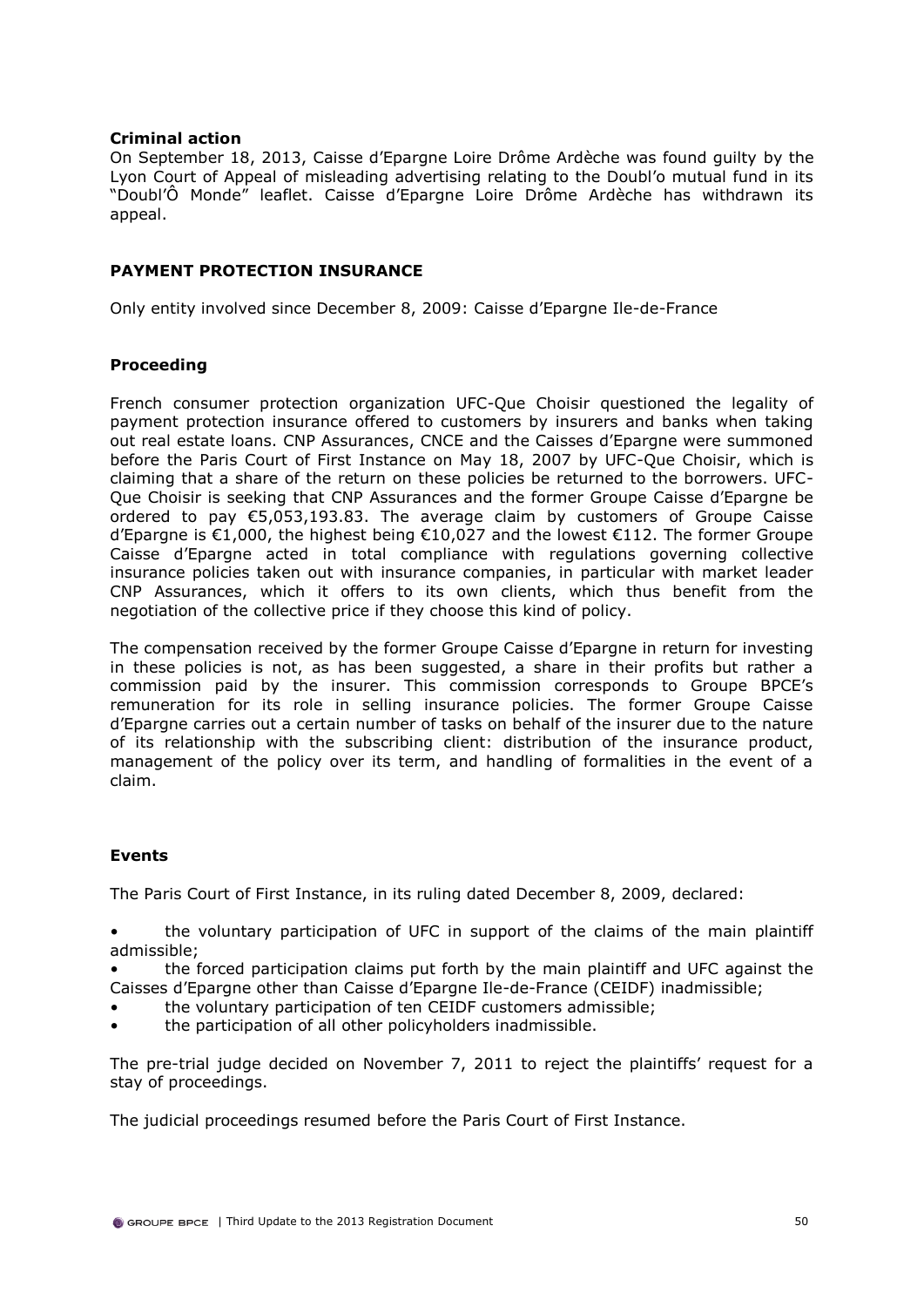The initial schedule was canceled. On September 30, 2014, the case was postponed:

- to October 21, 2014 for the regularization of conclusions in response to the document disclosure incident;
- to November 12, 2014 at 4:45 p.m. for hearings related to the incident.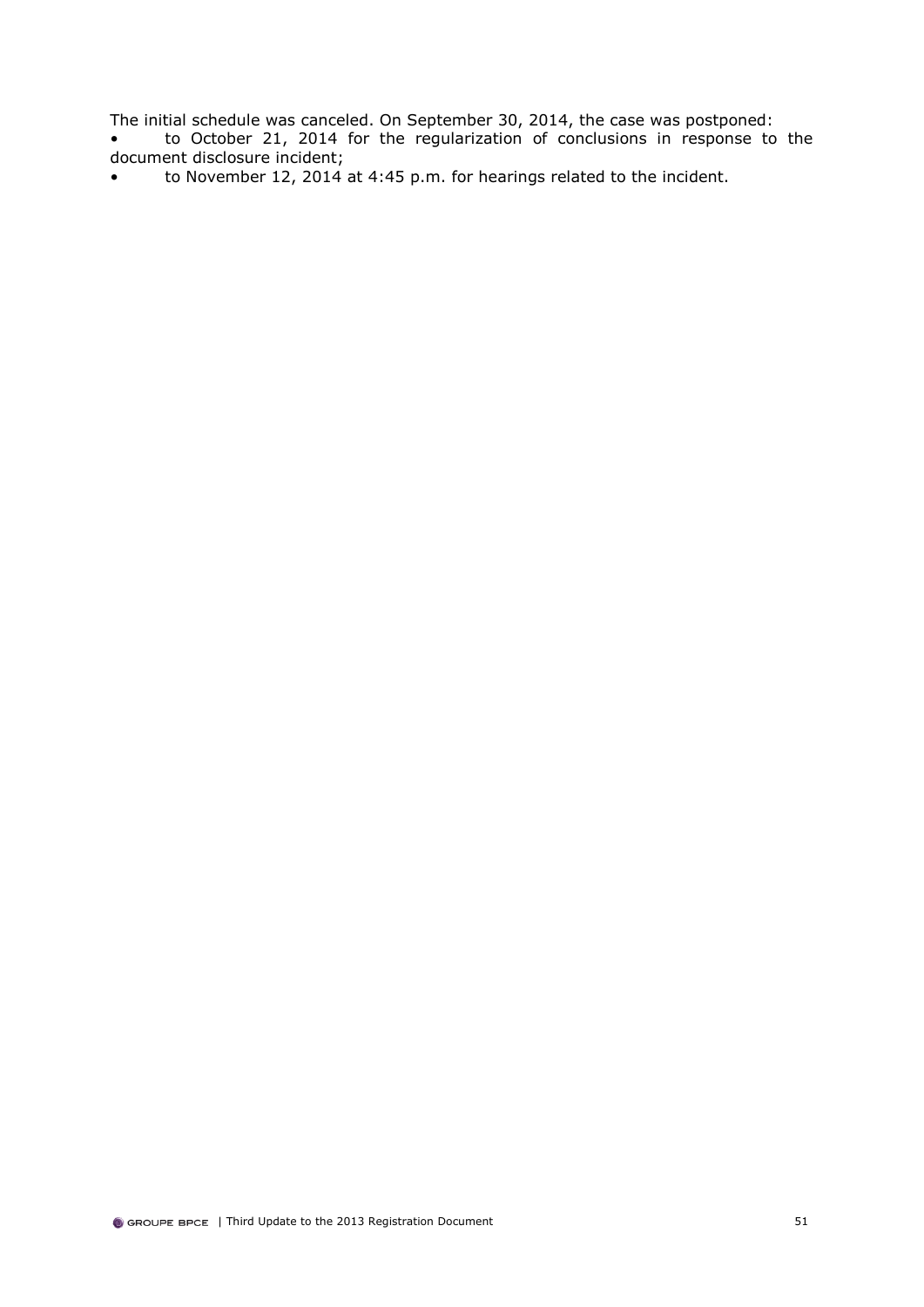## <span id="page-52-0"></span>**4. Corporate governance**

## <span id="page-52-1"></span>**4.1 New composition of the Supervisory Board**

BPCE's Supervisory Board acknowledged the resignation of Catherine Colonna as member of the Supervisory Board following her appointment, by the Decree of August 14, 2014, to the position of Ambassador Extraordinary and Plenipotentiary of the French Republic to the Italian Republic.

The new composition of the Supervisory Board is as follows:

Representatives of Category A shareholders:

- Yves Toublanc, Chairman of the Steering and Supervisory Board of Caisse d'Epargne Rhône Alpes, Vice-Chairman of the BPCE Supervisory Board since January 1, 2014;
- Catherine Amin-Garde, Chairman of the Steering and Supervisory Board of Caisse d'Epargne Loire Drôme Ardèche;
- Alain Denizot, Chairman of the Management Board of Caisse d'Epargne Nord France Europe;
- Francis Henry, Chairman of the Steering and Supervisory Board of Caisse d'Epargne Lorraine Champagne-Ardenne;
- Pierre Mackiewicz, Chairman of the Steering and Supervisory Board of Caisse d'Epargne Côte d'Azur;
- Didier Patault, Chairman of the Management Board of Caisse d'Epargne Ile-de-France;
- Pierre Valentin, Chairman of the Steering and Supervisory Board of Caisse d'Epargne Languedoc-Roussillon.

Representatives of Category B shareholders:

- Stève Gentili, Chairman of BRED Banque Populaire, Chairman of the BPCE Supervisory Board since January 1, 2014;
- Gérard Bellemon, Chairman of Banque Populaire Val de France;
- Thierry Cahn, Chairman of Banque Populaire d'Alsace;
- Alain Condaminas, Chief Executive Officer of Banque Populaire Occitane;
- Pierre Desvergnes, Chairman of CASDEN Banque Populaire;
- Philippe Dupont, Chairman of ISODEV SA;
- Catherine Halberstadt, Chief Executive Officer of Banque Populaire du Massif Central.

Independent members:

- Maryse Aulagnon, independent member, Chairman and Chief Executive Officer of Affine Group;
- Marwan Lahoud, independent member, Head of Strategy and Marketing and Member of the Executive Committee of EADS;
- Marie-Christine Lombard, independent member, Chief Executive Officer of Geodis.

Non-voting directors:

- Dominique Martinie, non-voting director, Chairman of Fédération Nationale des Banques Populaires;
- Michel Sorbier, non-voting director, Chairman of Fédération Nationale des Caisses d'Epargne;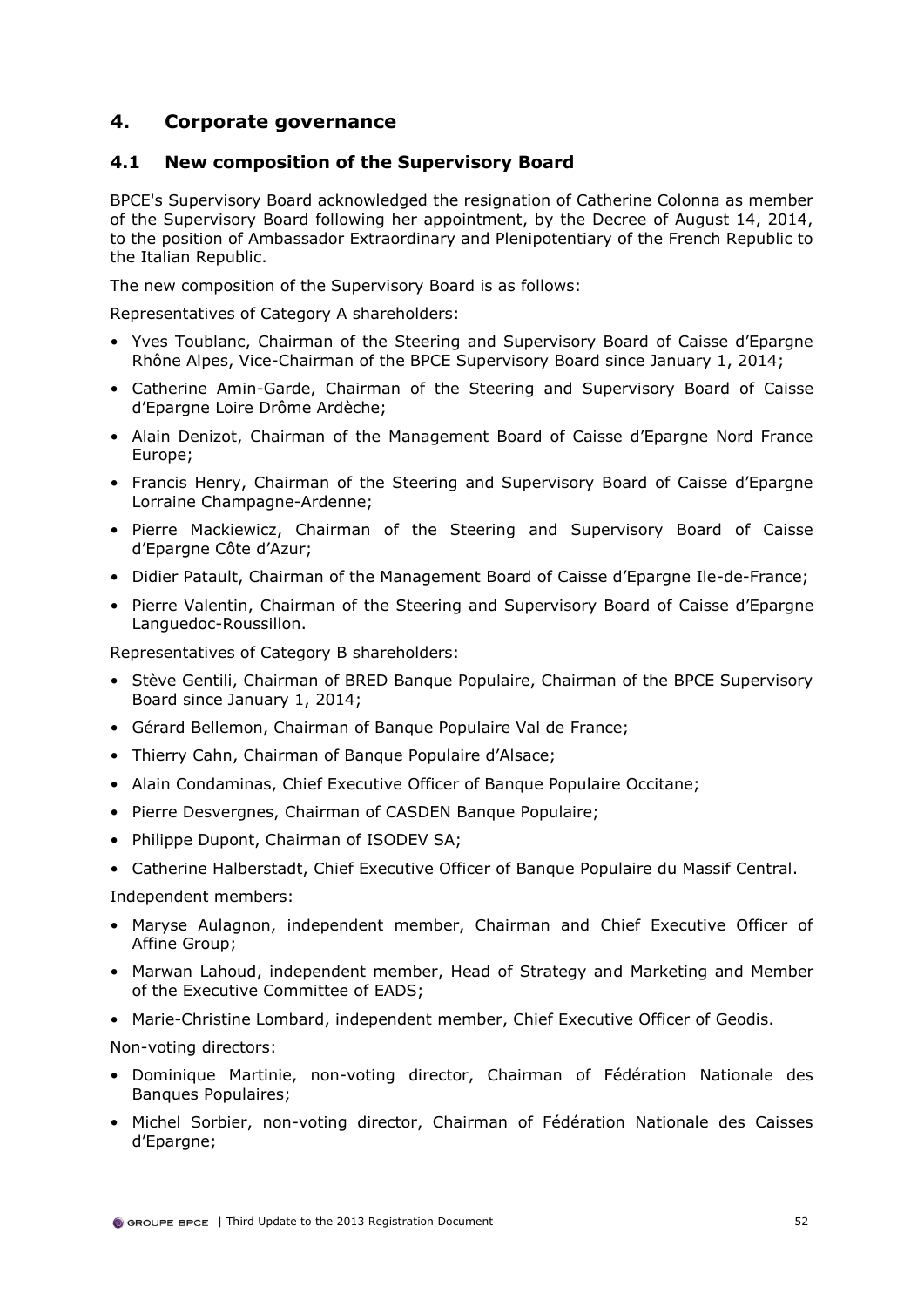- Pierre Carli, non-voting director, Chairman of the Management Board of Caisse d'Epargne de Midi-Pyrénées;
- Yves Gevin, non-voting director, Chief Executive Officer of Banque Populaire Rives de Paris;
- Alain Lacroix, non-voting director, Chairman of the Management Board of Caisse d'Epargne Provence-Alpes-Corse;
- Dominique Wein, non-voting director, Chief Executive Officer of Banque Populaire Lorraine Champagne.

## <span id="page-53-0"></span>**4.2 Statutory auditors**

| <b>PricewaterhouseCoopers</b> |                        |                        |
|-------------------------------|------------------------|------------------------|
| Audit                         | <b>KPMG Audit</b>      | <b>Mazars</b>          |
|                               | Division of KPMG SA    |                        |
| 63, rue de Villiers           | 1, cours Valmy         | 61, rue Henri-Regnault |
| 92208 Neuilly-sur-Seine       | 92923 Paris-La Défense | 92075 Paris-La Défense |
| Cedex                         | Cedex                  | Cedex                  |

PricewaterhouseCoopers Audit (672006483 RCS Nanterre), KPMG Audit (775726417 RCS Nanterre) and Mazars (784824153 RCS Nanterre) are registered as Statutory Auditors, members of the Compagnie Régionale des Commissaires aux Comptes de Versailles and under the authority of the Haut Conseil du Commissariat aux Comptes.

### **PRICEWATERHOUSECOOPERS AUDIT**

The Annual General Shareholders' Meeting of CEBP (whose name was changed to BPCE following its Combined General Meeting of July 9, 2009) of July 2, 2009, voting under the conditions of quorum and majority applicable to an Ordinary General Shareholders' Meeting, decided to appoint PricewaterhouseCoopers Audit for a period of six fiscal years, *i.e.* until the Ordinary General Shareholders' Meeting to be held in 2015, convened to approve the financial statements for the year ending December 31, 2014.

PricewaterhouseCoopers Audit is represented by Ms. Anik Chaumartin and Ms. Agnès Hussherr.

Alternate: Étienne Boris, residing at 63, rue de Villiers, 92208 Neuilly-sur-Seine Cedex, for a period of six fiscal years, *i.e.* until the Ordinary General Shareholders' Meeting to be held in 2015, convened to approve the financial statements for the year ending December 31, 2014.

### **KPMG AUDIT**

The Annual General Shareholders' Meeting of CEBP (whose name was changed to BPCE following its Combined General Meeting of July 9, 2009) of July 2, 2009, voting under the conditions of quorum and majority applicable to an Ordinary General Shareholders' Meeting, decided to appoint KPMG Audit, a division of KPMG SA, for a period of six fiscal years, *i.e.* until the Ordinary General Shareholders' Meeting to be held in 2015, convened to approve the financial statements for the year ending December 31, 2014.

KPMG Audit is represented by Ms. Marie-Christine Jolys and Mr. Jean-François Dandé.

Alternate: Isabelle Goalec, residing at 1, cours Valmy, 92923 Paris La Défense Cedex, for a period of six fiscal years, *i.e.* until the Ordinary General Shareholders' Meeting to be held in 2015, convened to approve the financial statements for the year ending December 31, 2014.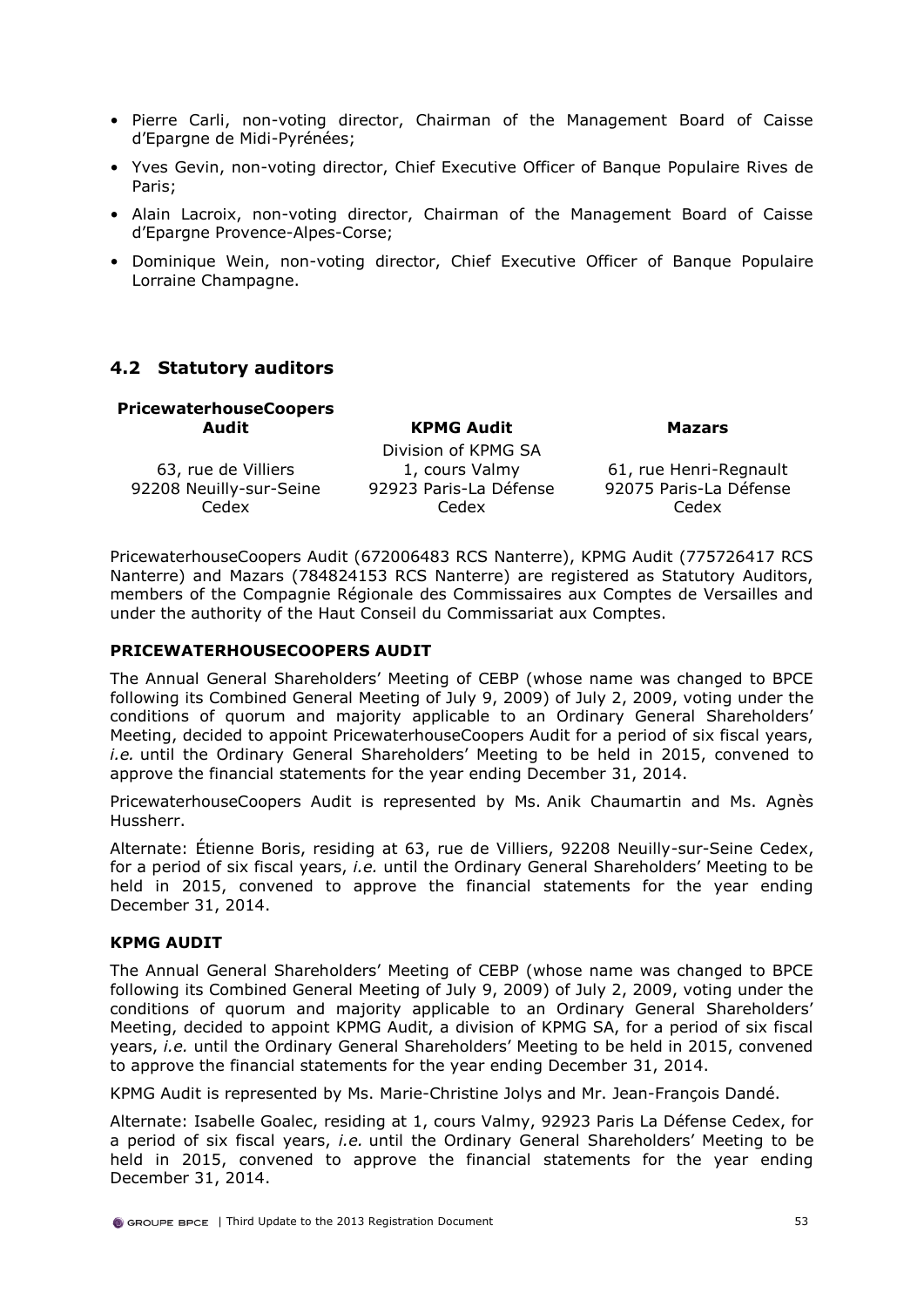### **MAZARS**

The Annual General Shareholders' Meeting of BPCE of May 24, 2013, voting under the conditions of quorum and majority applicable to an Ordinary General Shareholders' Meeting, decided to appoint Mazars for a period of six fiscal years, *i.e.* until the Ordinary General Shareholders' Meeting to be held in 2019, convened to approve the financial statements for the year ending December 31, 2018.

Mazars is represented by Mr. Michel Barbet-Massin and Mr. Jean Latorzeff.

Alternate: Anne Veaute, residing at 61, rue Henri-Regnault, 92075 Paris-La Défense Cedex, for a period of six fiscal years, *i.e.* until the Ordinary General Shareholders' Meeting to be held in 2019, convened to approve the financial statements for the year ending December 31, 2018.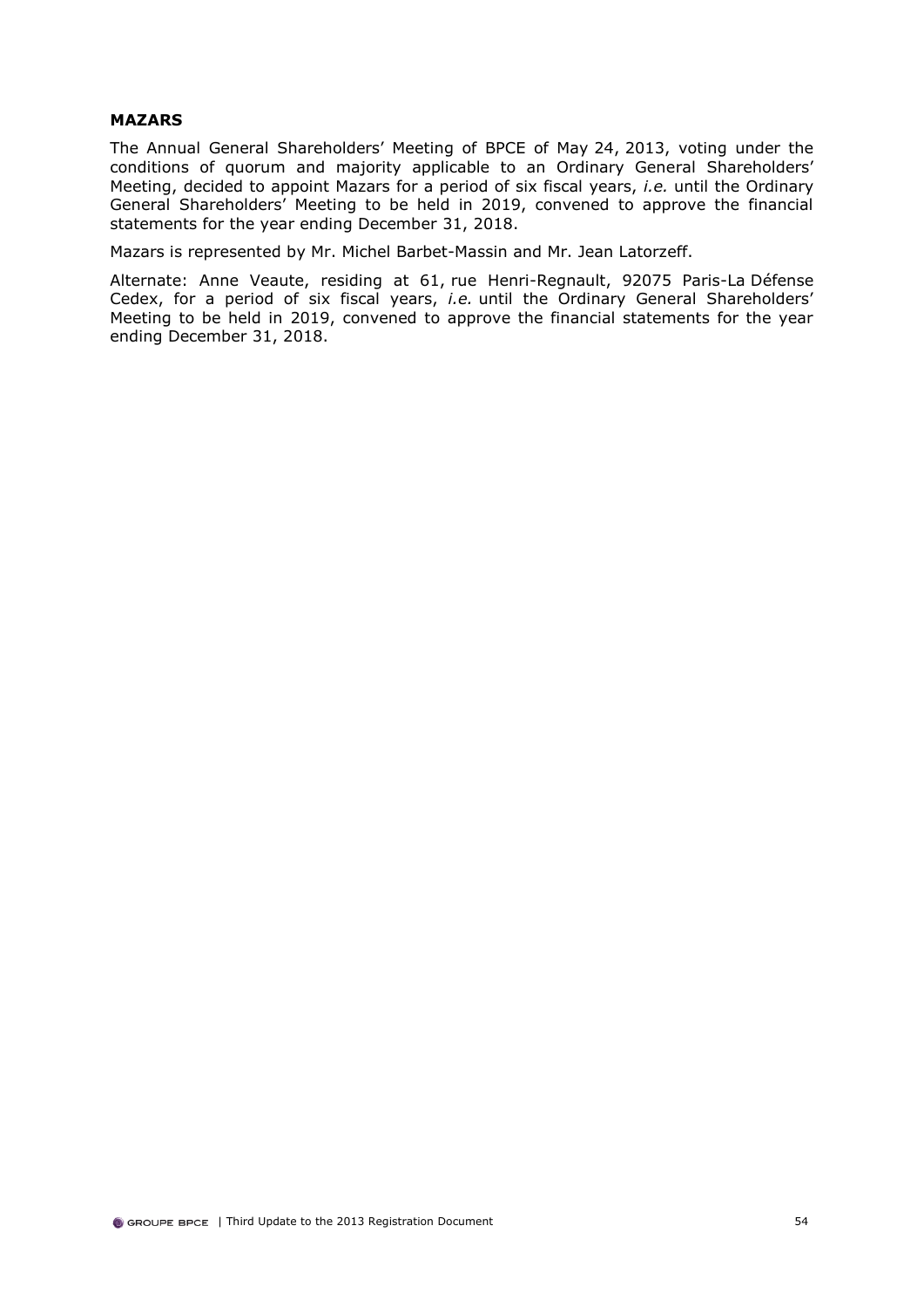## <span id="page-55-0"></span>**5. Additional information**

## <span id="page-55-1"></span>**5.1 Documents on display**

This document is available from the website **www.bpce.fr** under the heading "Investor Relations" or from the Autorité des marchés financiers (AMF) [www.amf-france.org.](http://www.amf-france.org/)

Any person wanting further information about Groupe BPCE may, with no commitment and free of charge, request documents by post at the following address:

BPCE

Département Émissions et Communication financière

50, avenue Pierre-Mendès-France

75013 Paris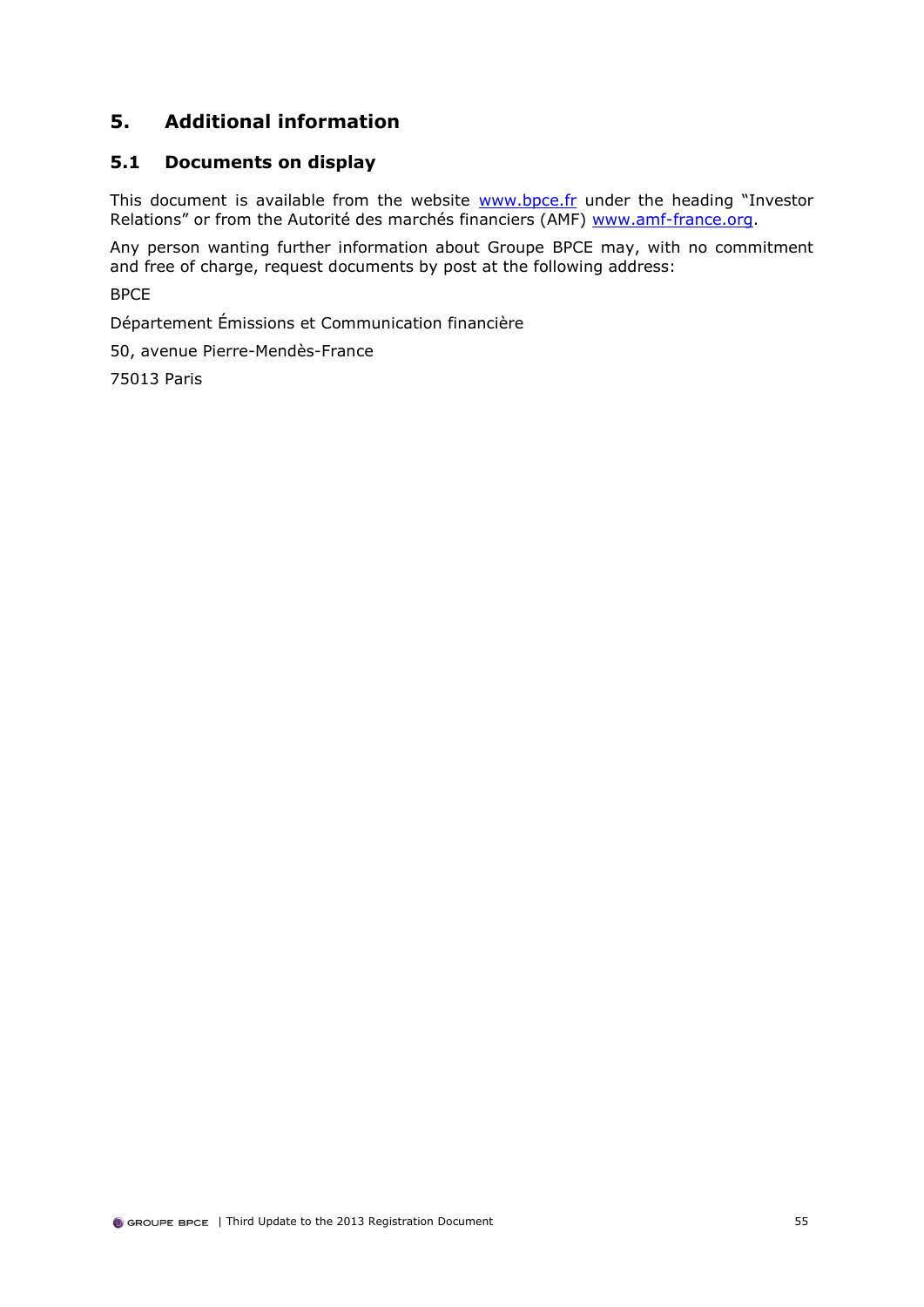## <span id="page-56-0"></span>**6. Person responsible for the update to the Registration Document**

François Pérol

Chairman of the BPCE Management Board

## <span id="page-56-1"></span>**6.1 Statement by the person responsible**

I hereby declare that, to the best of my knowledge after having taken all reasonable measure to this end, the information contained in the present update to the 2013 Registration Document is in accordance with the facts and contains no omission likely to affect its import.

I have obtained a letter from the Statutory Auditors certifying the completion of their work, in which they state that they have verified the information on the financial position and the consolidated accounts as set out in this update, and that they have read the Registration Document and its updates in their entirely.

> Paris, November 7, 2014 François Pérol Chairman of the BPCE Management Board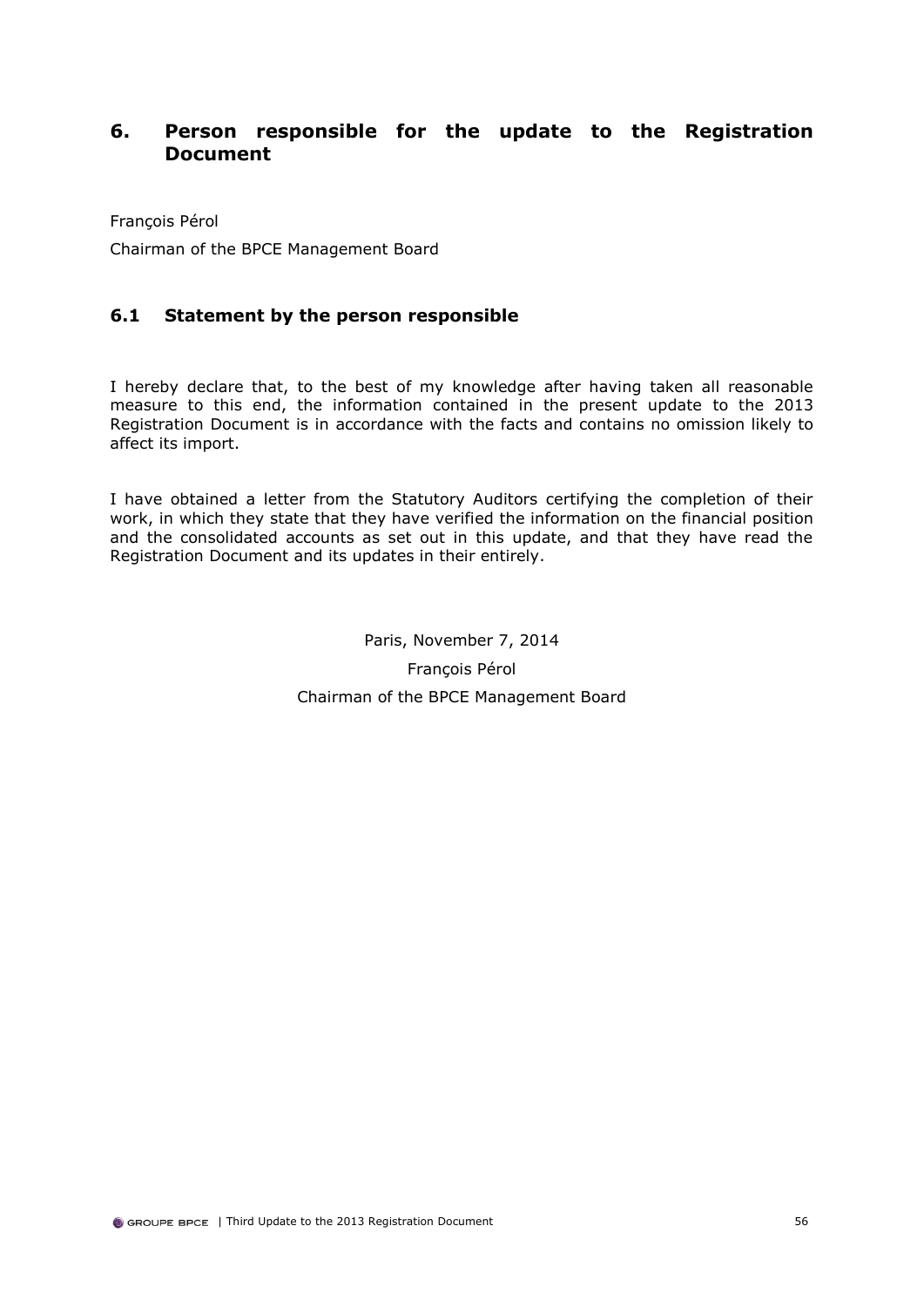## <span id="page-57-0"></span>**7. Cross-reference table**

|                         | Items in appendix 1 pursuant to EC Regulation<br>No. 809/2004                                                                                | 2013 Registration<br>document                                  | First update   | Second update | Third update |
|-------------------------|----------------------------------------------------------------------------------------------------------------------------------------------|----------------------------------------------------------------|----------------|---------------|--------------|
| 1                       | <b>Persons responsible</b>                                                                                                                   | 478                                                            | 50             | 169           | 56           |
| $\overline{\mathbf{2}}$ | <b>Statutory Auditors</b>                                                                                                                    | 102-103                                                        | 48-49          | 62-63         | 53-54        |
| 3                       | Selected financial information                                                                                                               |                                                                |                |               |              |
|                         | 3.1 Historical financial information selected by the issuer for<br>each financial year                                                       | $9 - 10$                                                       | $3 - 40$       | 19-41         | $6 - 46$     |
| 3.2                     | Selected financial information for interim periods                                                                                           | NА                                                             | $3 - 40$       | 19-41         | $6 - 46$     |
|                         |                                                                                                                                              | 82-95; 107-177; 259-263                                        | $41 - 43$      | 42-58         | $47 - 48$    |
| 4                       | <b>Risk factors</b>                                                                                                                          | 345-349                                                        |                |               |              |
| 5                       | <b>Information about the issuer</b>                                                                                                          |                                                                |                |               |              |
| 5.1                     | History and development of the issuer                                                                                                        | 5;460                                                          | $\overline{2}$ | $3 - 18$      | $6 - 20$     |
|                         | 5.2 Investments                                                                                                                              | 198                                                            |                |               |              |
| 6                       | <b>Business overview</b>                                                                                                                     |                                                                |                |               |              |
| 6.1                     | Principal activities                                                                                                                         | 14-26; 184-193; 269-272;<br>353-355                            | $19 - 40$      | 20-35         | $21 - 33$    |
|                         | 6.2 Principal markets                                                                                                                        | 14-26; 184-193; 269-272;<br>353-355                            |                | $20 - 35$     |              |
| 6.3                     | <b>Exceptional events</b>                                                                                                                    | <b>NA</b>                                                      |                |               |              |
| 6.4                     | Dependence of the issuer on patents or licenses,<br>industrial, commercial or financial contracts or new<br>manufacturing processes          | 162                                                            |                |               |              |
| 6.5                     | Basis of statements made by the issuer regarding its<br>competitive position                                                                 | 14-26                                                          |                |               |              |
| 7                       | <b>Organizational structure</b>                                                                                                              |                                                                |                |               |              |
| 7.1                     | Description of the Group                                                                                                                     | $7 - 8$                                                        |                | $71 - 73$     |              |
| 7.2                     | List of significant subsidiaries                                                                                                             | 4; 280-286; 362-365;<br>394-398                                | 28             | $71 - 73$     | 36           |
| 8                       | Property, plant and equipment                                                                                                                |                                                                |                |               |              |
| 8.1                     | Existing or planned material tangible fixed assets                                                                                           | 246; 333-334; 399                                              |                |               |              |
| 8.2                     | Environmental issues that may affect the issuer's<br>utilization of the tangible fixed assets                                                | 418-425; 436-444                                               |                |               |              |
| 9                       | <b>Operating and financial review</b>                                                                                                        |                                                                |                |               |              |
|                         | 9.1 Financial condition                                                                                                                      | 179-199; 202-205; 290-293<br>374-376                           | $3 - 40$       | 19-41         | $6 - 46$     |
|                         | 9.2 Operating results                                                                                                                        | 204 ; 292 ; 376                                                | $\overline{7}$ | 20;66;117     | $11 - 12$    |
| 10                      | Cash flow and capital resources                                                                                                              |                                                                |                |               |              |
|                         |                                                                                                                                              | 118-121; 206-207; 294-295                                      | 31             | 35;68;119     | 38           |
|                         | 10.1 Information on the issuer's capital resources                                                                                           | 403; 462-465                                                   |                |               |              |
|                         | 10.2 Sources and amounts of issuer's cash flows                                                                                              | 208; 296                                                       |                | 69;120        |              |
|                         | 10.3 Information on the borrowing requirements and funding<br>structure of the issuer                                                        | 154-155; 249; 252; 262-<br>263; 336; 338; 348-349;<br>399; 402 | 19             | 46-49         | 26           |
|                         | 10.4 Information regarding any restrictions on the use of capital<br>resources that have affected or could affect the issuer's<br>operations | ΝA                                                             |                |               |              |
|                         | 10.5 Information regarding the anticipated sources of funds<br>needed to fulfill commitments referred to in items 5.2 and<br>8.1             | ΝA                                                             |                |               |              |
| 11                      | Research and development, patents and licenses                                                                                               | 162; 372                                                       |                |               |              |
| 12                      | <b>Trend information</b>                                                                                                                     | 198-199                                                        |                |               |              |
| 13                      | <b>Profit forecasts and estimates</b>                                                                                                        | ΝA                                                             |                |               |              |
|                         | 14 Administrative, management and supervisory bodies<br>and senior management                                                                |                                                                |                |               |              |
|                         | 14.1 Administrative bodies                                                                                                                   | $30-63;81$                                                     | 44-47          |               | 52-53        |
|                         | 14.2 Administrative, management and supervisory bodies and                                                                                   | $30-31;81$                                                     |                |               |              |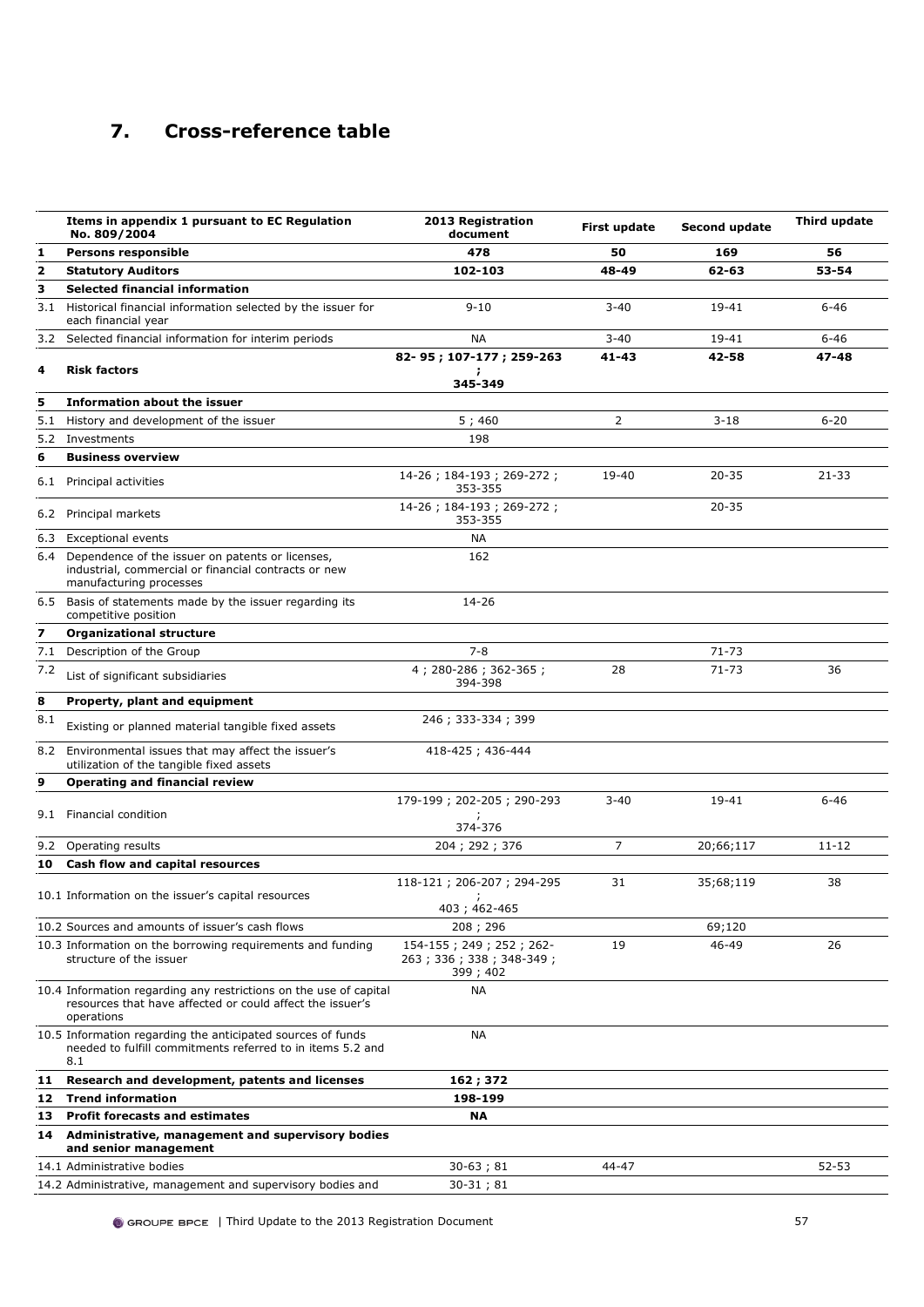|      | senior management conflicts of interests                                                                                            |                               |                       |           |          |
|------|-------------------------------------------------------------------------------------------------------------------------------------|-------------------------------|-----------------------|-----------|----------|
| 15   | <b>Remuneration and benefits</b>                                                                                                    |                               |                       |           |          |
|      | 15.1 Amount of remuneration paid and benefits in kind                                                                               | 70-80                         |                       |           |          |
|      | 15.2 Total amount set aside or accrued by the issuer to provide 79-80; 273; 357; 474-475<br>pension, retirement or similar benefits |                               |                       |           |          |
| 16   | <b>Board practices</b>                                                                                                              |                               |                       |           |          |
|      | 16.1 Date of expiration of the current term of office                                                                               | 28; 31-32                     |                       |           |          |
|      | 16.2 Service contracts with members of the administrative<br>bodies                                                                 | 33-34; 68-69; 79-80           |                       |           |          |
|      | 16.3 Information about the issuer's Audit committee and<br>Remuneration committee                                                   | 66-68                         |                       |           |          |
|      | 16.4 Compliance with the country of incorporation's corporate<br>governance regime                                                  | 28-29                         |                       |           |          |
| 17   | <b>Employees</b>                                                                                                                    |                               |                       |           |          |
|      | 17.1 Number of employees                                                                                                            | 426                           |                       |           |          |
|      | 17.2 Shareholdings and stock options                                                                                                | 78-79                         |                       |           |          |
|      | 17.3 Arrangements involving the employees in the capital of the<br>issuer                                                           | 465                           |                       |           |          |
| 18   | <b>Major shareholders</b>                                                                                                           |                               |                       |           |          |
|      | 18.1 Shareholders with over 5% of the issuer's capital or voting<br>rights                                                          | 465                           |                       |           |          |
|      | 18.2 Major shareholders with different voting rights                                                                                | 464-465                       |                       |           |          |
|      | 18.3 Control of the issuer                                                                                                          | 464-465                       |                       |           |          |
|      | 18.4 Any arrangement, known to the issuer, which may at<br>subsequent date result in a change in control of the issuer              | 465                           |                       |           |          |
|      |                                                                                                                                     |                               |                       |           |          |
|      | 19 Related-party transactions                                                                                                       | 273; 357                      |                       |           |          |
| 20   | Financial information concerning the issuer's assets<br>and liabilities, financial position and profits and<br>losses               |                               |                       |           |          |
|      | 20.1 Historical financial information                                                                                               | $9 - 10$                      |                       |           |          |
| 20.2 | Pro forma financial information                                                                                                     | <b>NA</b>                     | 16; 20; 23; 27;<br>29 |           |          |
|      | 20.3 Financial statements                                                                                                           | 201-416                       |                       |           |          |
| 20.4 | Auditing of historical annual financial information                                                                                 | 287-288; 366-367; 415;<br>416 |                       |           |          |
|      | 20.5 Age of latest financial information                                                                                            | 201                           |                       |           |          |
|      | 20.6 Interim financial information                                                                                                  | NА                            | $3 - 40$              | 64-167    | $6 - 46$ |
|      | 20.7 Dividend policy                                                                                                                | 7;460                         |                       |           |          |
|      | 20.8 Legal and arbitration proceedings                                                                                              | 158-162                       |                       | $51 - 53$ | 49-51    |
|      | 20.9 Significant change in the issuer's financial or trading<br>position                                                            | 465                           |                       |           |          |
| 21   | <b>Additional information</b>                                                                                                       |                               |                       |           |          |
|      | 21.1 Share capital                                                                                                                  | 462-464                       |                       |           |          |
|      | 21.2 Memorandum and articles of association                                                                                         | 69; 460-461                   |                       |           |          |
| 22   | <b>Material contracts</b>                                                                                                           | 465                           |                       |           |          |
| 23   | Third party information and statement by experts<br>and declaration of any interest                                                 | ΝA                            |                       |           |          |
| 24   | Documents on display                                                                                                                | 480                           | 48                    | 168       | 55       |